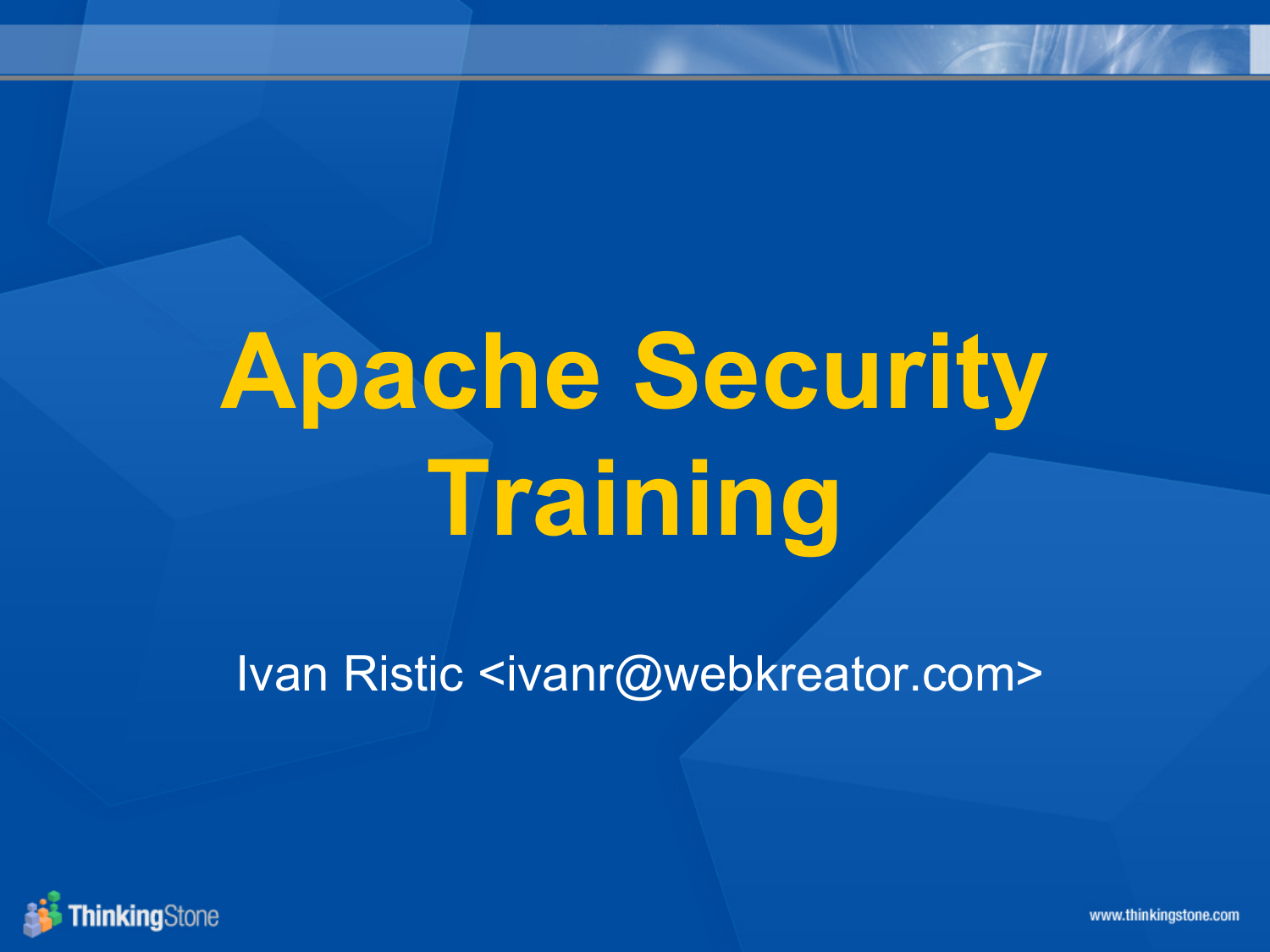#### **Talk Overview**

- **1. Apache Security Concepts**
- **2. Installation and configuration**
- **3. Denial of Service attacks**
- **4. Sharing Apache**
- **5. Logging and monitoring**
- **6. Infrastructure**
- **7. Introduction to ModSecurity**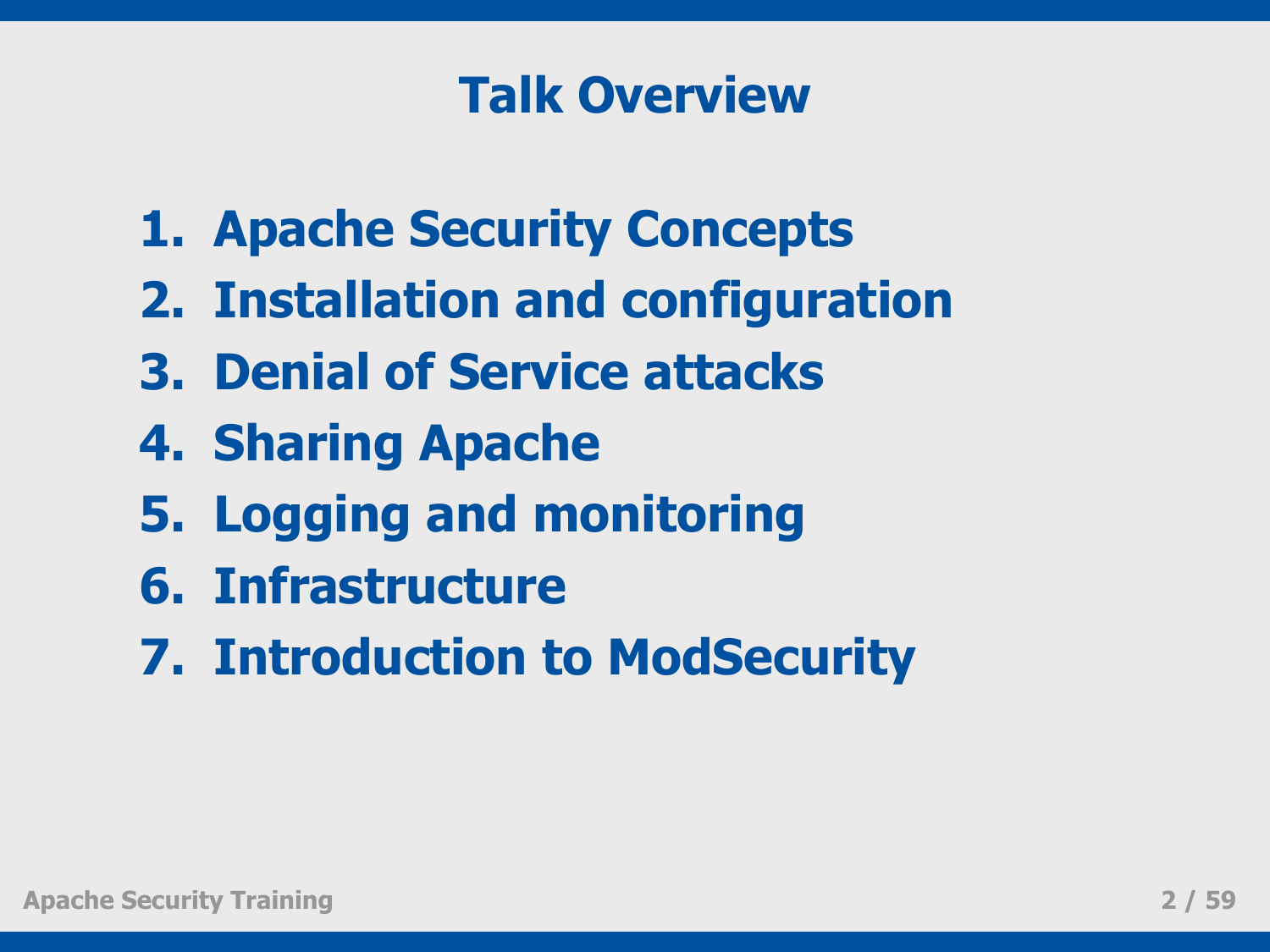# **Introduction**

What is this talk about?

- Defining the Apache Web platform
- About "Apache Security"
- About the speaker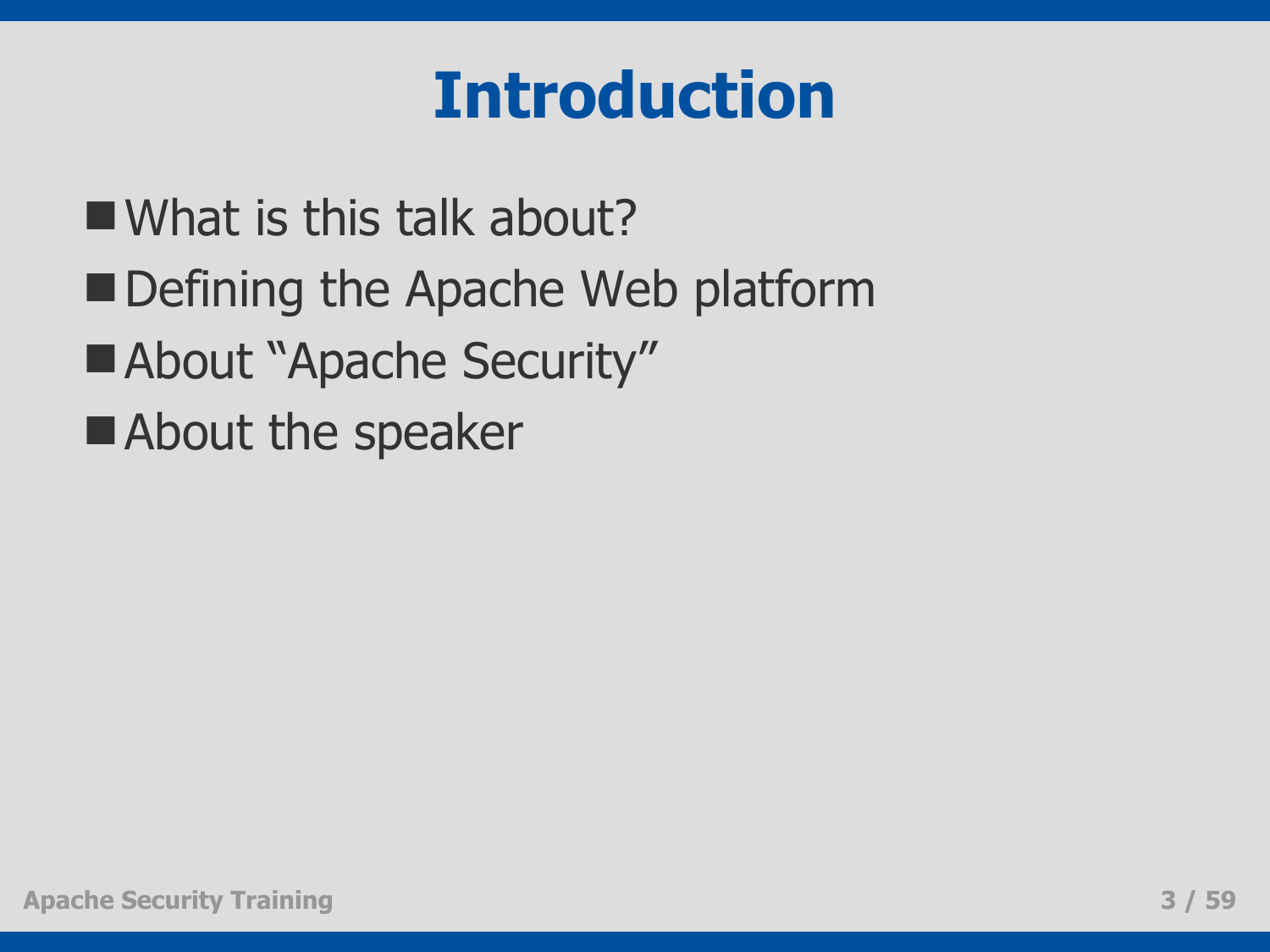### **What is this talk about?**

- A high-level overview of everything you need to know if you are deploying Apache.
- Loosely based on my book, Apache Security.
- A mixture of network security, host security, and web application security, in the combination relevant for the Apache web server.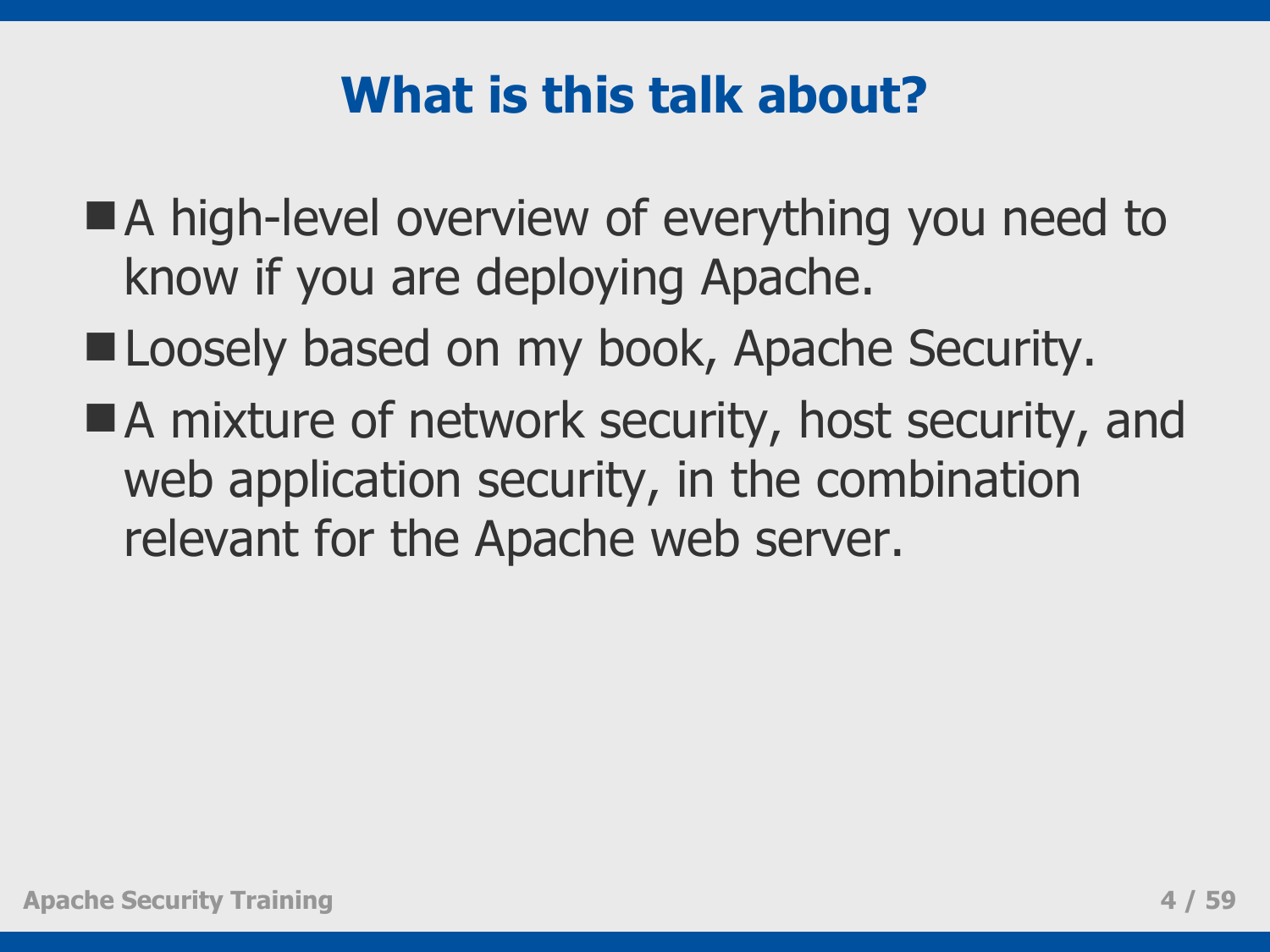### **Defining the Apache Web Platform**

#### Web server

- Application server or application server front-end
- mod\_php, mod\_perl, Tomcat, etc

#### Reverse proxy

- ▶ Performance
- Load balancing and scalability
- Architectural flexibility (centralisation, integration, decoupling, access control)
- Security (web application firewall)
- $\blacksquare$  Probably not the most performant of web servers, but certainly the best choice when all factors (price, performance, flexibility, extensibility, available expertise) are considered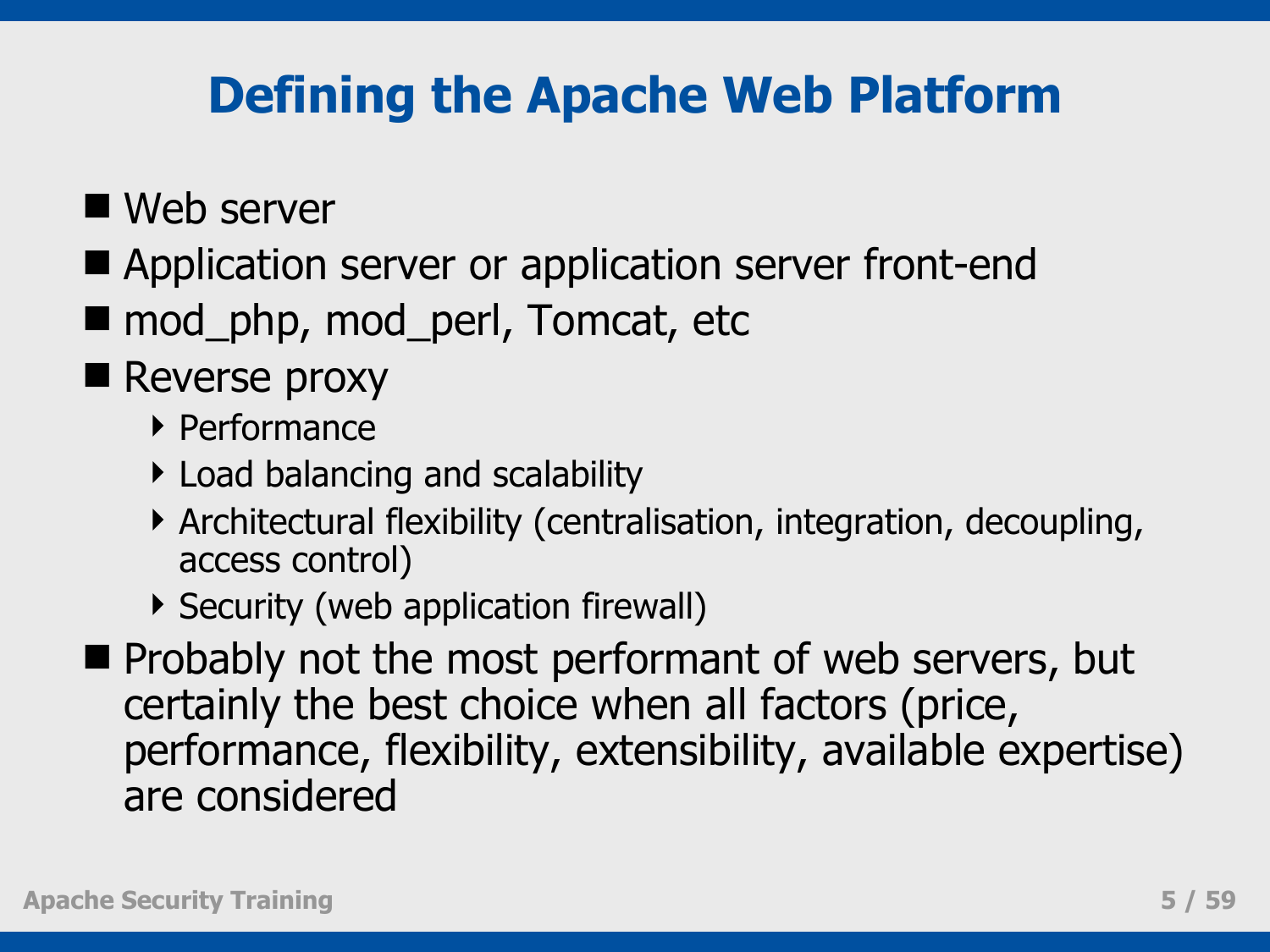# **About "Apache Security"**

- Everything you need to know to deploy Apache securely
- Discussions on all levels: high-level content followed by technical details
- Published by O'Reilly in March 2005; 420 pages

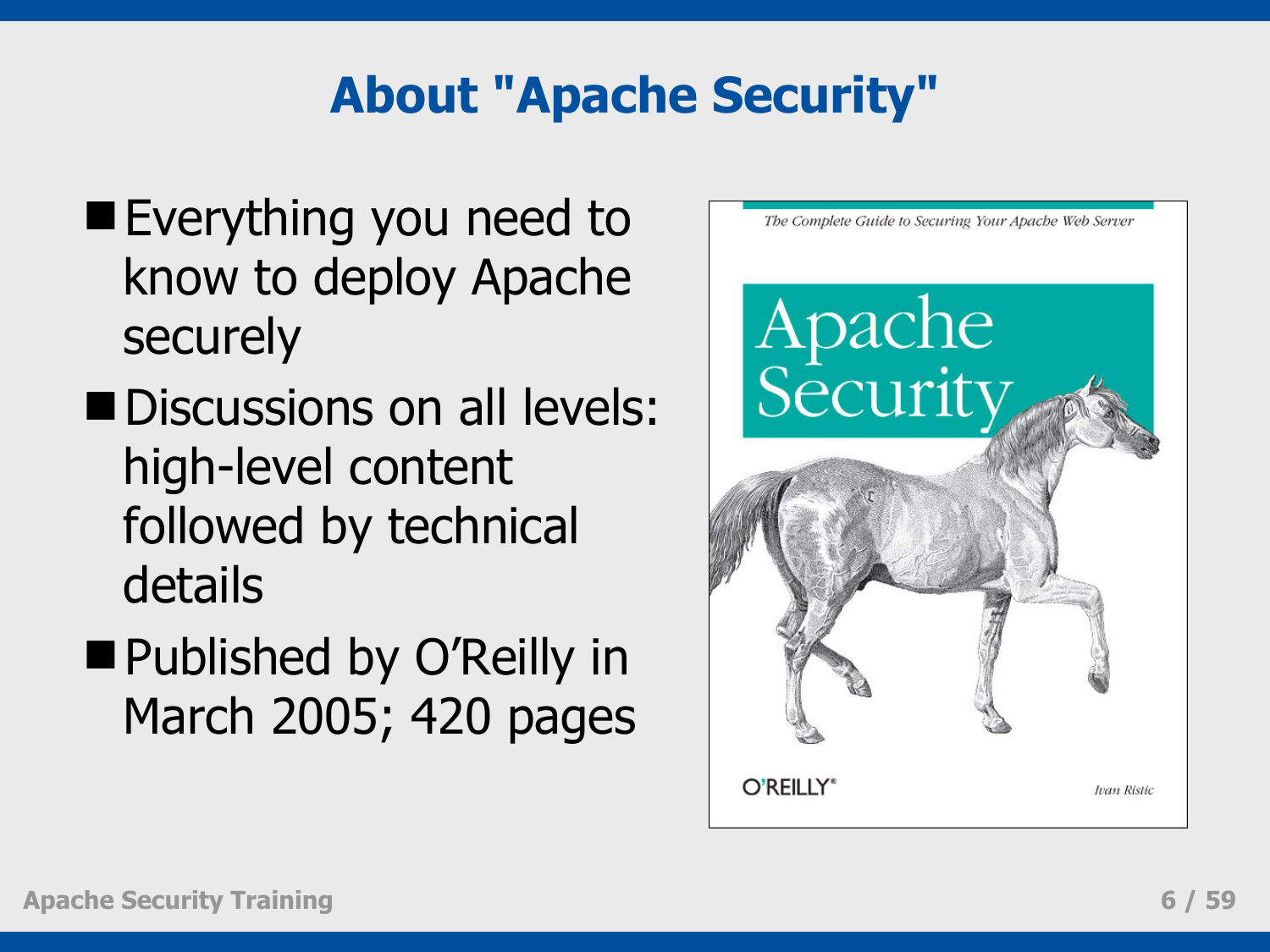### **About the Speaker**

- Developer / architect / administrator, spent a great deal of time looking at web security issues from different points of view.
- Author of **ModSecurity**, an open source web application firewall (or IDS, if you prefer).
- Author of **Apache Security** (O'Reilly, 2005).
- Founder of **Thinking Stone**, a web security company.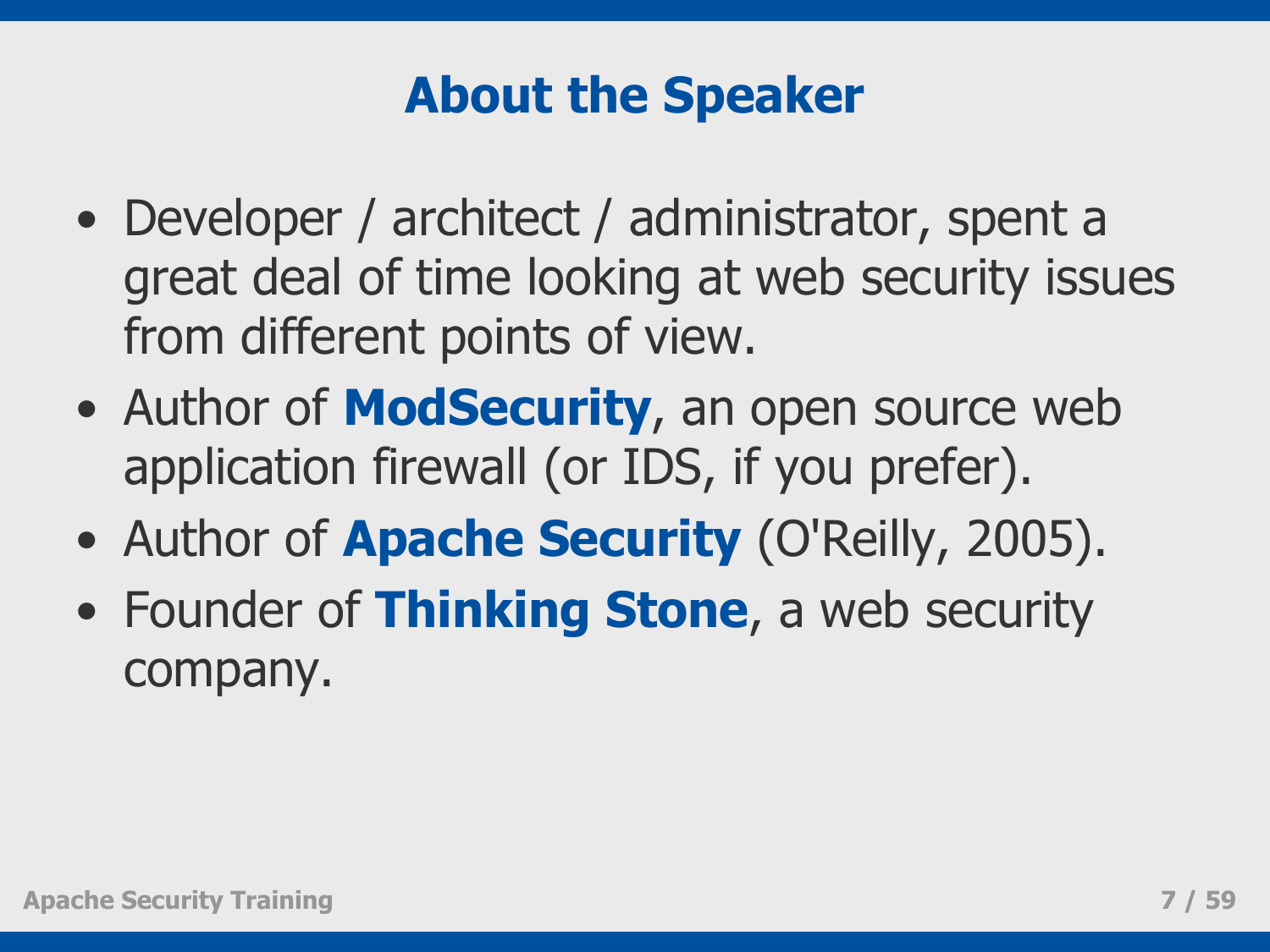# **1. Apache Security Concepts**

- What is security?
- **Three web system views:** 
	- ▶ User view
	- **Network view**
	- **Process view**
- What are the threats?
- Choosing the strategy!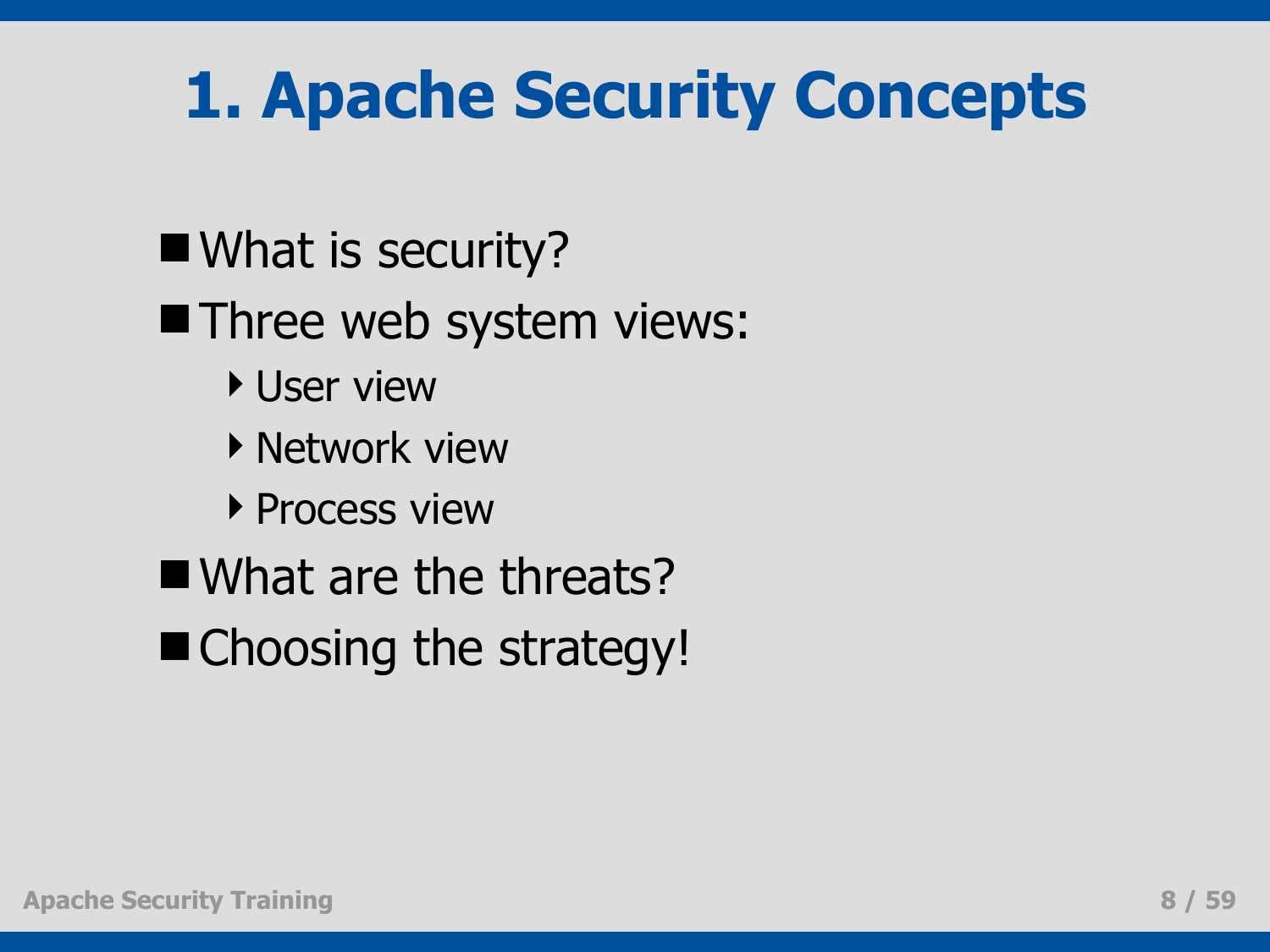# **What Is Security?**

**CIA<sup>2</sup>**

- Static definition
	- Confidentiality
	- Integrity
	- Availability
	- Accountability
- Dynamic definition
	- Assessment
	- Protection
	- Detection
	- Reaction

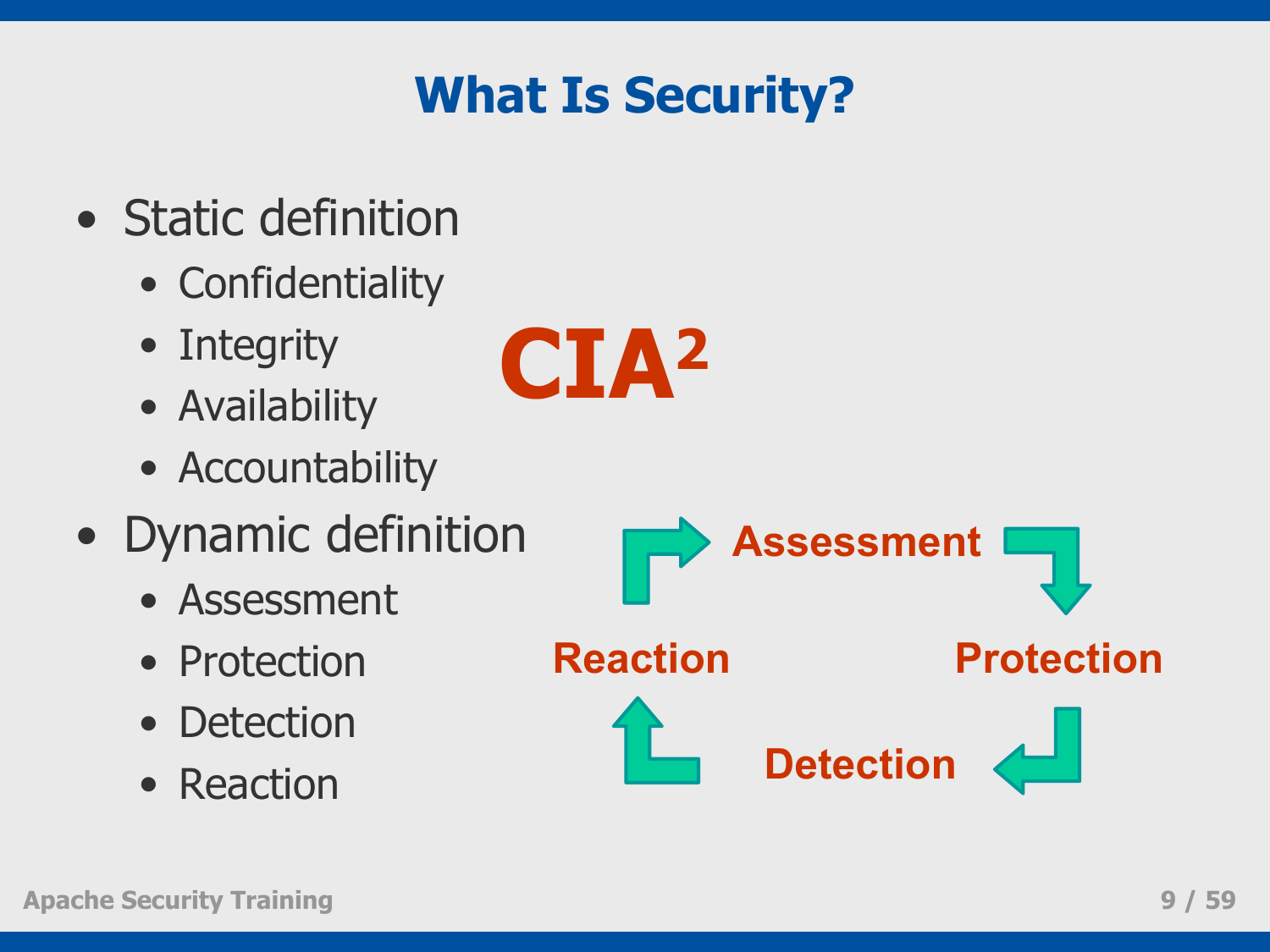#### **System Views**

- 1. User view
- 2. Network view
- 3. Process view



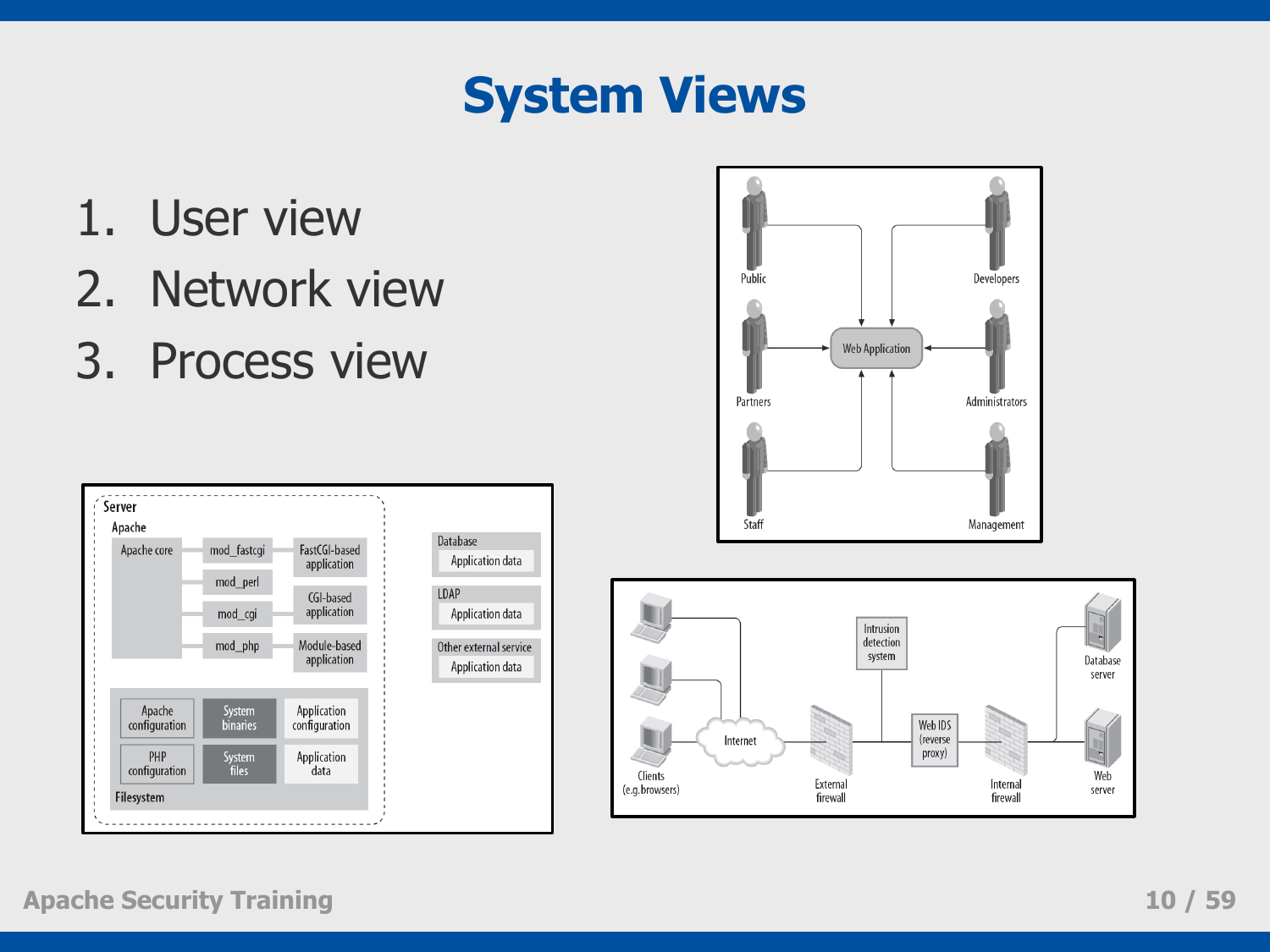# **User View (1/3)**

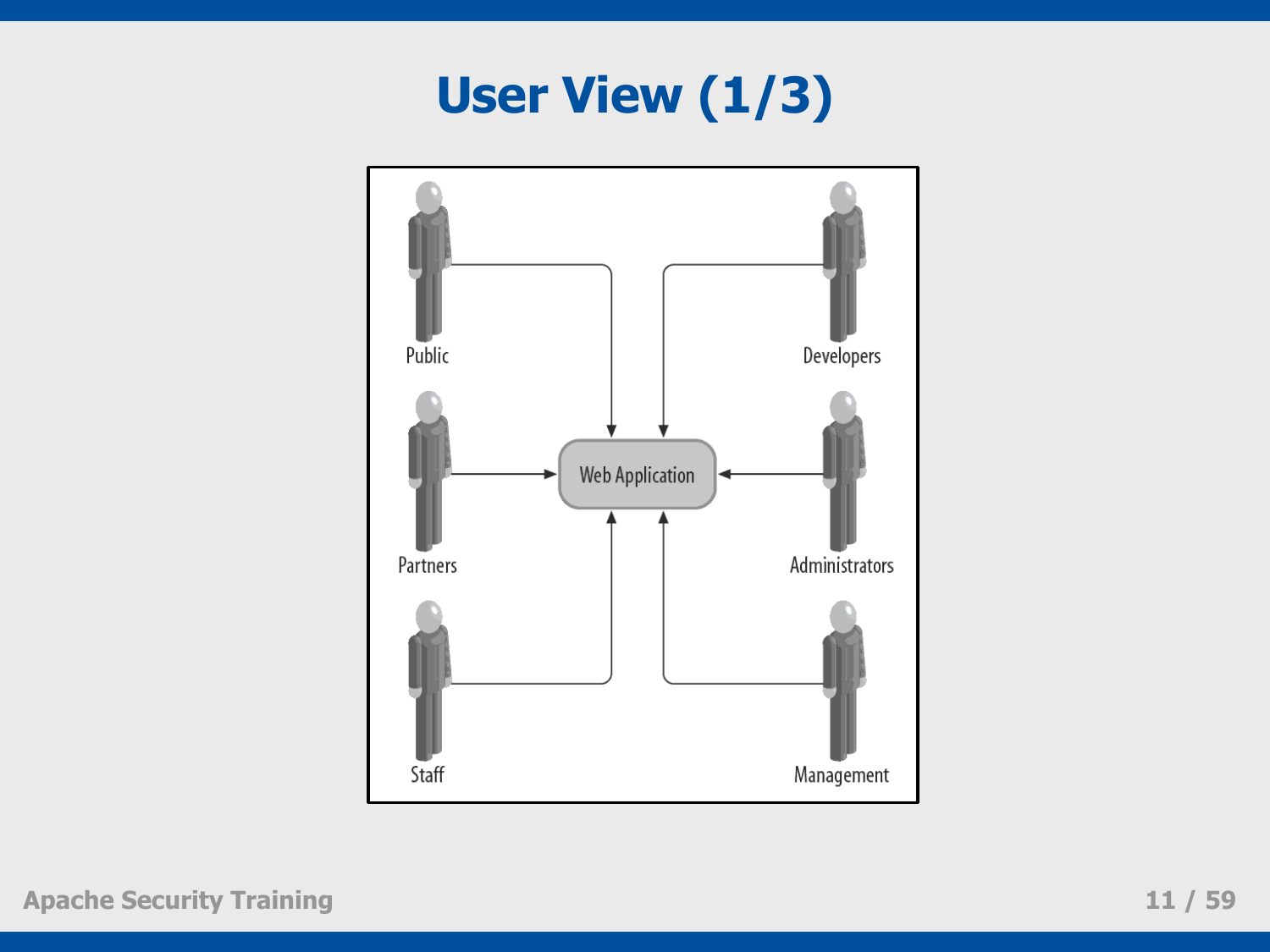# **Network View (2/3)**

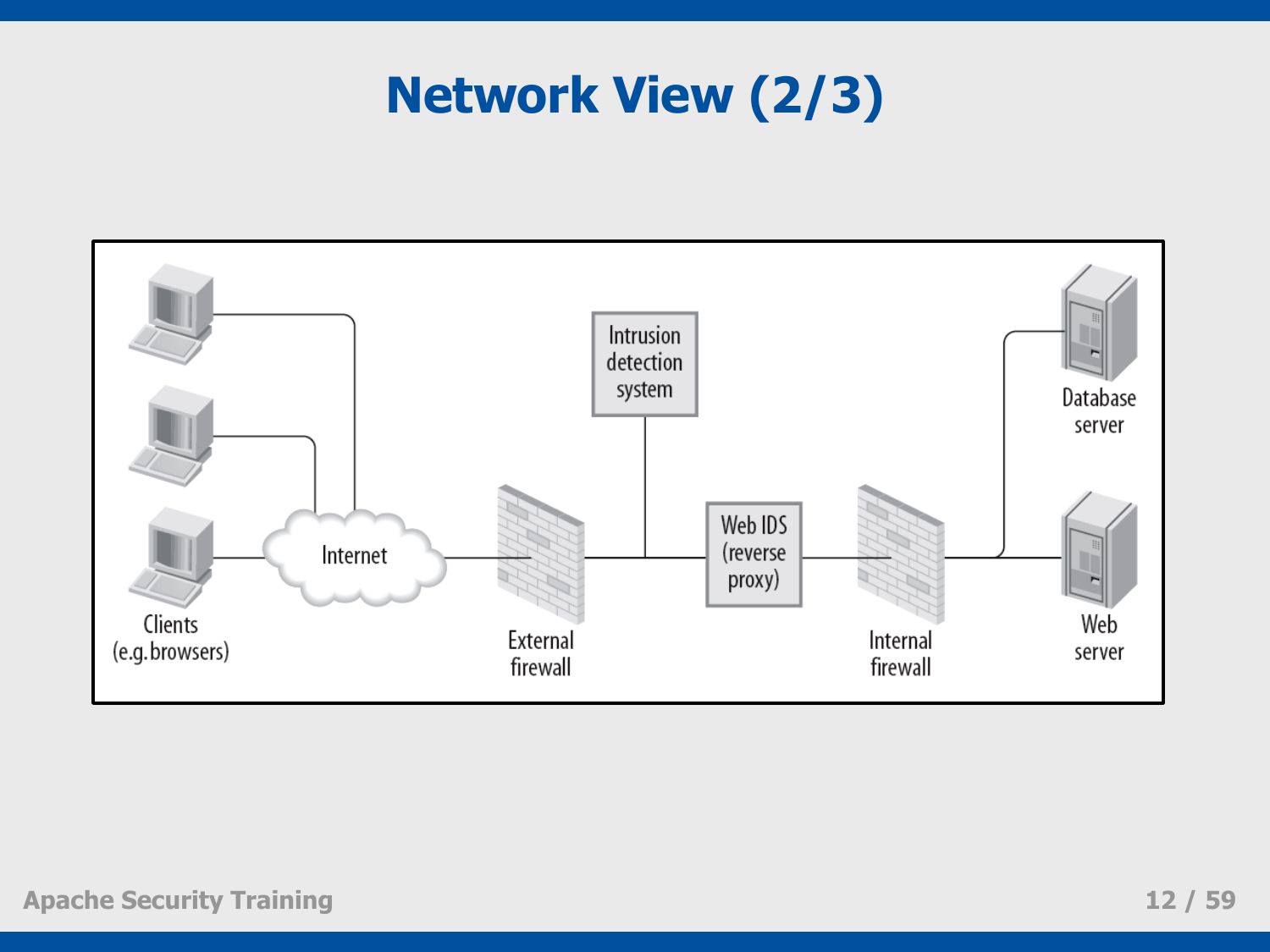# **Process View (3/3)**

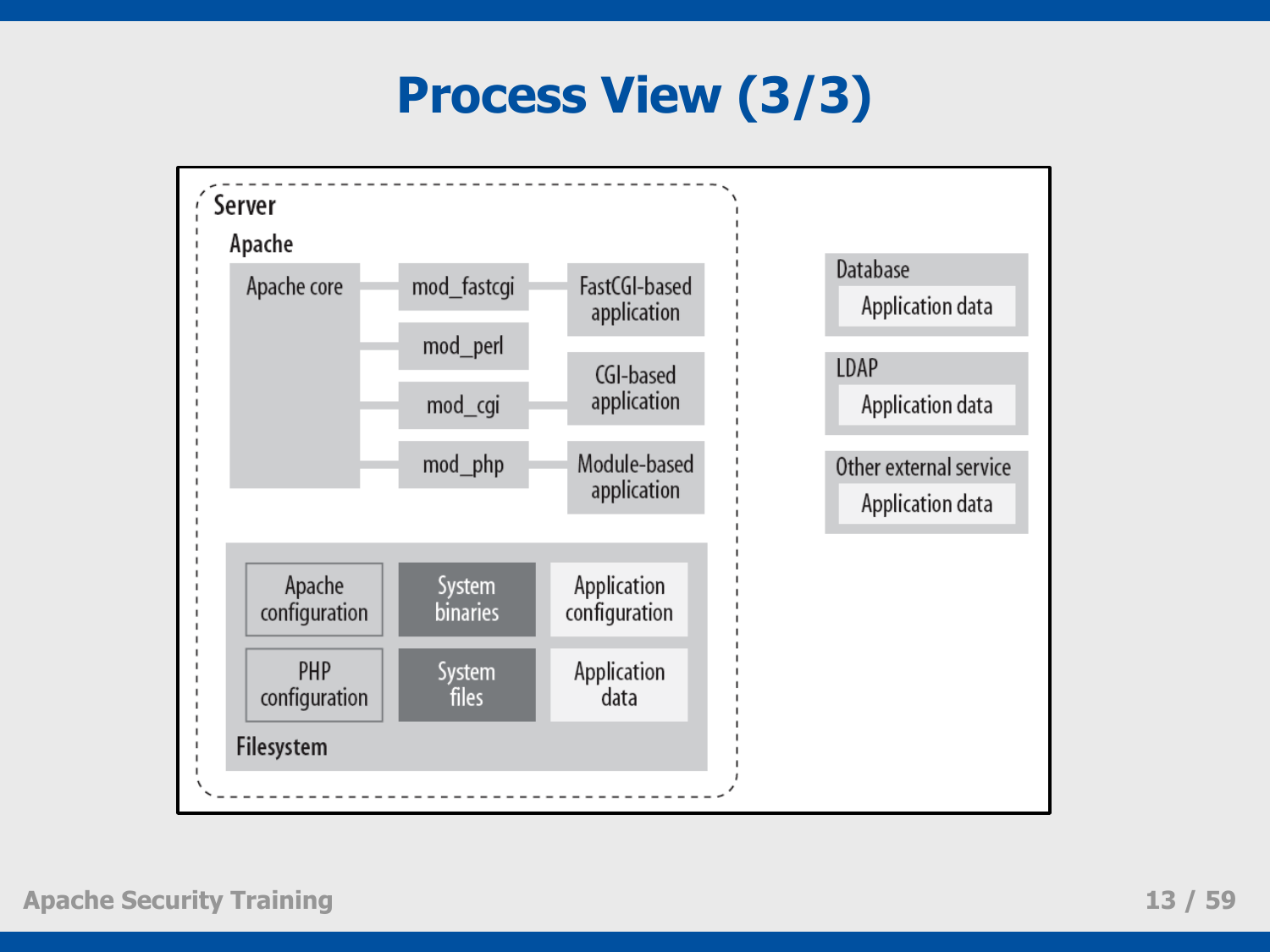#### **Possible Dangers**

You can expect to experience five classes of problem:

- **Apache vulnerabilities**
- **Configuration problems**
- **Denial of Service attacks**
- **Web application security problems**
- **Attacks on users**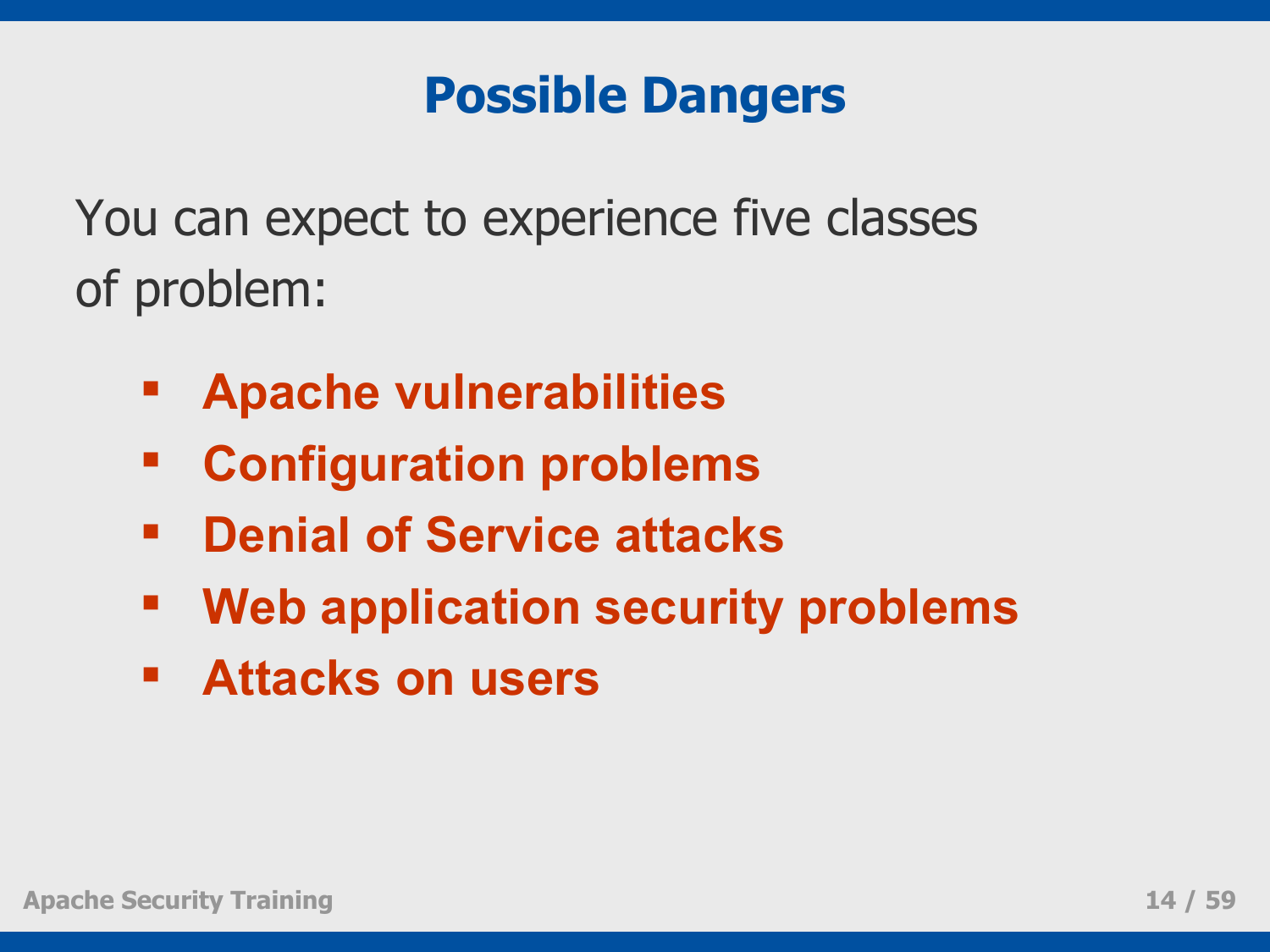#### **Choosing the Strategy**

Helper techniques Defensible systems **Formulating the strategy** 

> **Your strategy sets up the stage for what happens later.**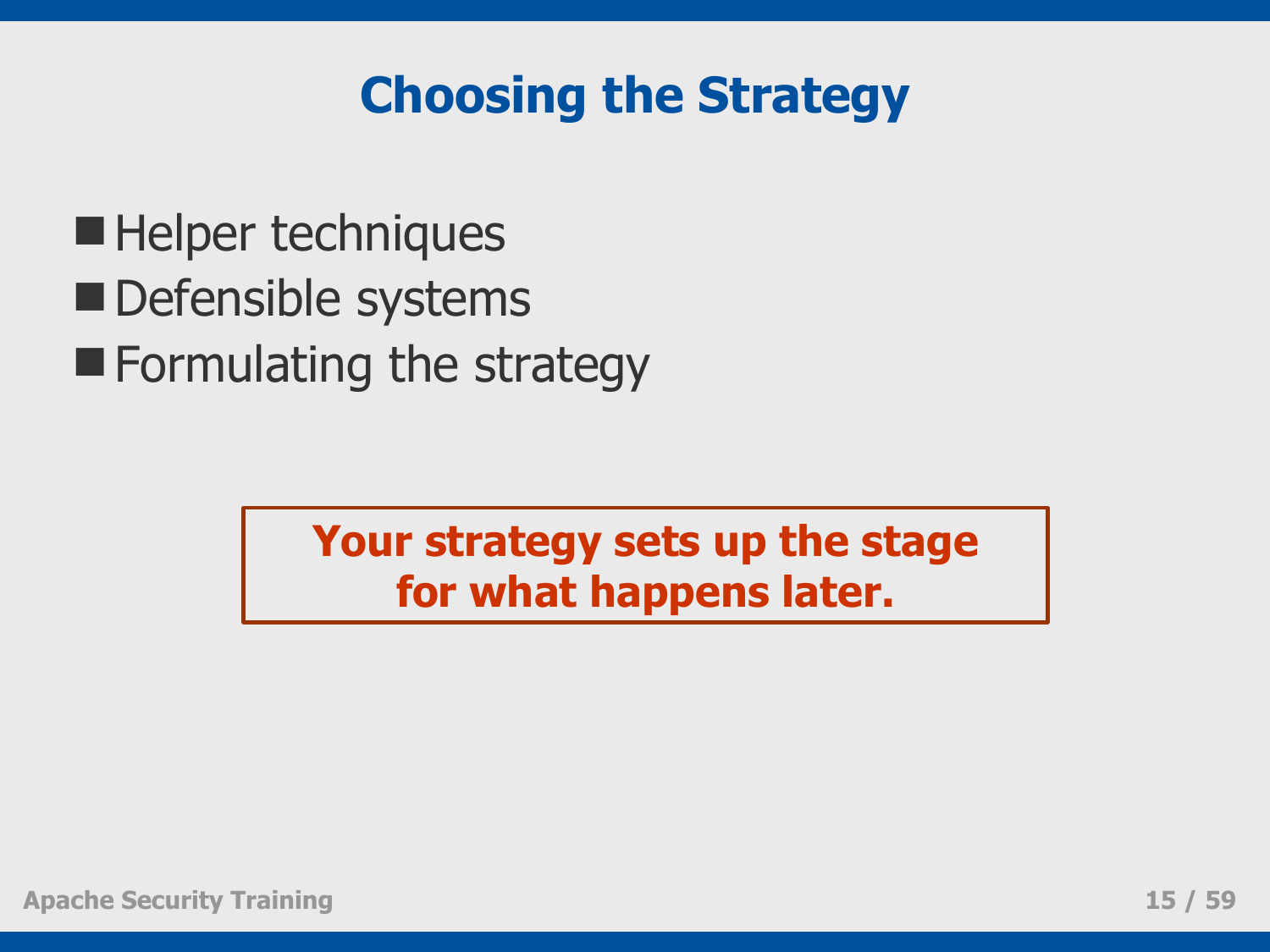# **Helper Techniques**

- **Threat modelling**
- System hardening matrix
	- Hardening techniques on one axis
	- System categories on the other (e.g. test, development, production, mission critical systems)
- **Risk assessment** 
	- Exploitability, damage potential, asset value
- **Patching plan** 
	- Patch immediately
	- $\triangleright$  Patch the next working day
	- Patch when the vendor patch comes our, or within five working days (when installed from source)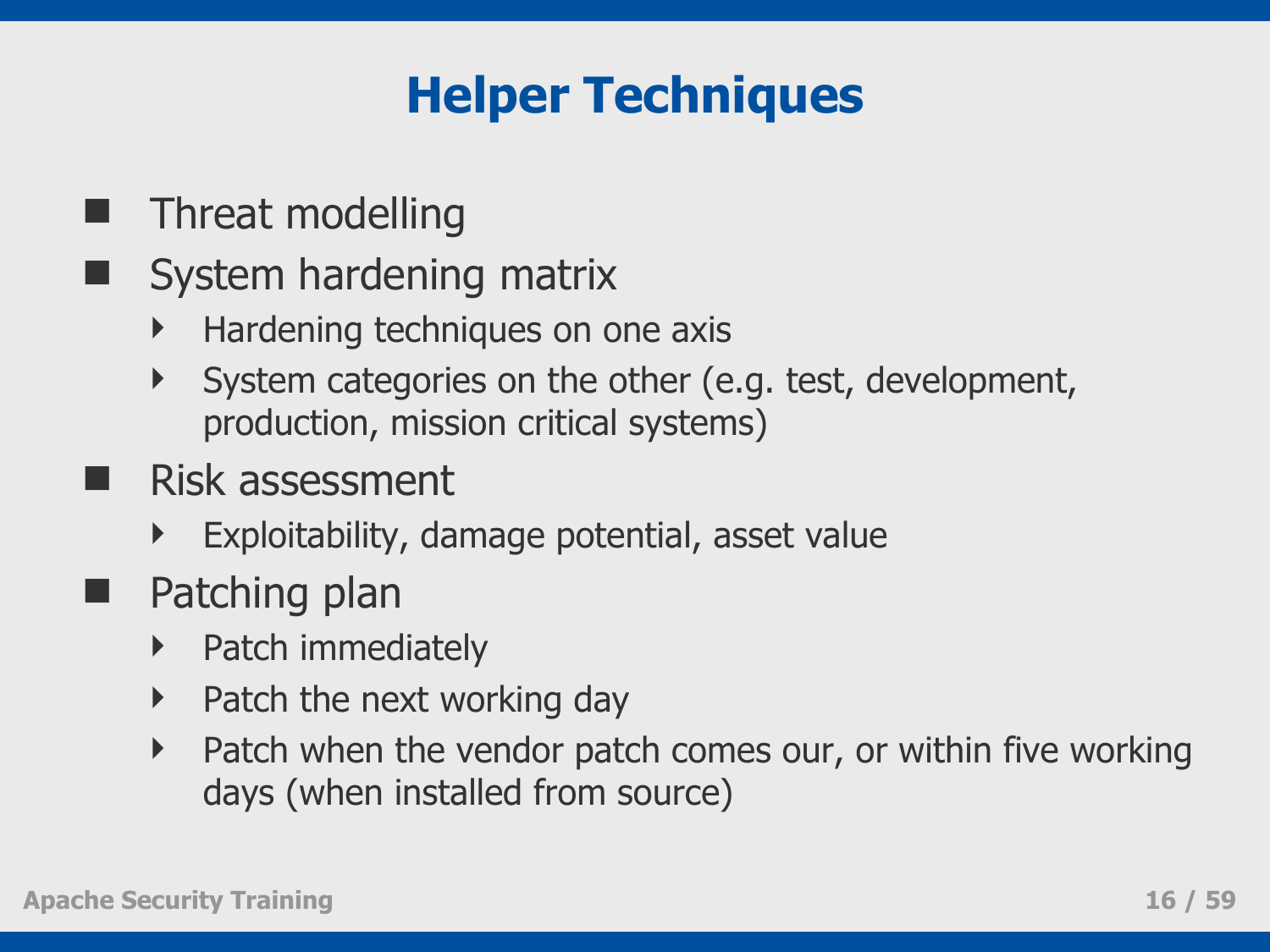#### **Defensible Systems**

- **n** Defensible networks, a term coined by Richard Bejtlich in "The TAO of Network Security Monitoring" (highly recommended).
- **Four basic principles:** 
	- **Minimal**
	- **Compartmentalized**
	- **Maintainable**
	- **Observable**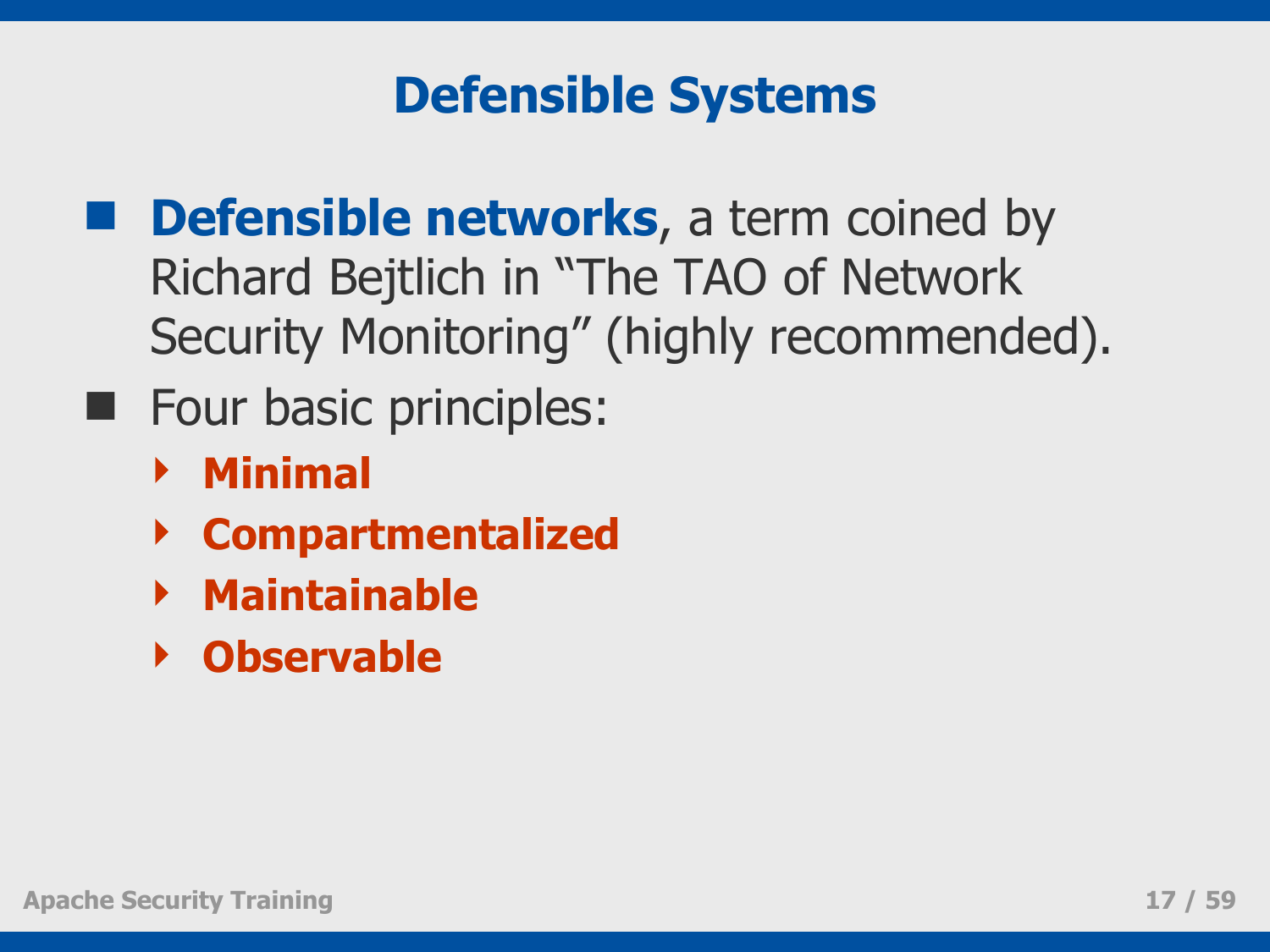# **Formulating the Strategy**

- Our strategy formulated:
	- Accept you will fail
	- ▶ Be realistic about your resources
	- Compartmentalise
	- Start secure (know your stuff or find someone who does)
	- $\triangleright$  Remain secure (i.e. patch regularly)
	- $\triangleright$  Know what is happening
	- $\triangleright$  Be vigilant
	- ▶ React quickly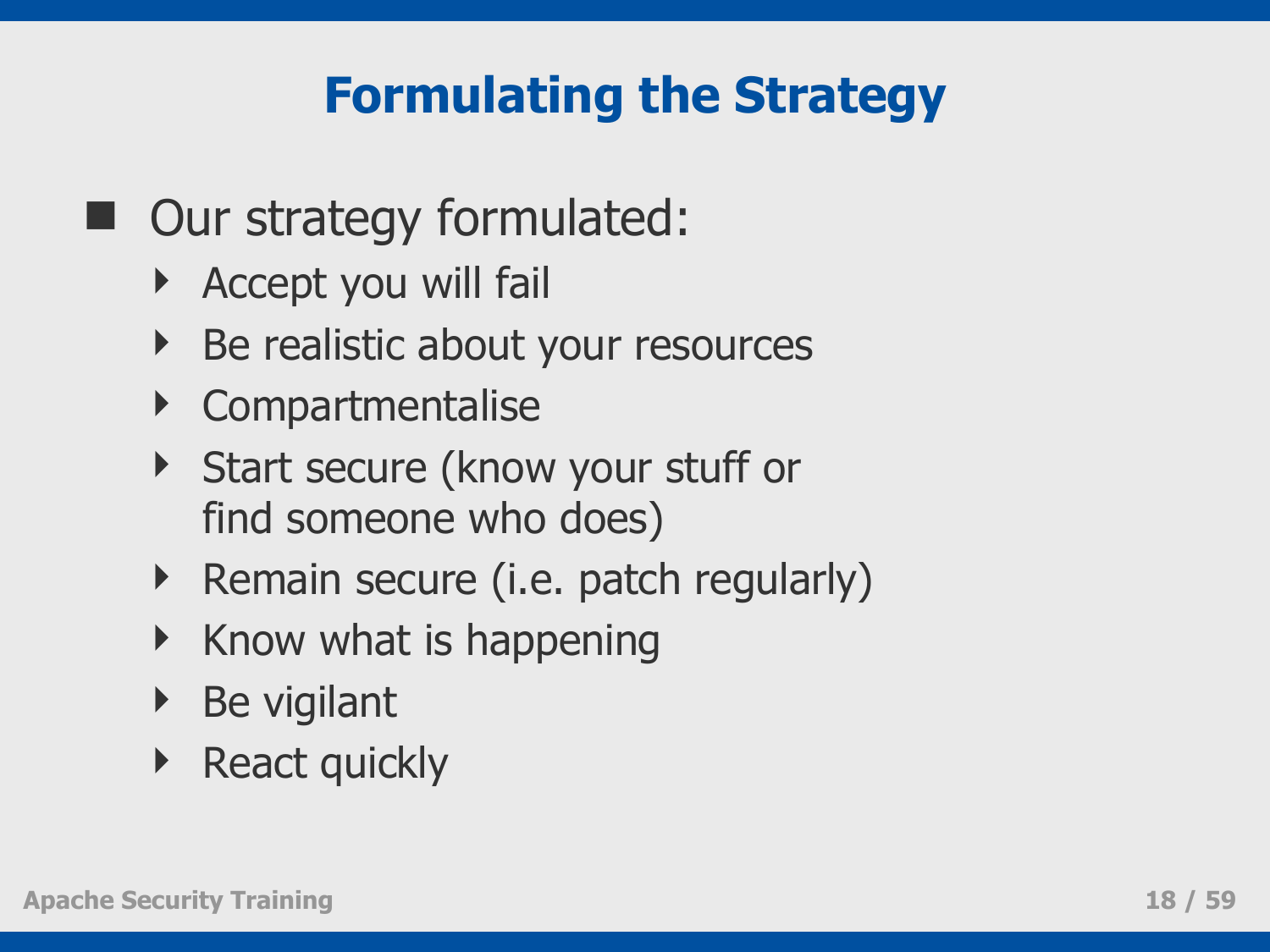# **2. Installation and configuration**

# **Use Apache 2**

- Keep up-to-date
- Use the latest version, apply the patches, verify the authenticity of the source code
- Construct configuration from scratch
- Use only the modules you need
- Configure limits
- Configure to fail securely

**Use SSL**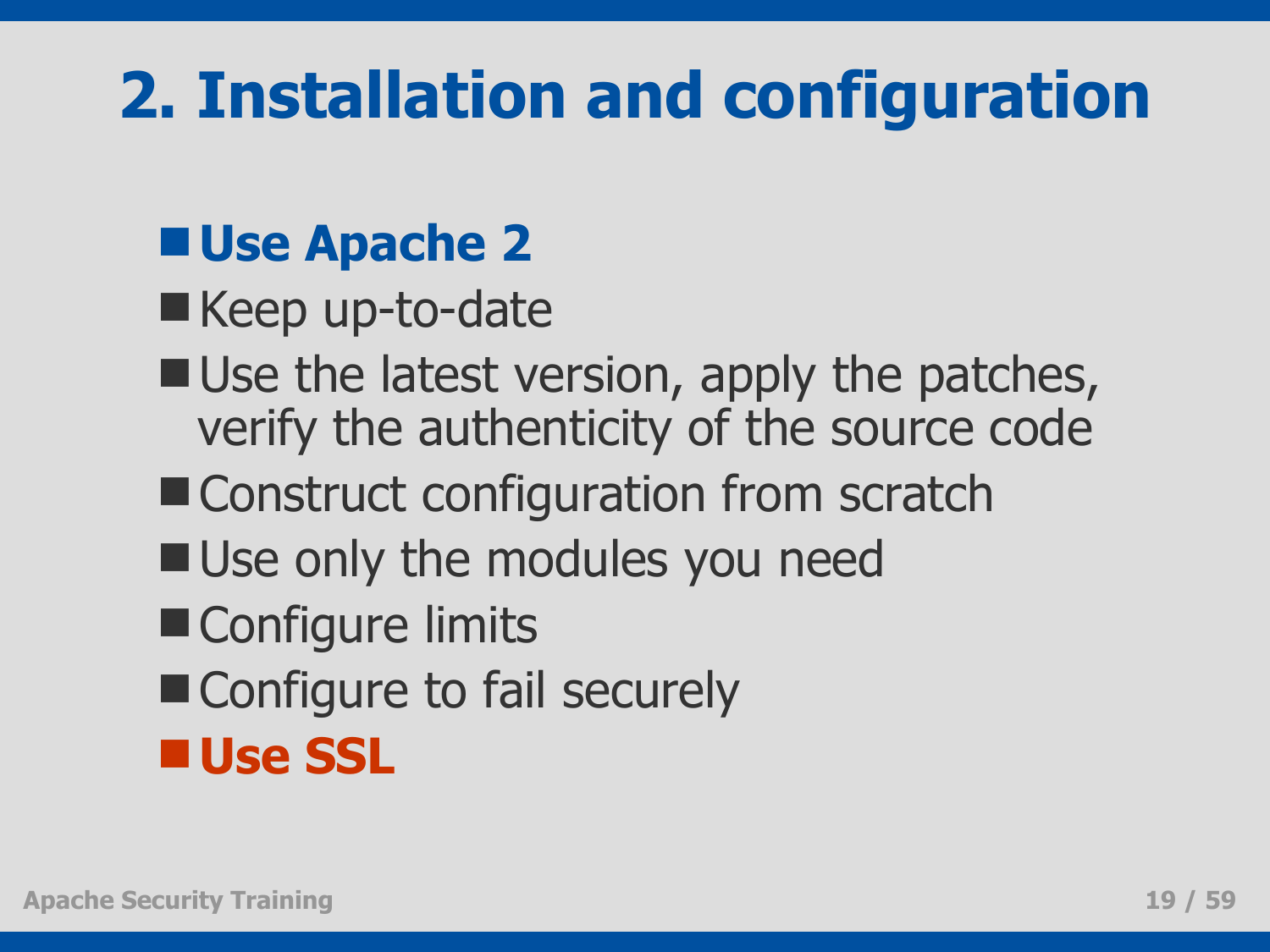### **Changing Web Server Identity**

- $\blacksquare$  Moderately useful. It used to help with some automated tools. It may help in the future.
	- Change it directly in the source code.
	- ▶ Use the SecServerSignature directive provided by ModSecurity.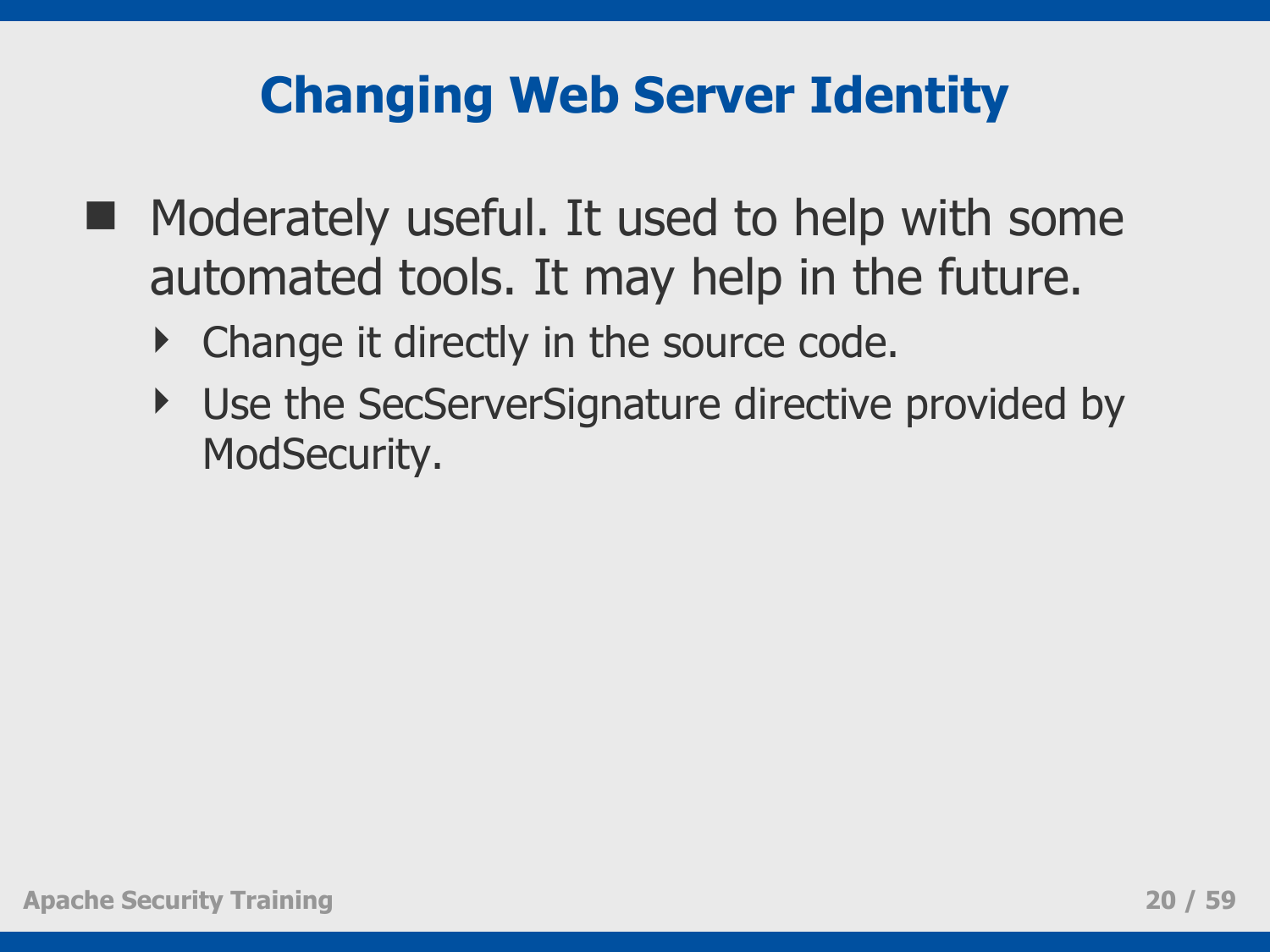### **Putting Apache in Jail**

- Jails are an excellent tool to isolate Apache from the rest of the web server.
- $\blacksquare$  However, they can be difficult to get right (because the mechanism is not natively supported by Apache).
- ModSecurity comes with an easy-to-use chroot mechanism that works in some cases.
- **Things to consider:** 
	- Do not leave any setuid binaries inside.
	- Do not have processes of the Apache user running outside.
	- Do not allow the Apache user to write anywhere.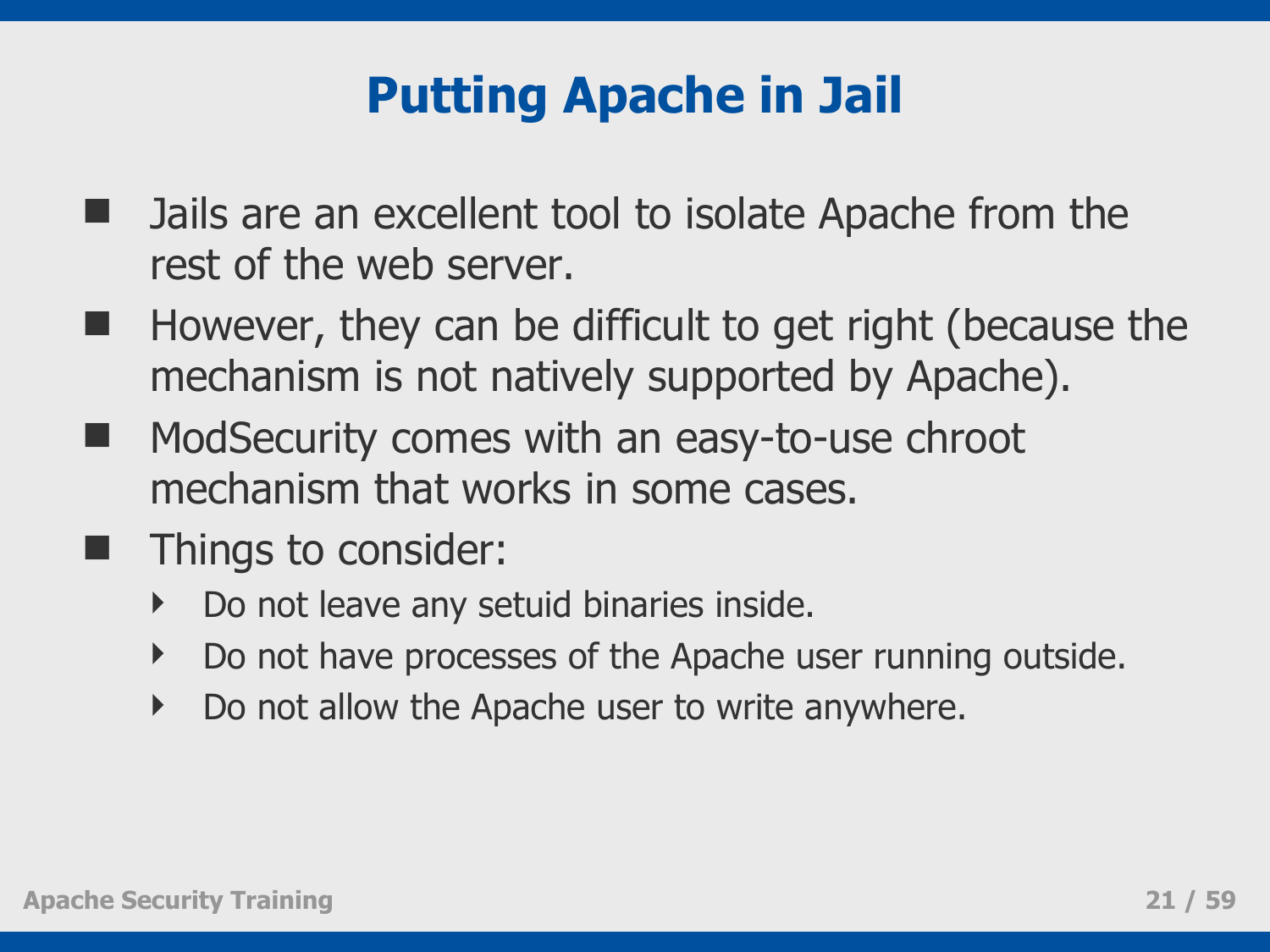# **PHP (1)**

- **PHP** is an excellent tool for building web application. Unfortunately, it was not designed with security in mind:
	- $\triangleright$  register\_globals = off
	- $\blacktriangleright$  allow\_url\_fopen = off
	- magic\_quotes\_gpc = off
	- $\rightarrow$  enable dl = off
	- $\rightarrow$  expose\_php = off
- Configure limits:
	- ▶ memory\_limit = 8M
	- post\_max\_size = 8M
	- $max$  input\_time = 60
	- max\_execution\_time = 30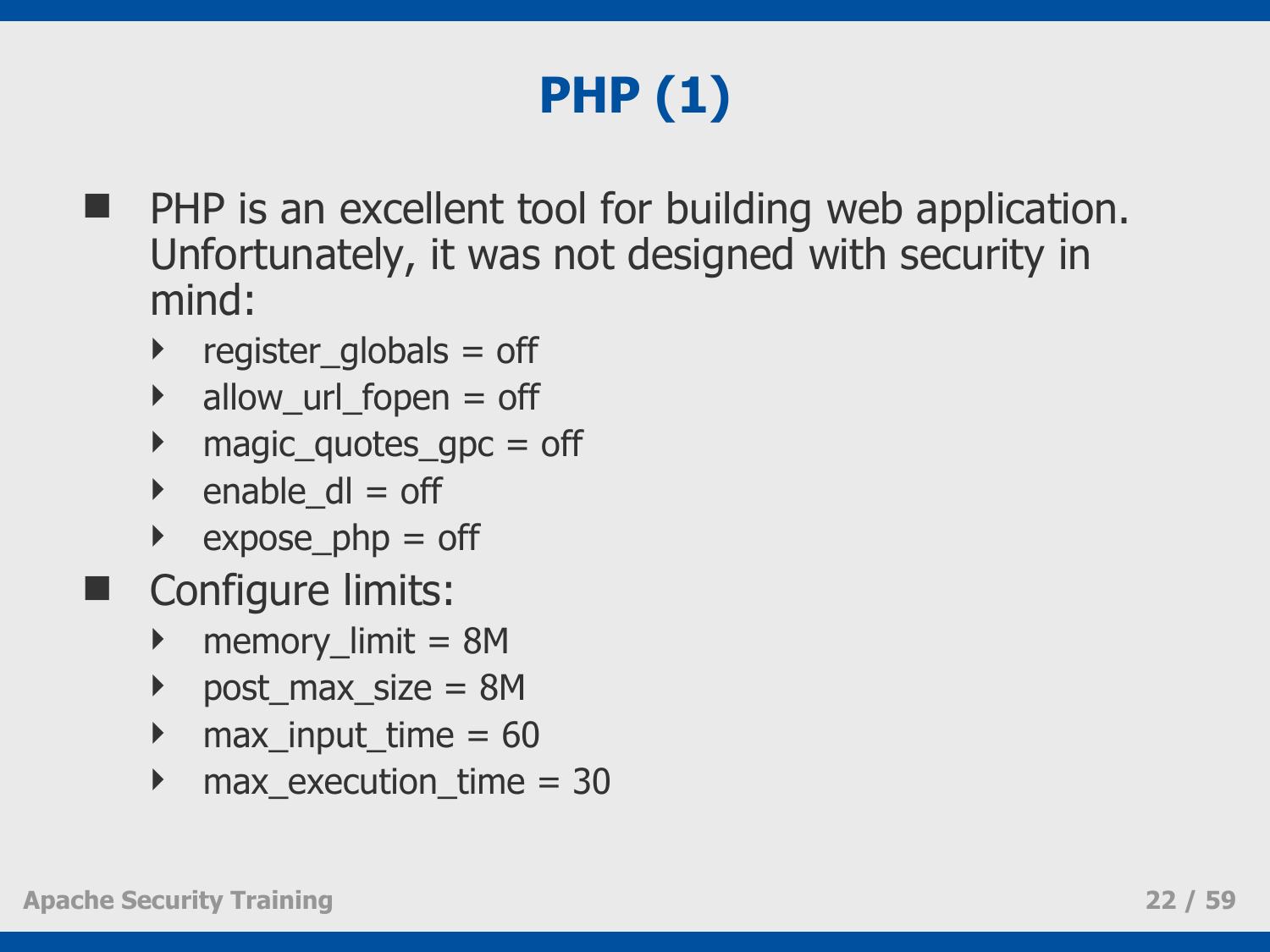# **PHP (2)**

- Don't bother with Safe Mode unless you really have to; it's too easy to work around.
- **PHP streams can be dangerous, especially the php://input** construct.
- $\blacksquare$  File access restrictions can be moderately successful:
	- $\rightarrow$  open\_basedir = /var/www
- Consider restricting file uploads (if not in use):
	- $\triangleright$  file\_uploads = off
	- upload\_max\_filesize = 2M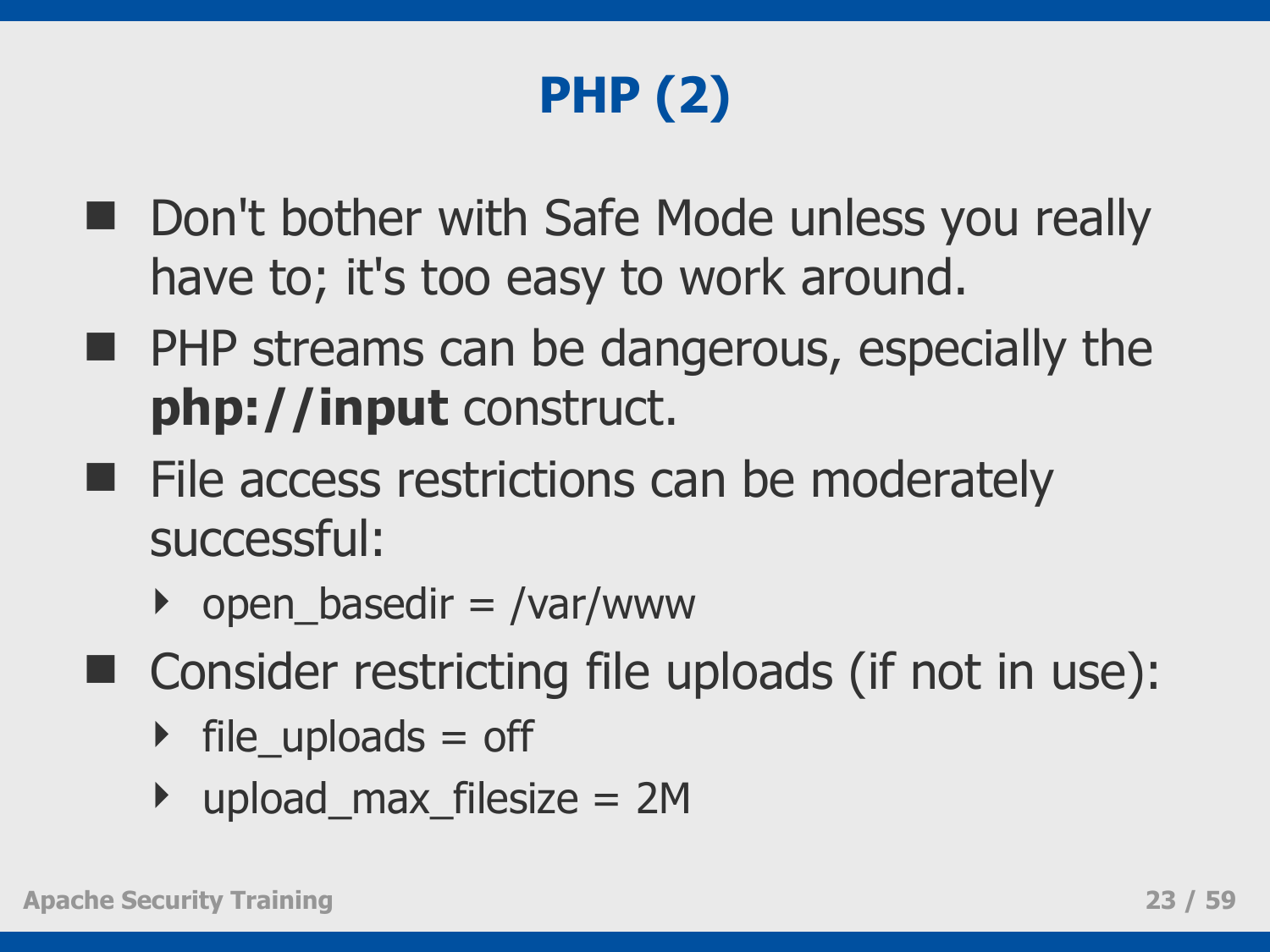### **SSL/TLS**

- Good at protecting the communication channel, but it is not an end-to-end solution.
- Every web application should use SSL.
- Important web application should use client certificates too.
- **E** Client certificates are the only mechanism that can reliably prevent session hijacking and related attacks.
- SSL is vulnerable to MITM attacks from the local network.
- User interfaces are inadequate.
- Do not mix SSL areas with non-SSL areas.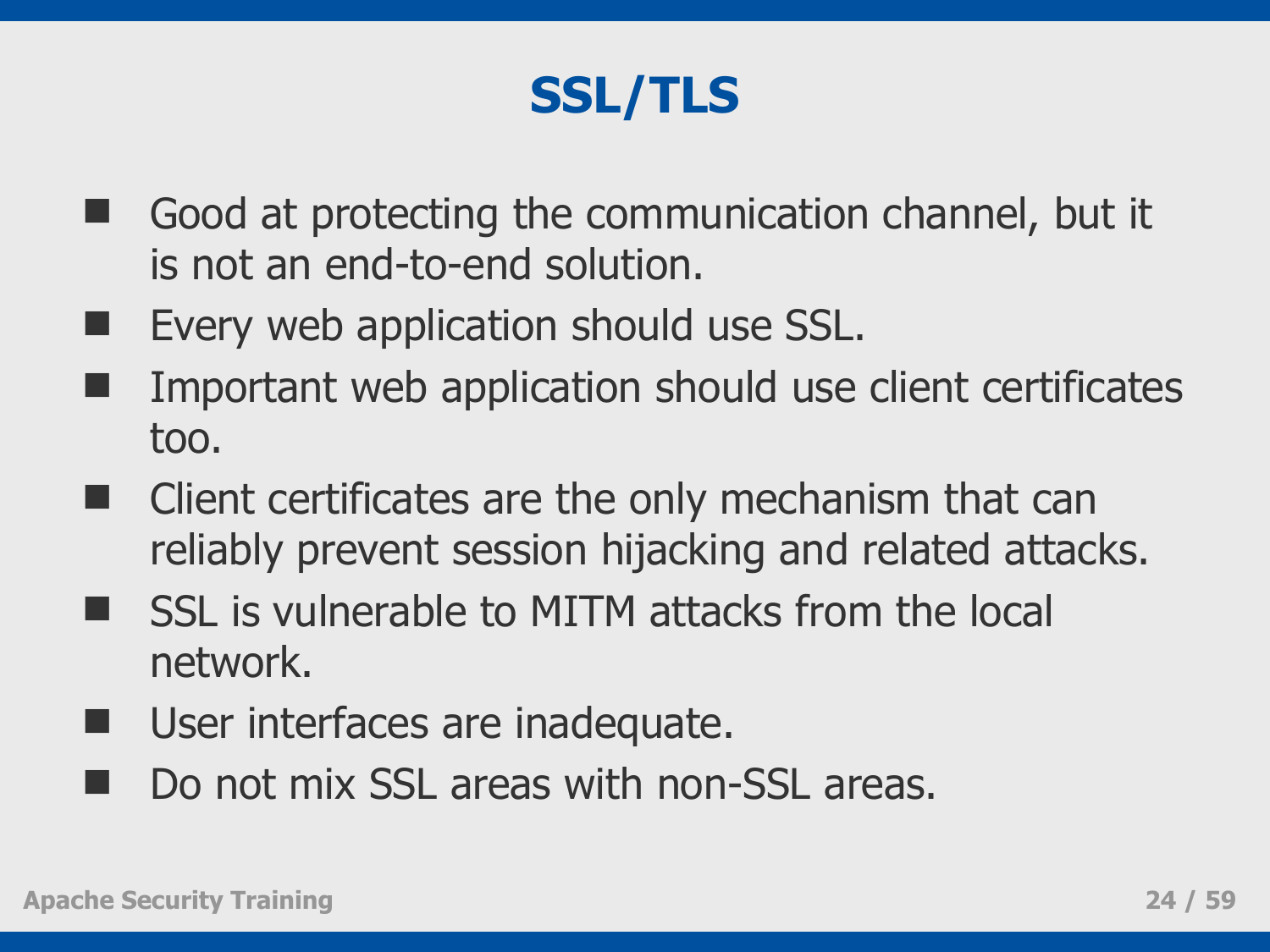# **3. Denial of Service Attacks**

■ Network-based attacks ■ HTTP-based attacks Real-life problems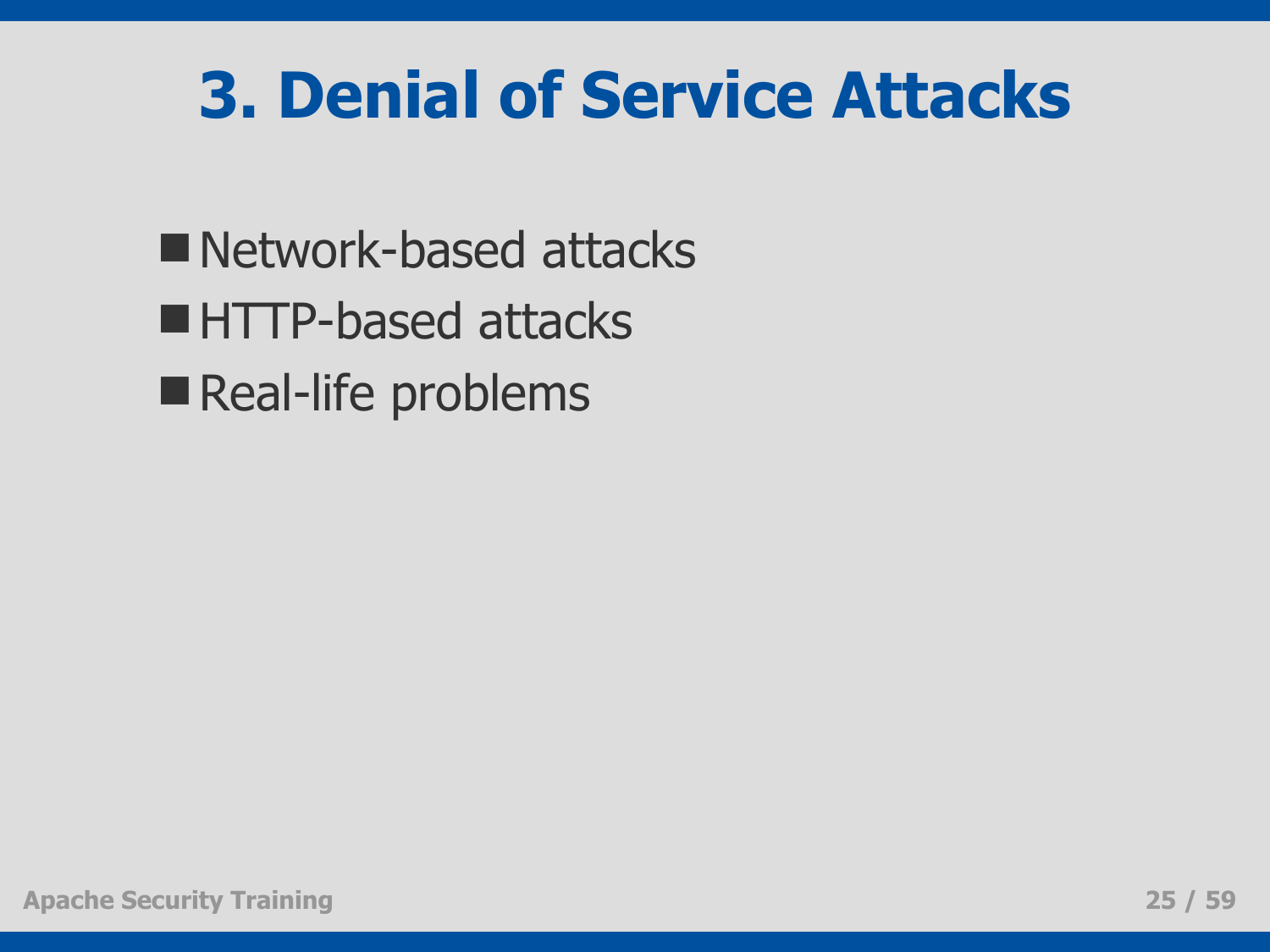#### **Network-based DoS Attacks**

- Very little you can do on the web server level
- Some can be defended from at the network firewall level
- **Enable SYN cookies in the operating system**
- Be prepared:
	- ▶ Know when you are being attacked
	- Have the details of your upstream provider ready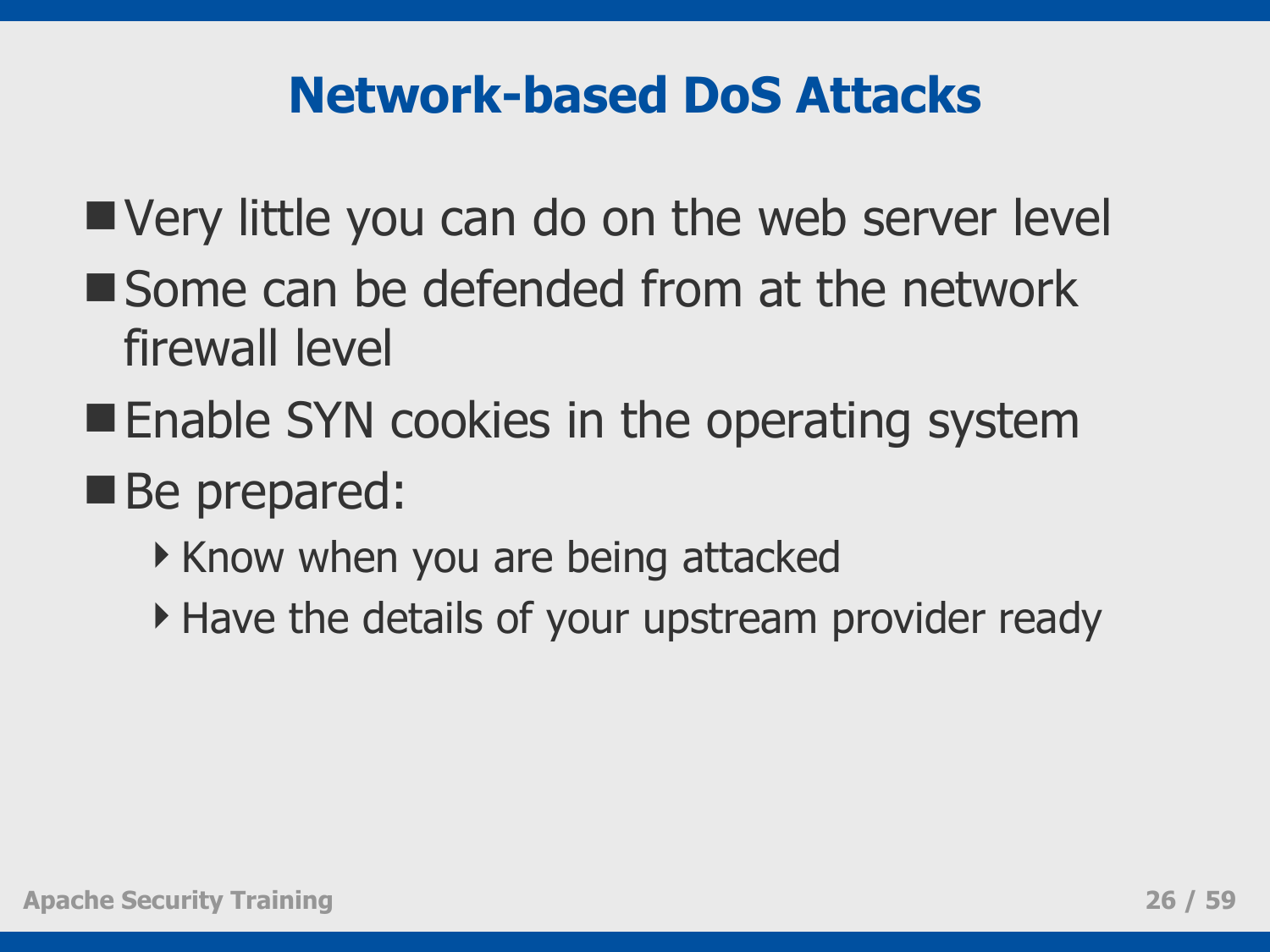### **HTTP-based Attacks**

**Possible types of attack:** 

- Apache vulnerabilities
- Attacks against the programming model (problem with the limited number of Apache processes)
- Brute-force attacks.
- Solutions:
	- ▶ Patch Apache regularly
	- ▶ Configure Apache limits
	- ▶ Figure out who is attacking you. Reject such traffic in the firewall. **Often difficult to do.**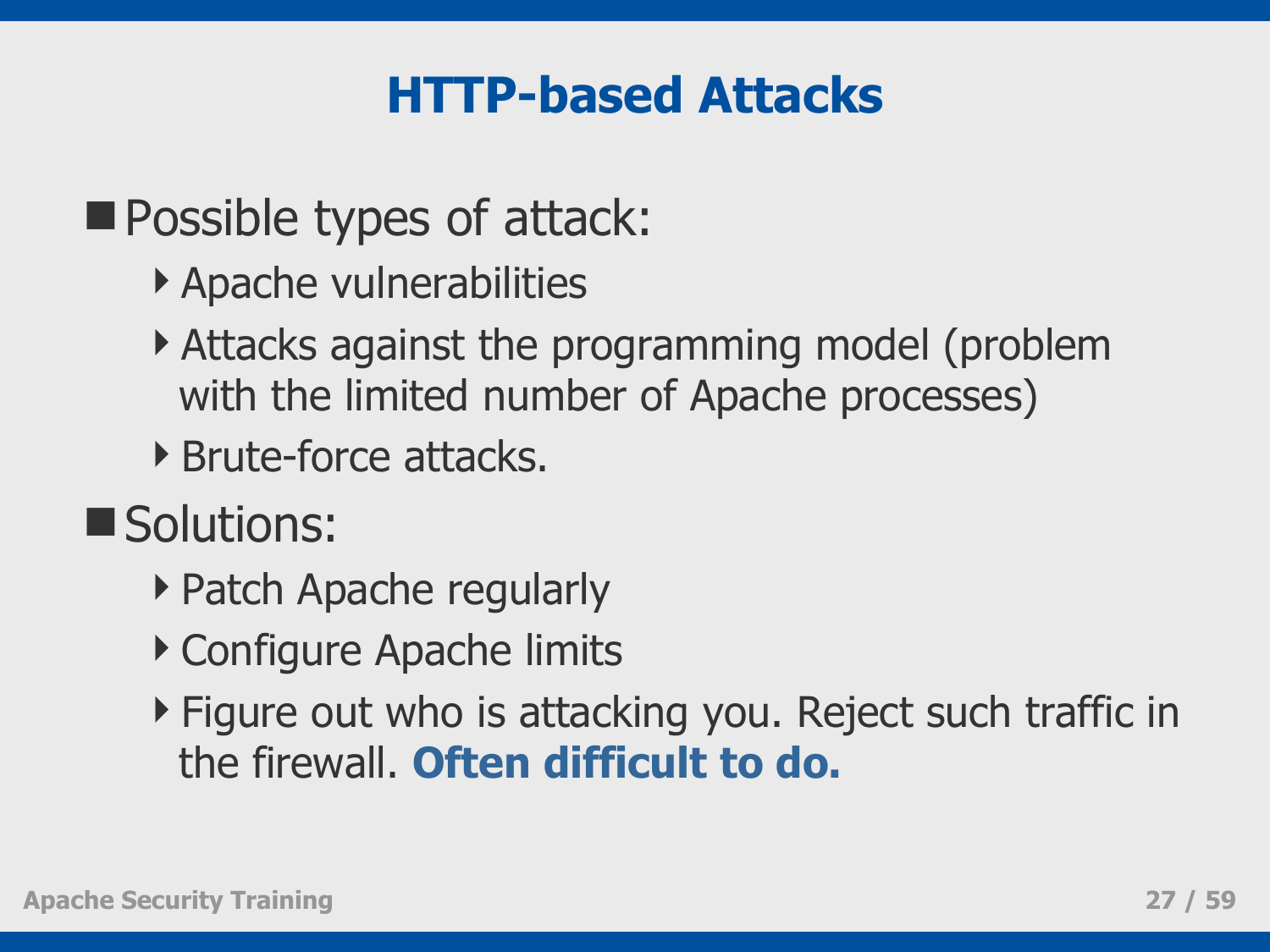#### **Local Attacks**

Local users can do a lot to harm the server:

- ▶ Process creation attack (fight with user limits, process accounting).
- ▶ Memory allocation attacks
- **Disk overflow attacks**
- $\triangleright$  Kernel vulnerabilities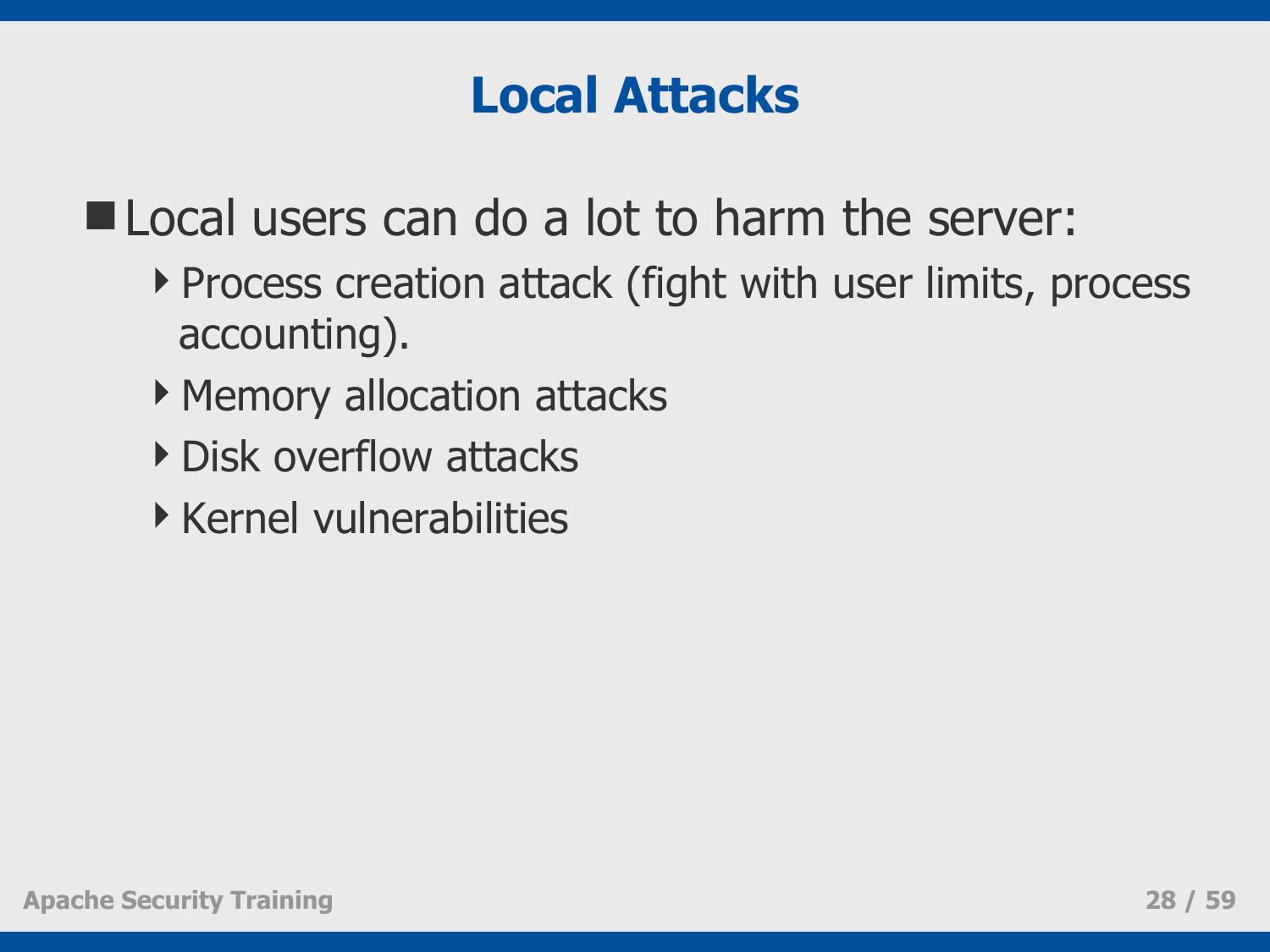# **httpd-guardian**

- $\blacksquare$  This is a simple tool I released as part of my Apache httpd tools project ( [http://www.apachesecurity.net/tools/\)](http://www.apachesecurity.net/tools/):
	- It receives information on all requests processed by the web server.
	- Keeps track of the number of hits per IP address.
	- ▶ Can talk to the host firewall to blacklist an offending IP address.
	- Will probably become smarter in the future.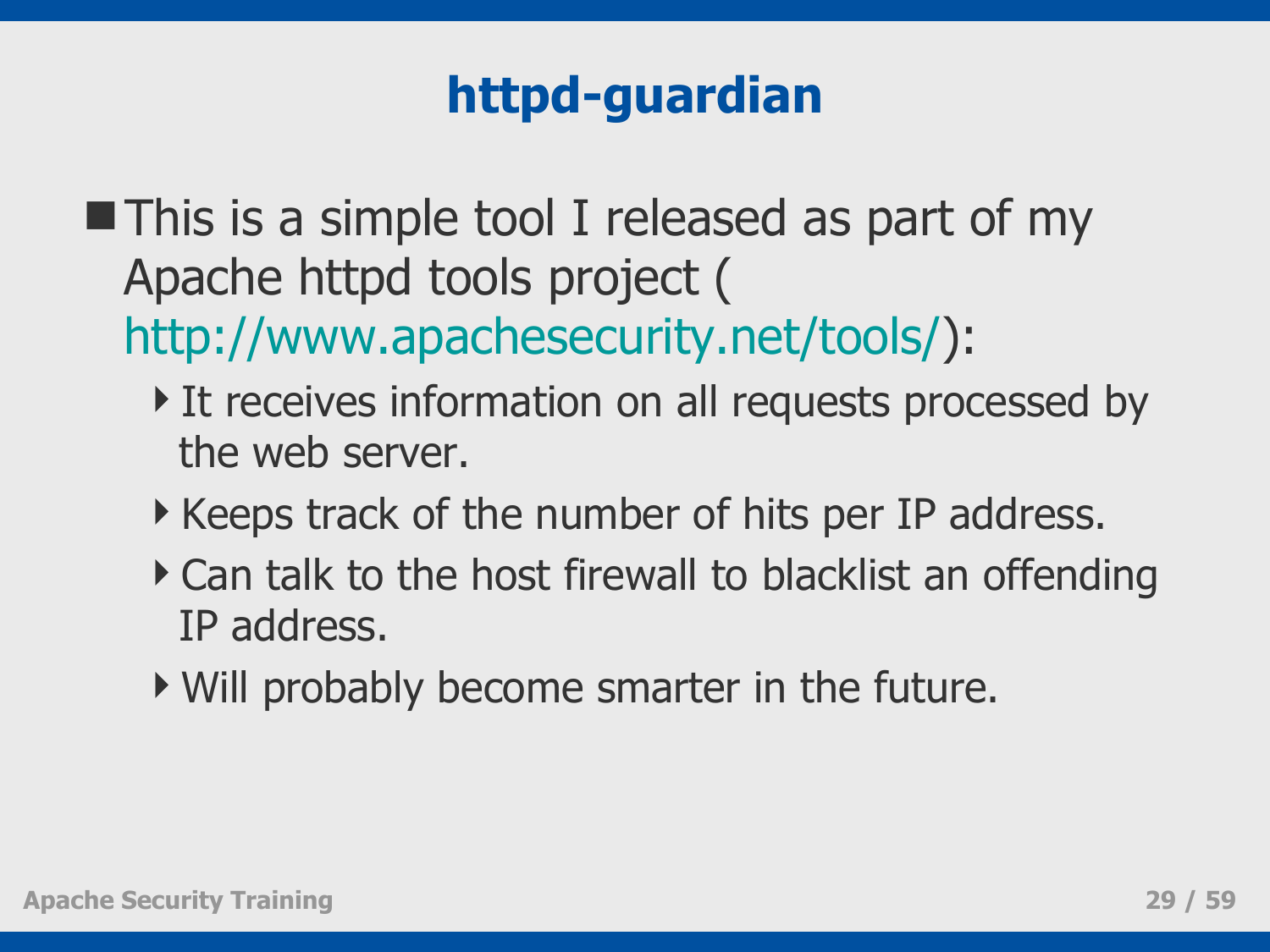# **Real-life Problems**

#### ■ What you will encounter:

- Slow clients and large files (and download accelerators) problems
- ▶ Traffic spikes (e.g. Slashdot, cyber-activism, attacks from competitors)
- ▶ Badly written web applications
- **Mitigation:** 
	- $\triangleright$  Fix web applications
	- ▶ Buy more RAM
	- ▶ Tweak the Keep-Alive settings
	- ▶ Add response compression (mod\_deflate)
	- ▶ Add caching (mod\_cache)
	- **Traffic-shaping modules**

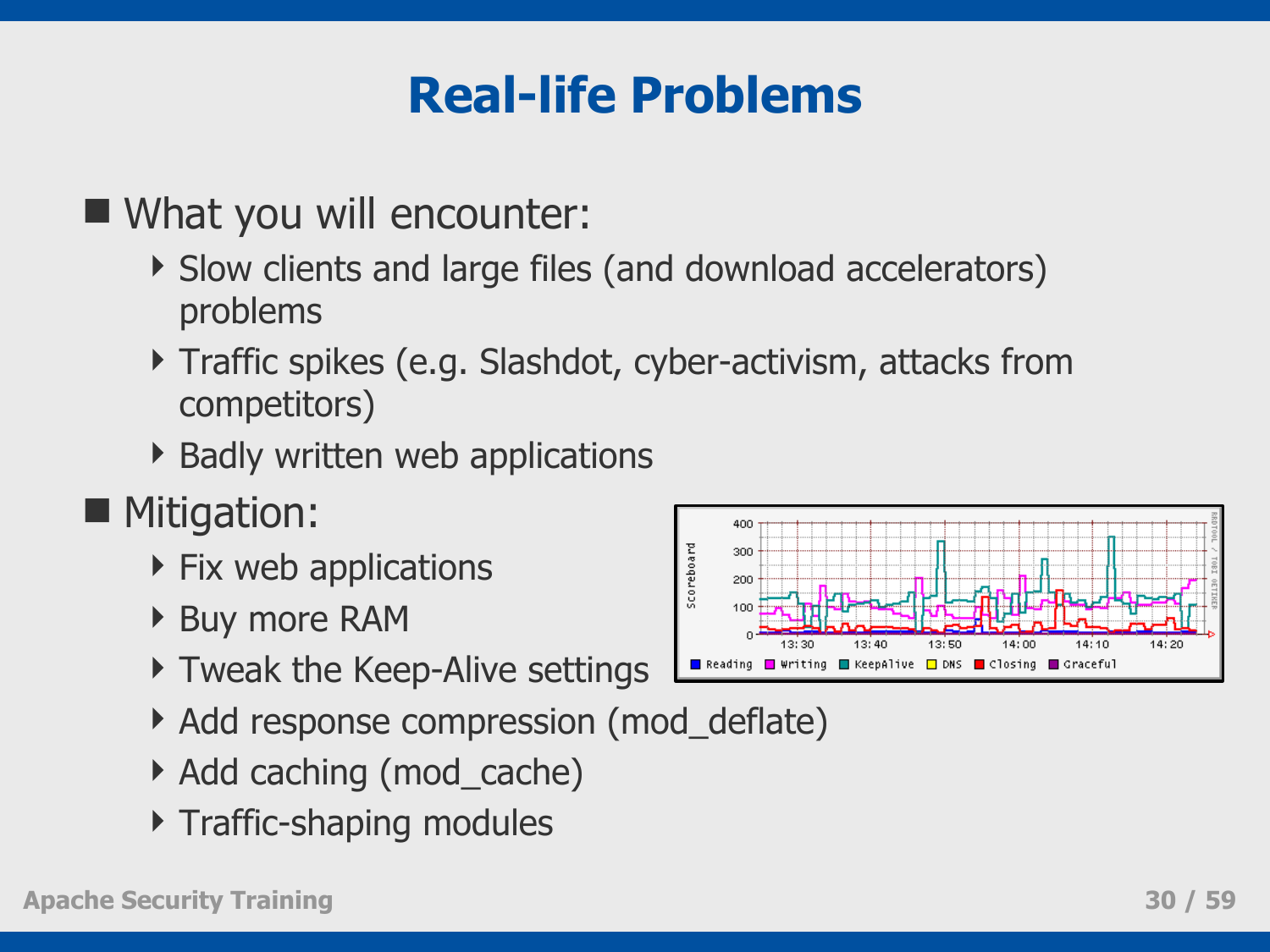# **4. Sharing Apache**

- **Sharing with developers**
- Sharing with others (virtual hosting)
- **Problems:** 
	- Shared server resources (CPU, RAM)
	- Ability to execute binaries on the server
	- $\triangleright$  File permissions
	- ▶ Shared web server process
	- Shared domain names

### **Who controls the web server?**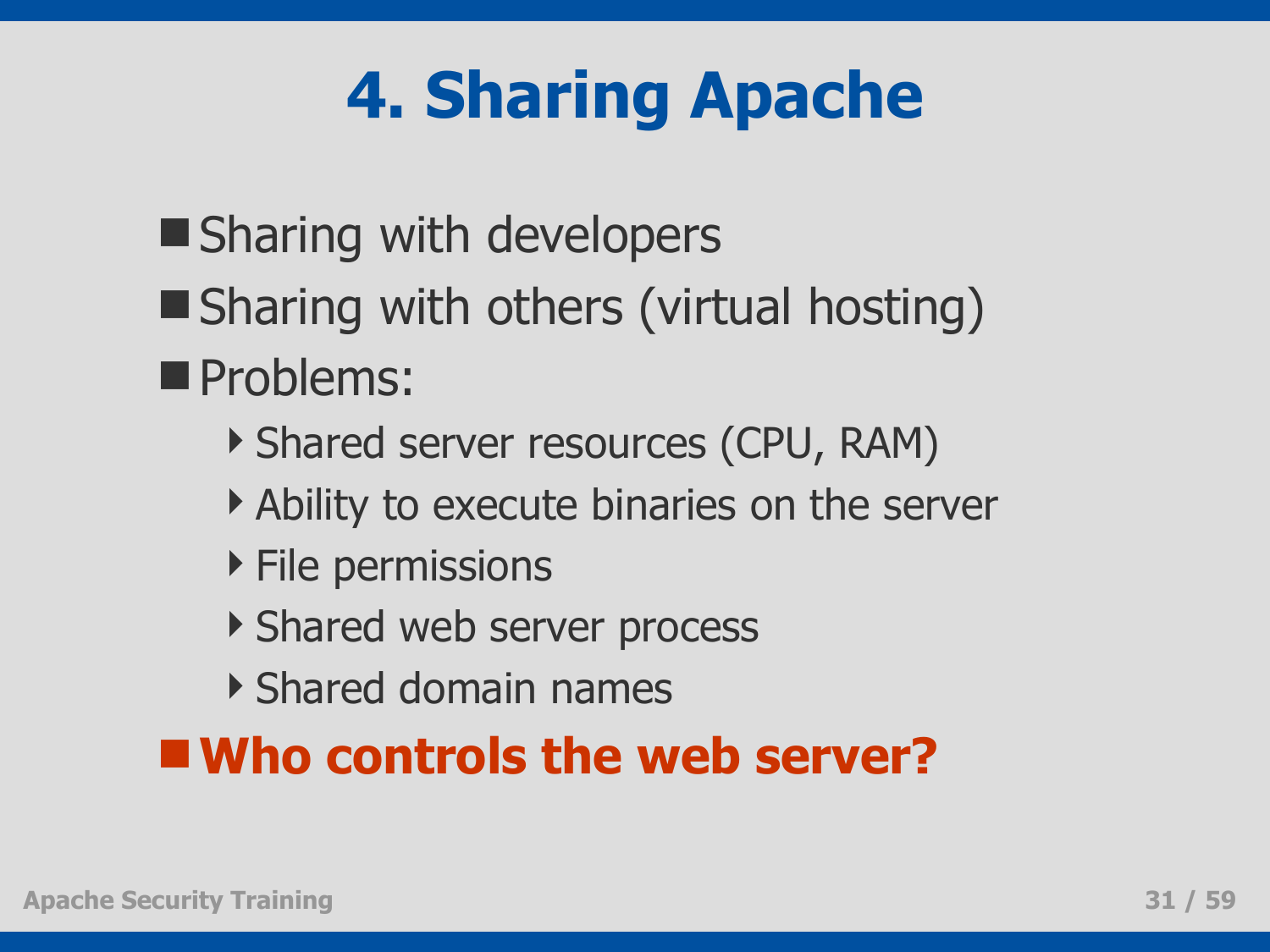### **Sharing Goals**

Our main goal is to make the server and the shared Apache useful and safe:

- **Protect server (system resources) from users.**
- **Protect Apache from users.**
- **Protect users from each other.**
- Make privilege escalation difficult, if not impossible.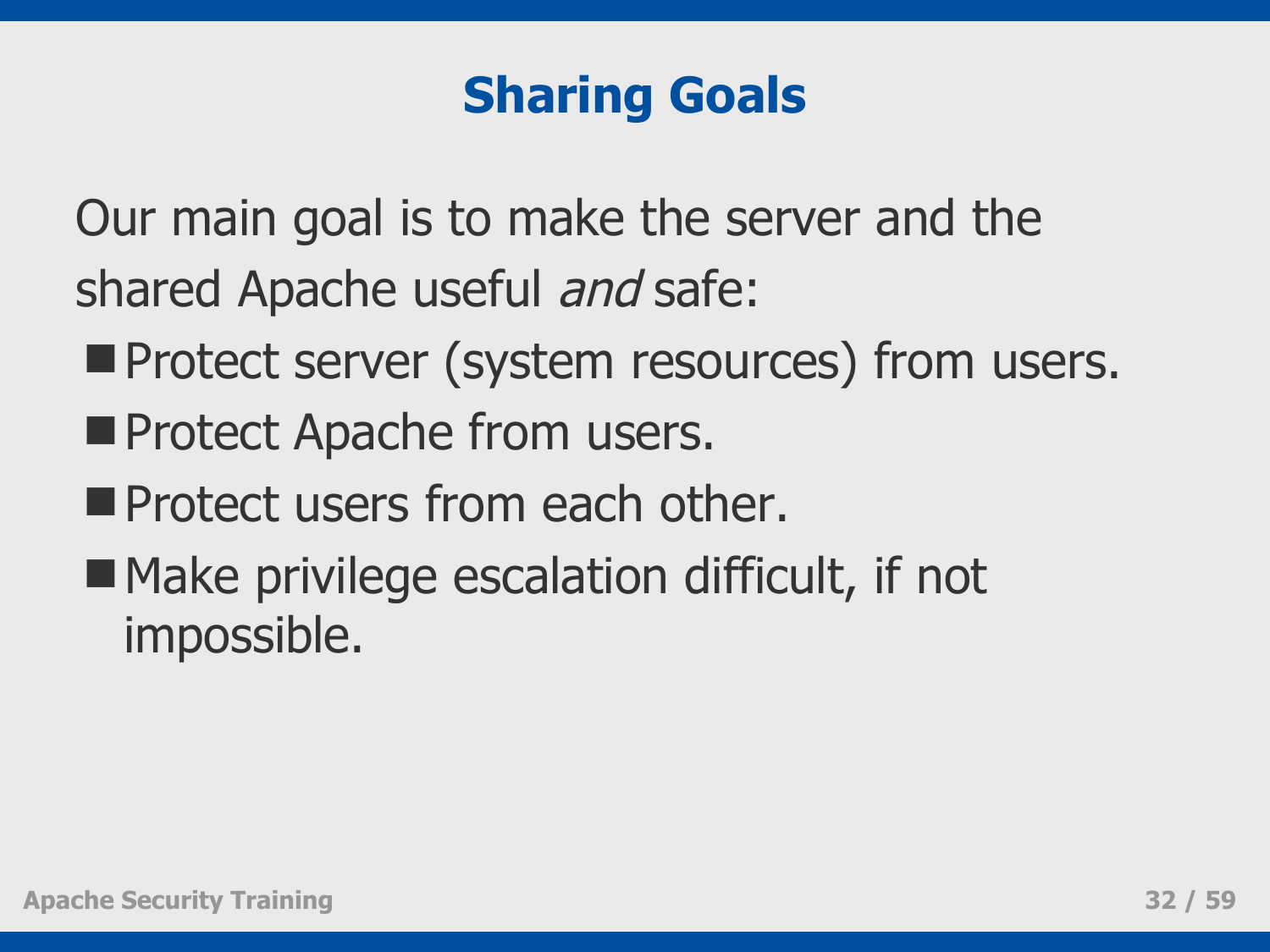#### **Shareable Resources**

### **CPU**

- **RAM**
- **Process list (users can create processes)**
- **Filesystems**
- Apache processes
- Domain names
- **Databases**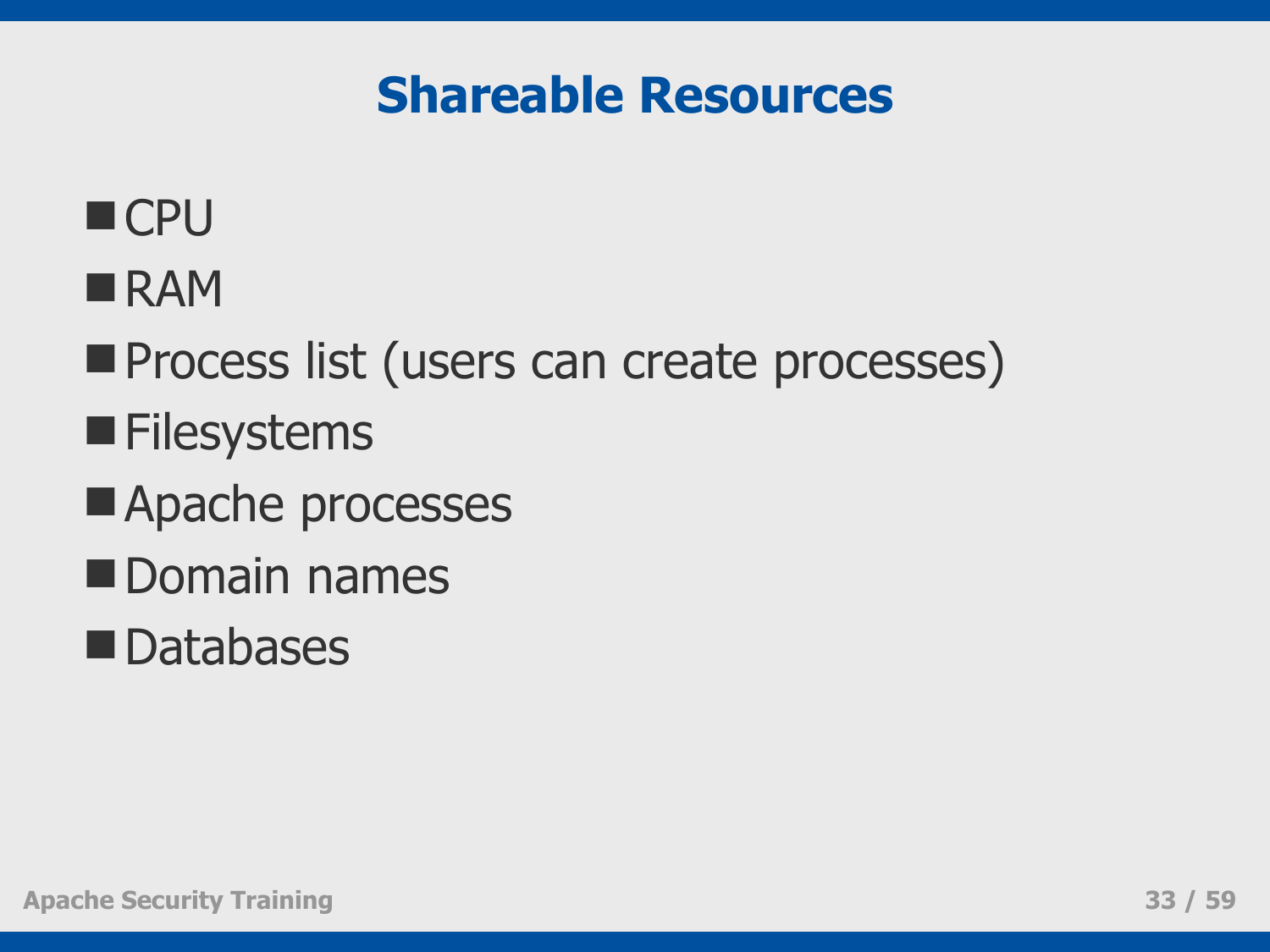### **Common Usage Scenarios**

- 1. Server and applications managed by the same team. Very rare.
- 2. Server managed by one team (administrators), applications by another (developers).
- 3. Server managed by one team. There are many application teams.
- 4. Server managed by one team. There are many users on the server and it is difficult to hold them accountable (e.g. students, web hosting).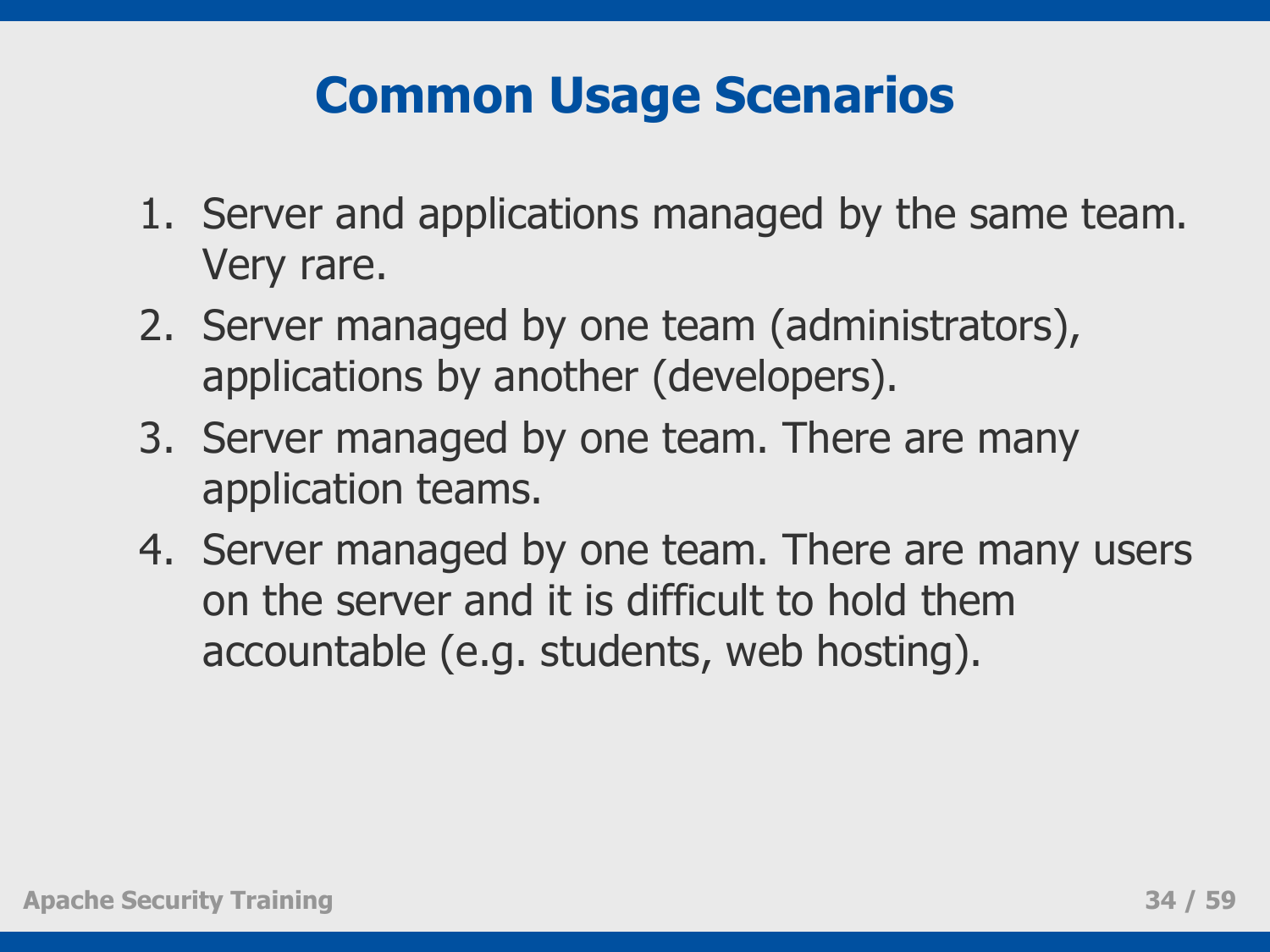#### **User Access Levels**

#### There are **only two user access levels**:

- 1. Filesystem access (e.g. via FTP).
- 2. Process creation (e.g. CGI).

Some consider shell (interactive) access to be a third level. But, in reality, everything that can be done with a shell can be done with the process creation privilege.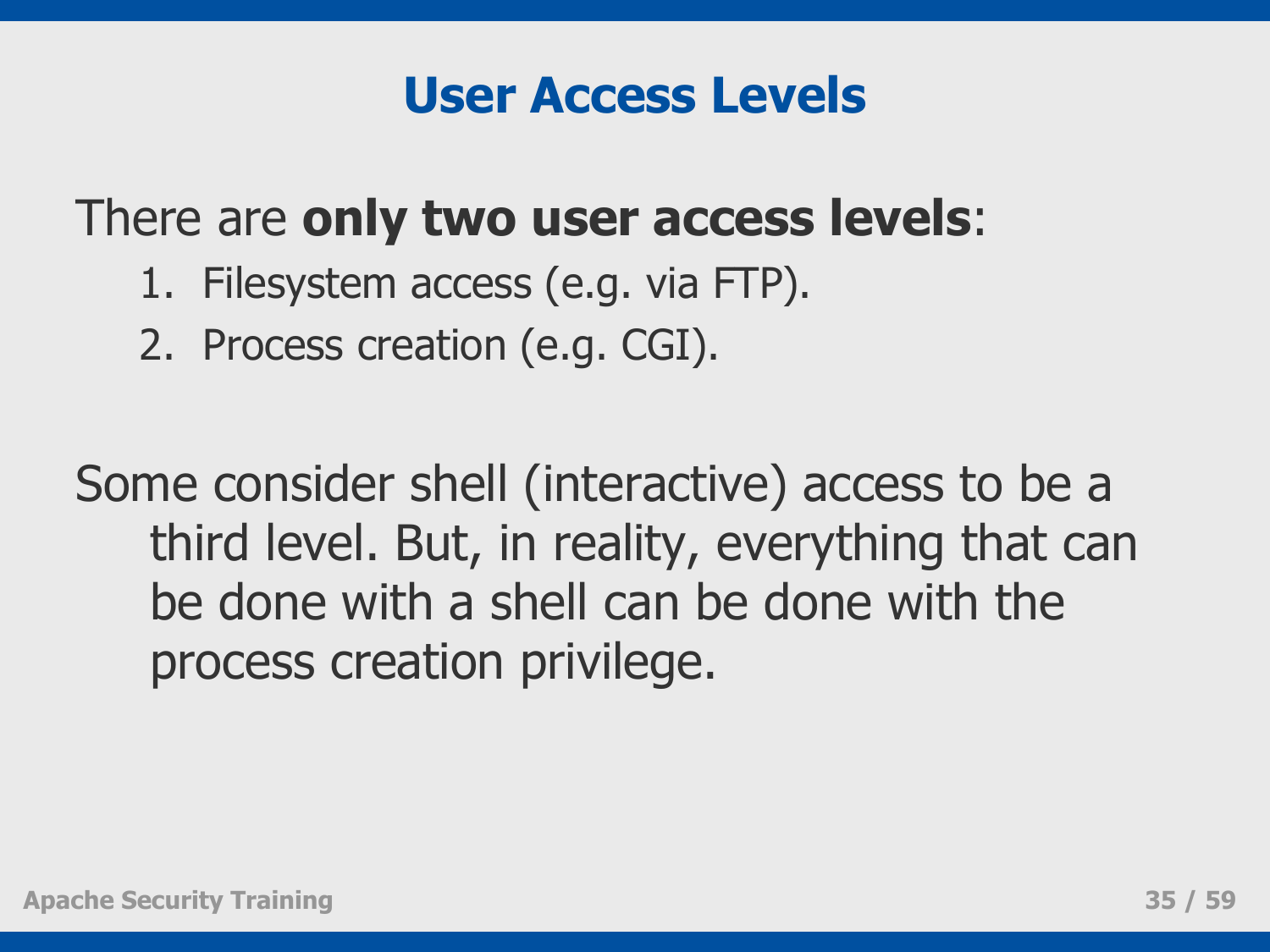#### **Filesystem Access**

Protecting the server from its users:

- Use different partitions for system and user files.
- **Enforce user quotas.**
- Be aware users will be able to access the world-readable files.
- Don't have any world-writeable files.
- Configure Apache not to follow symbolic links.
- Protecting users from each other:
	- 1. Give **r** and **x** to the world.
	- 2. Put all users (but not Apache) into a group, then forbid group access to the web server files.
	- 3. Force group ownership to the Apache group, then allow **r** and **x** to this group only.
- Still, if Apache can access it, users can access it!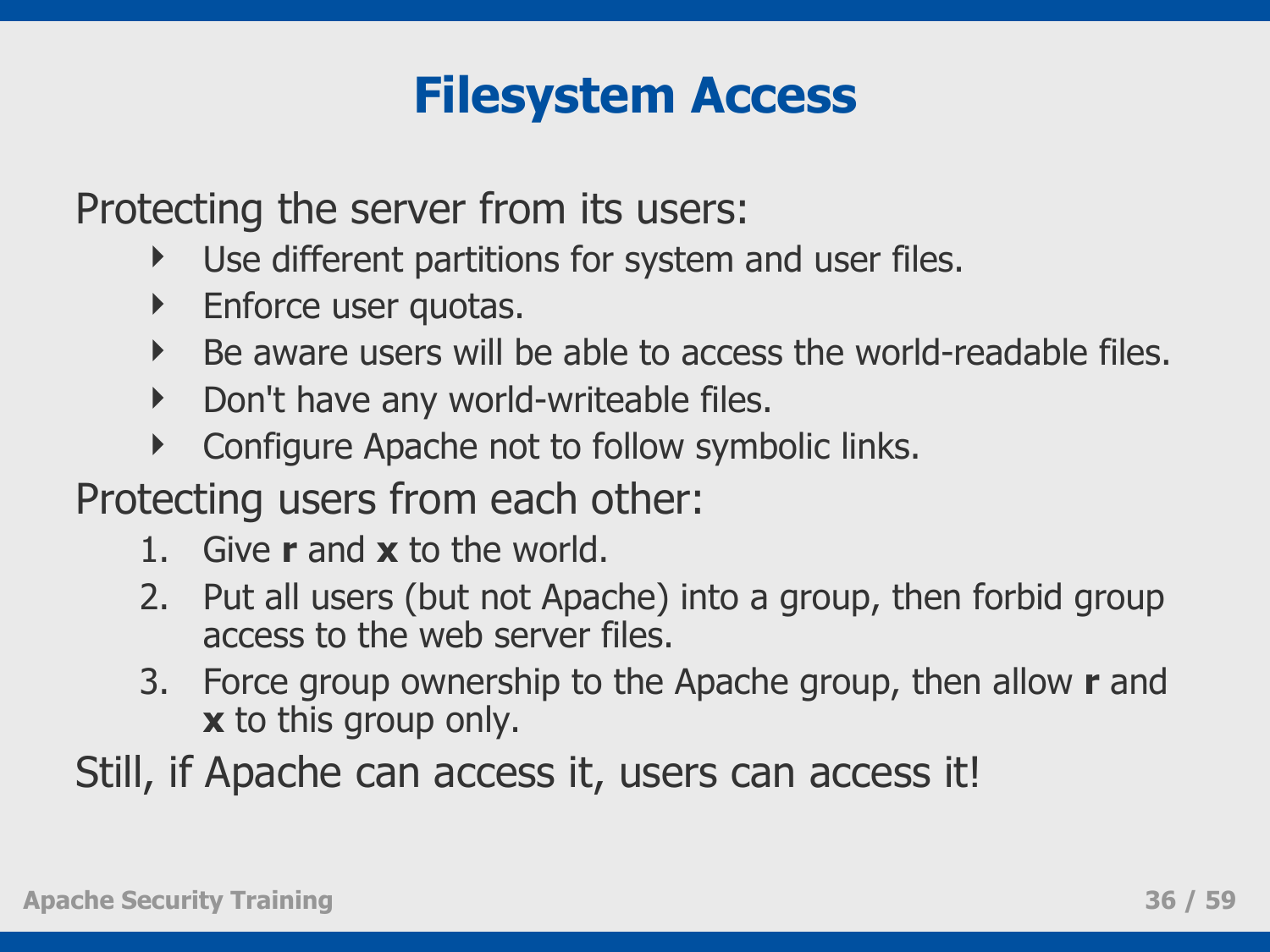# **Program Execution (1)**

- Program execution is dangerous. Users can exploit vulnerable setuid binaries or kernel vulnerabilities.
- If users are allowed to execute CGI scripts as Apache, or use a module, then they can do anything Apache can:
	- Access all files, possibly write to some.
	- Get full access to sensitive stuff, such as SSL session cache.
	- Write to Apache logs.
	- Get the same access to system resources as Apache.
- It is possible to:
	- Hijack web serving on all domain names
	- **Kill Apache processes**
	- Access the Apache process memory (e.g. to retrieve SSL certificate information).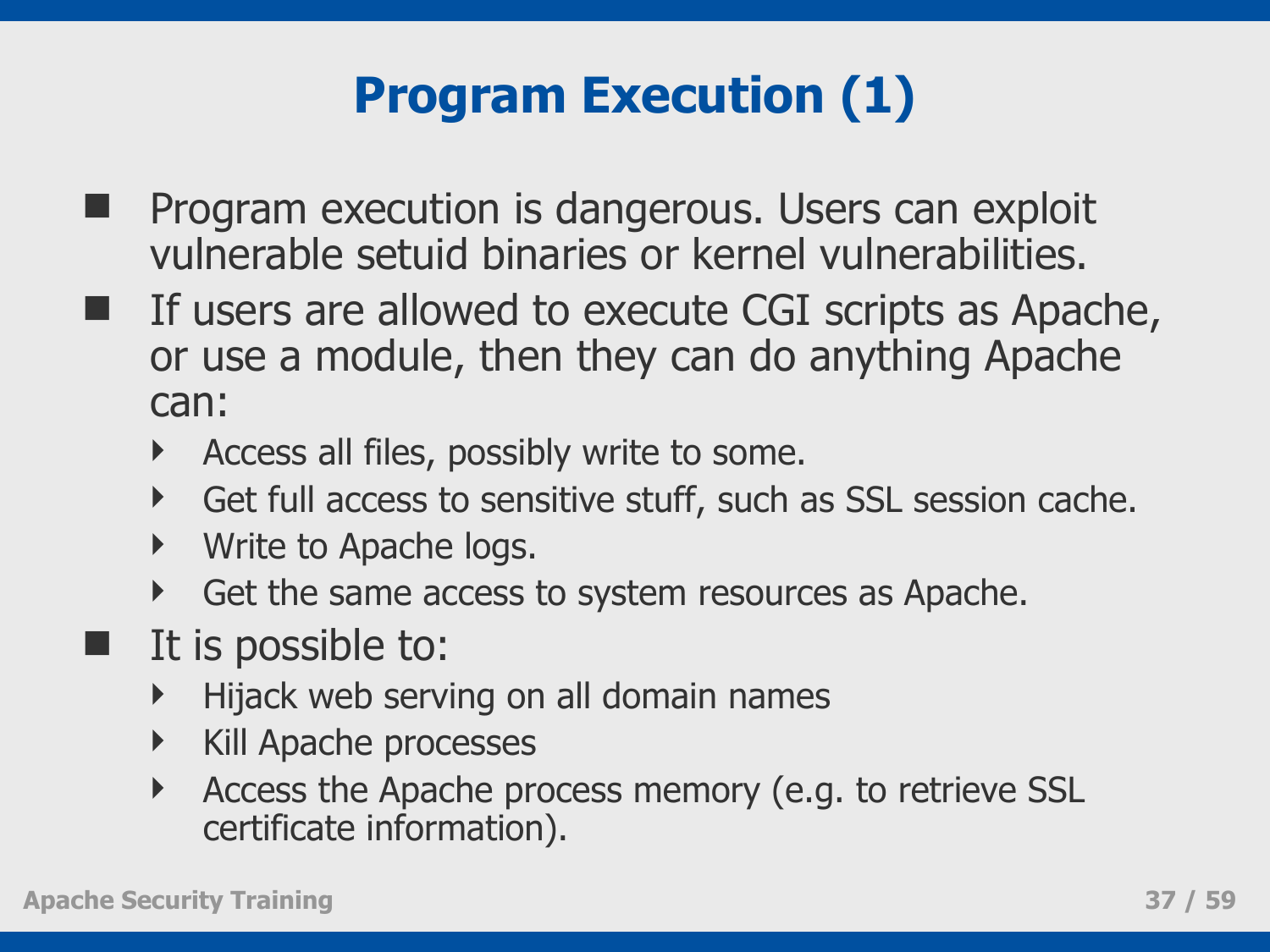# **Program Execution (2)**

- **Remedies:** 
	- Do not use scripting modules.
	- Always use execution wrappers.
	- Use FastCGI.
	- Give each user its own Apache (separate everything: IP, user identity).
	- If there is not enough IP addresses put a reverse proxy in front.
- Not recommended:
	- **Perchild MPM**
	- Metux MPM
	- Running Apache as root to change identity per-request.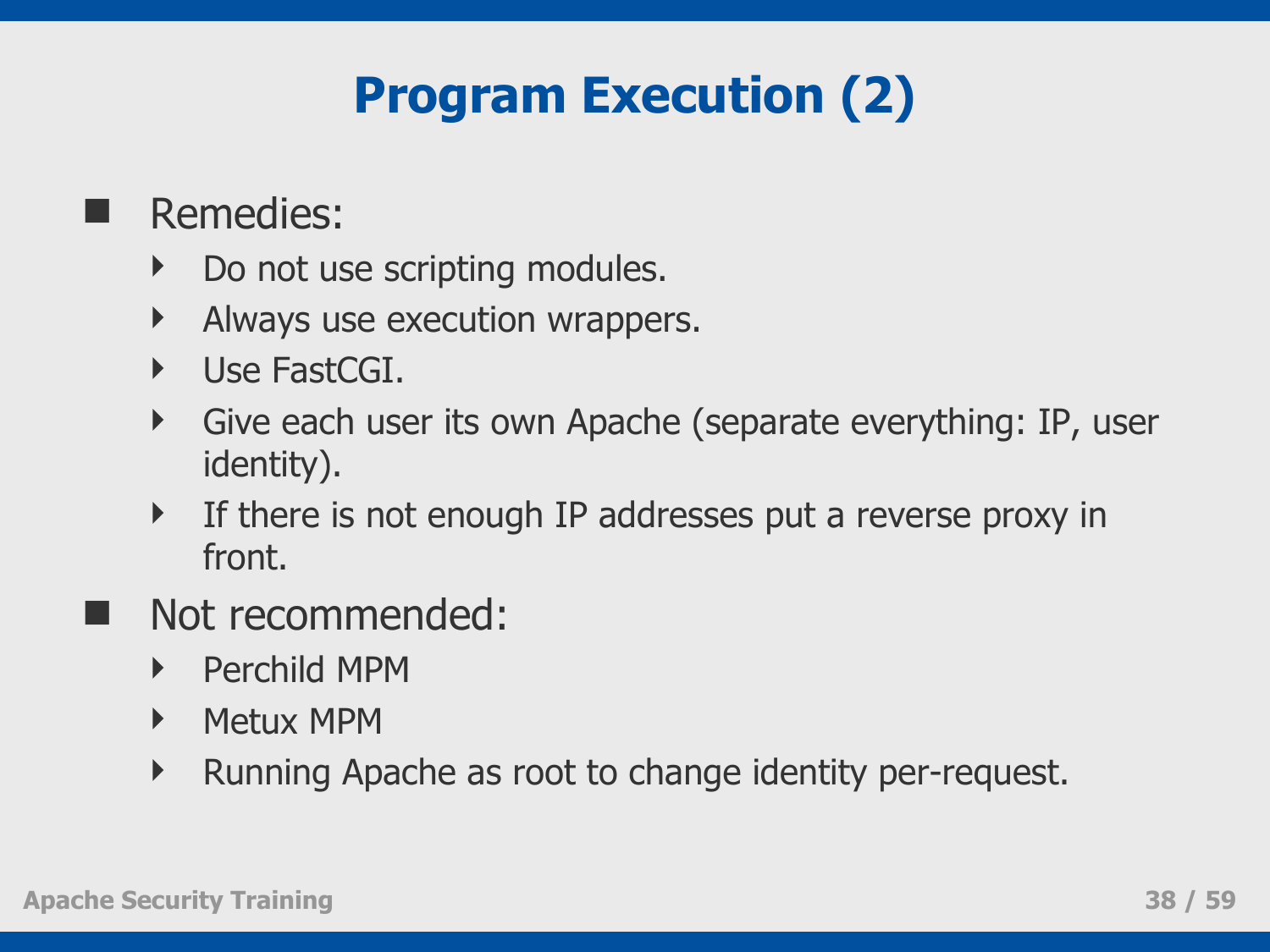# **Distributed Apache Configuration**

- It is quite convenient to allow the users to control parts of the configuration via .htaccess files. But you need to be aware what you are giving away:
	- ▶ AuthConfig OK.
	- FileInfo **Not OK**.
	- **Indexes OK.**
	- Limit OK.
	- ▶ Options (ExecCGI, FollowSymlinks, Includes, IncludesNOEXEC, Indexes, MultiViews, SymlinksIfOwnerMatch) - **Not OK**.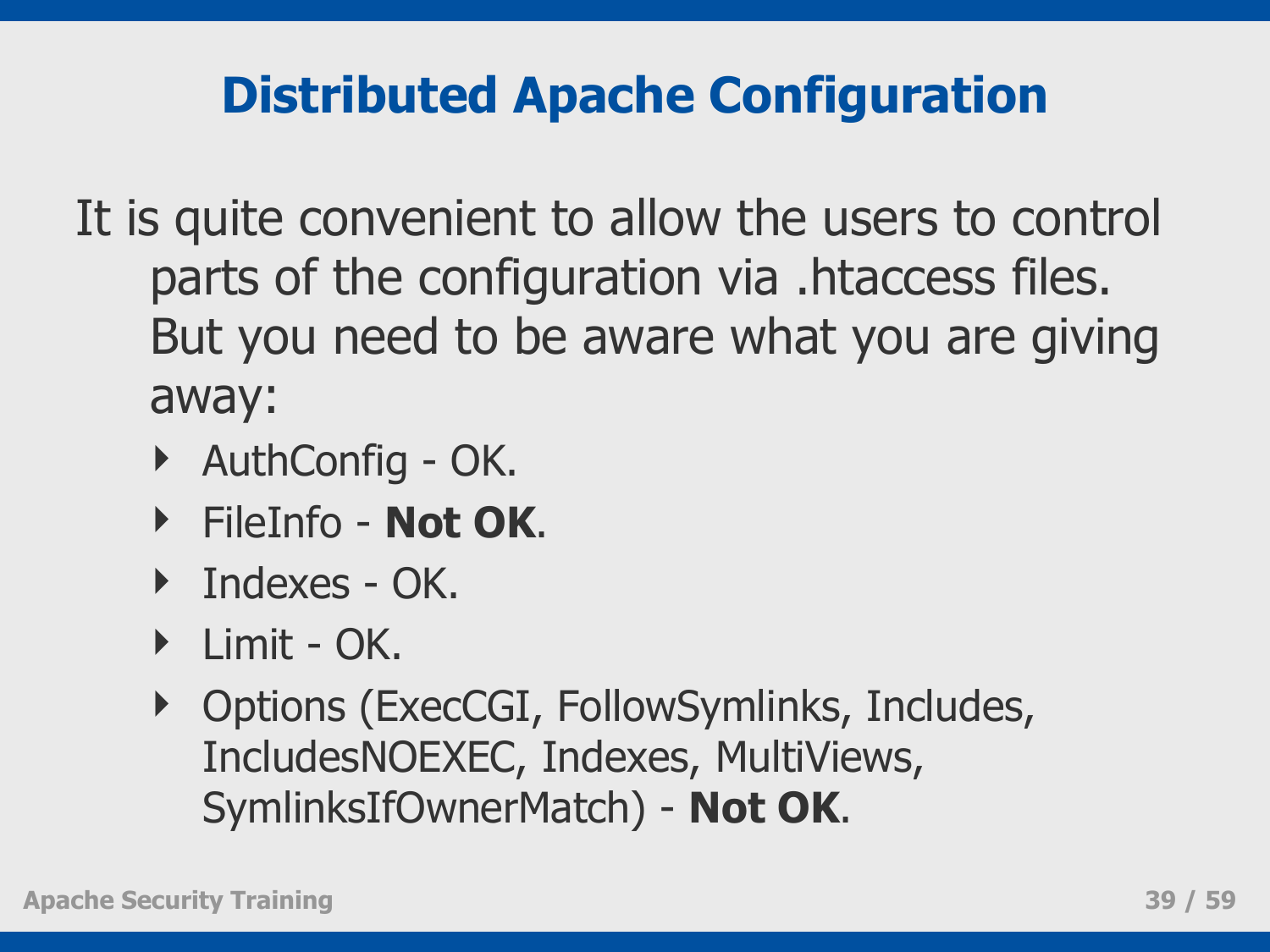# **5. Logging and Monitoring**

- **Increase logging detail**
- **Think about log retention**
- Include application logs in your plans
- **Apache health monitoring**
- **Event monitoring**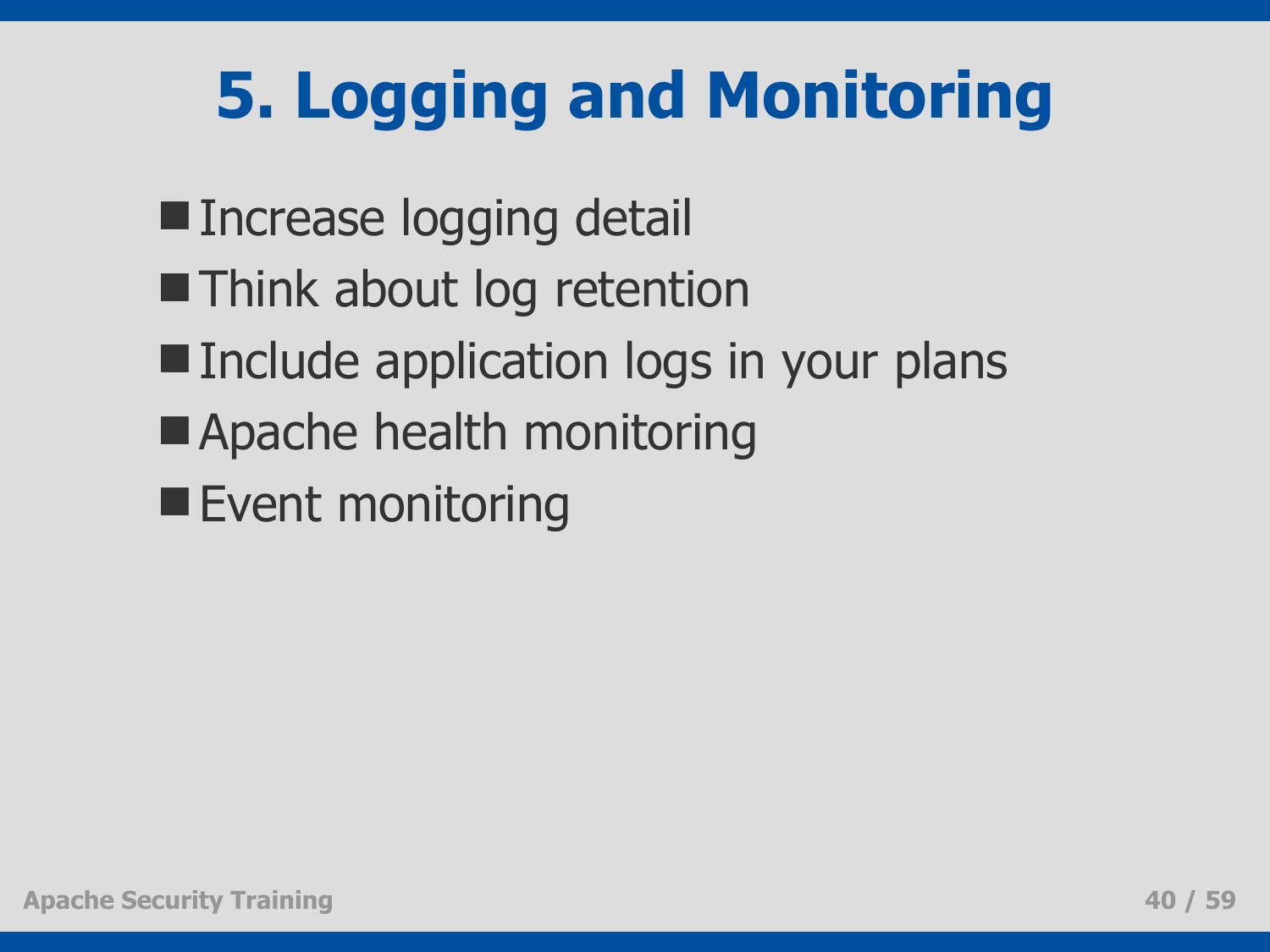### **Logging Basics**

#### **# Access log**

LogFormat "%h %l %u %t \"%r\" %>s %b \"%{Referer}i\" \"%{User-Agent}i\"" combined CustomLog logs/access\_log combined

# **# Error Log**

LogLevel info ErrorLog logs/error\_log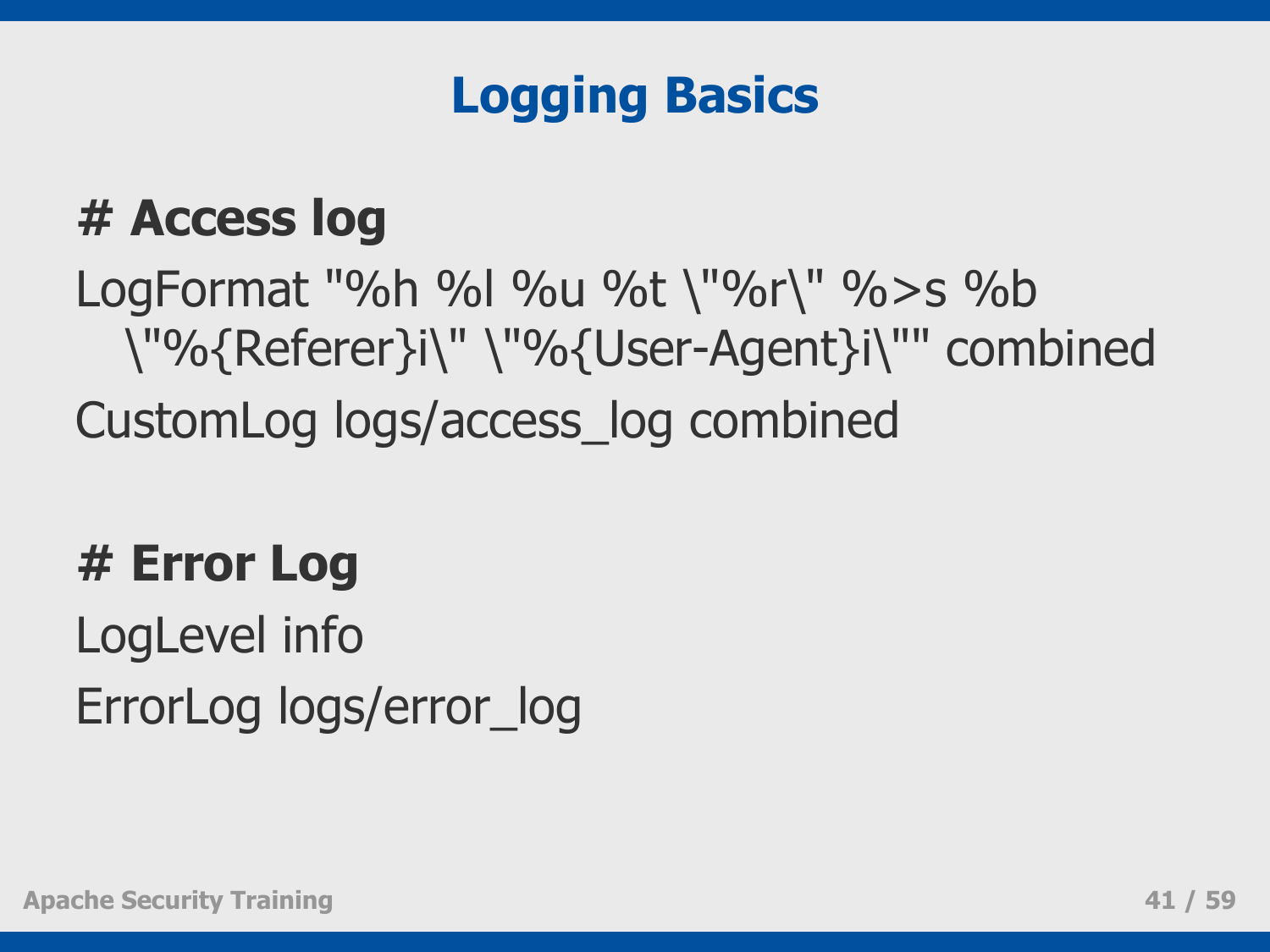# **Increase Logging Detail**

### ■ Add information to the access log:

- Referrer
- User agent
- Username
- ▶ Session token
- UNIQUE\_ID
- **Transaction duration**
- Set error\_log level to "**info"**
- Use mod\_security:
	- ▶ Log POST data
	- Performance measurement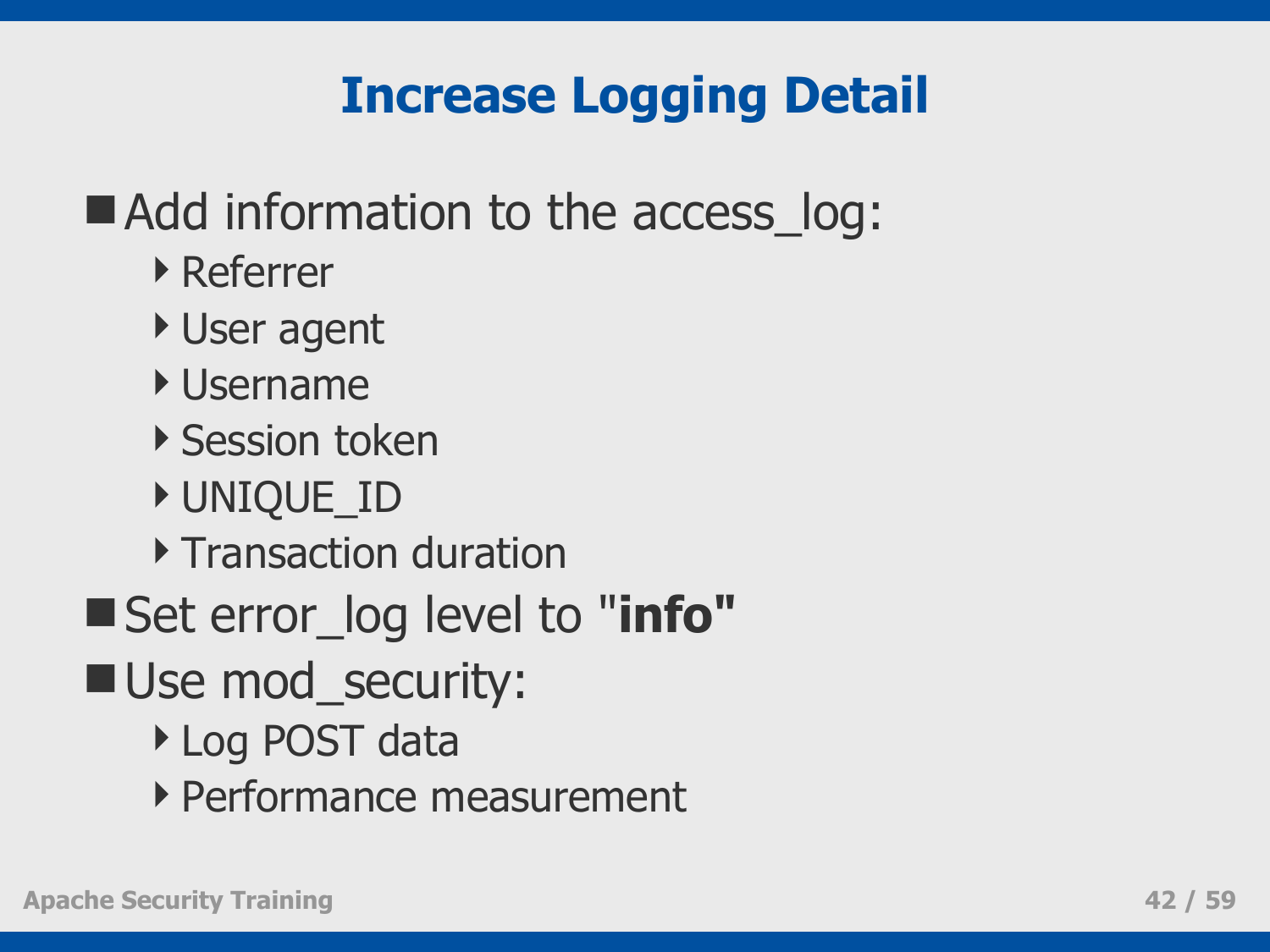# **Log Retention**

- What do you want to keep and for how long?
- Put logs on a separate partition
- Make sure the filesystem does not overflow (log rotation)
- Keep recent logs on the server for easy access and troubleshooting
- Centralise logs for additional security
	- ▶ Syslog
	- ▶ Syslog-NG is quite popular
	- Spread toolkit (**mod\_log\_spread**)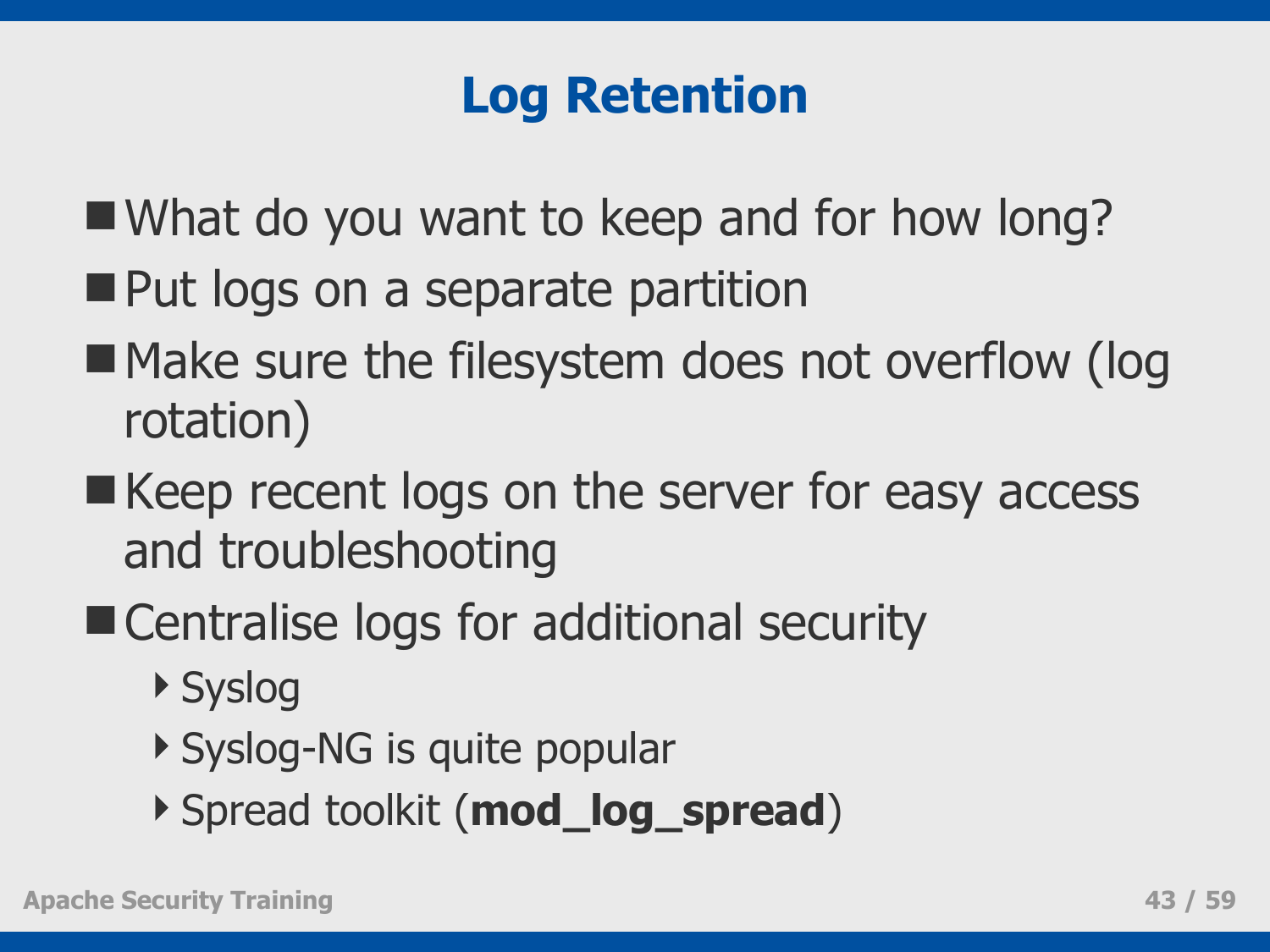# **Application Logs**

- **Treat them equally (rotation, centralisation)**
- $\blacksquare$  If you can, get the application to utilise the HTTP codes:
	- Log analysis will be much easier
	- ▶ You can configure **mod\_security** to selectively log POST data based on the response code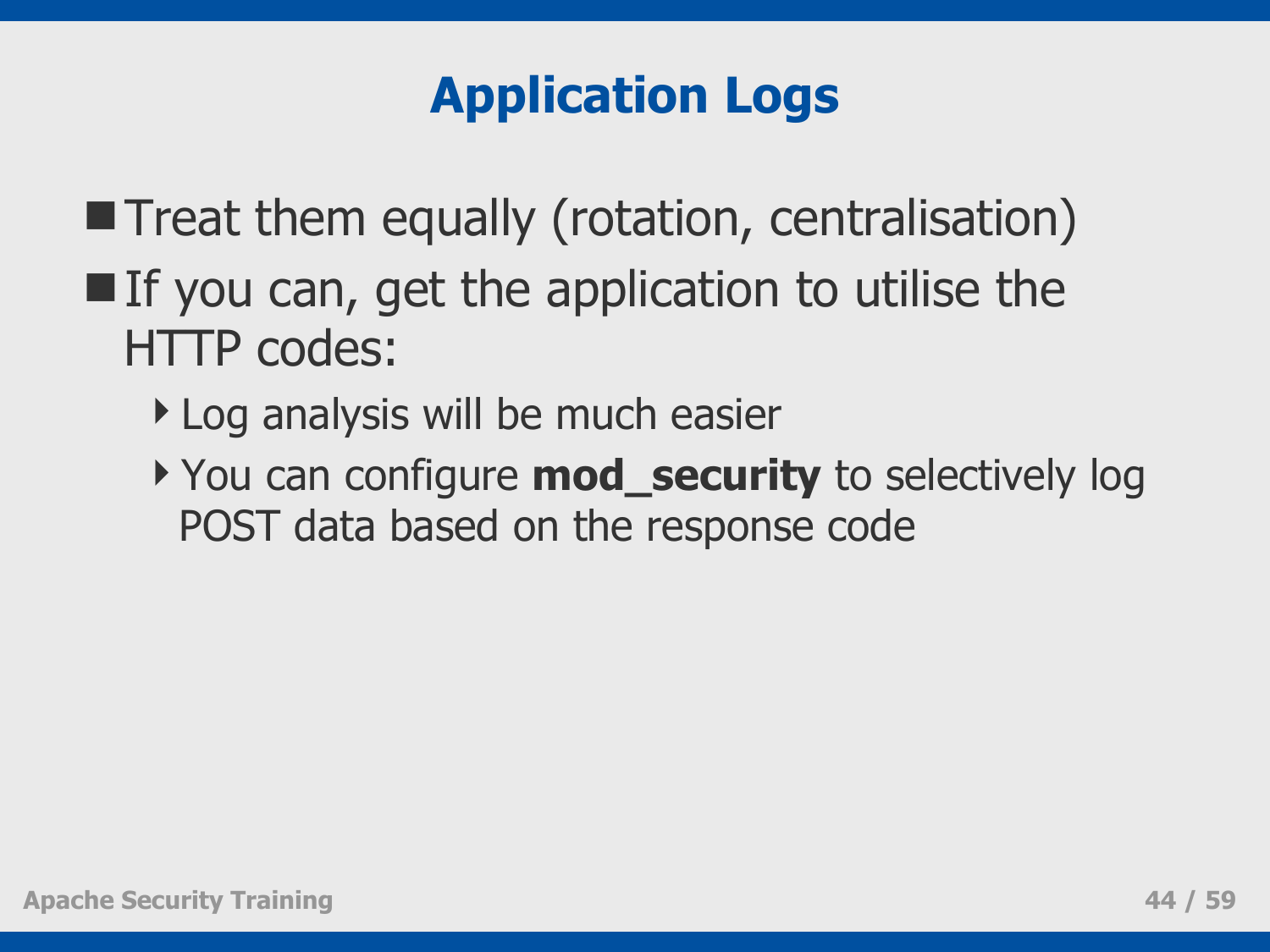# **Apache Health Monitoring**

**Performance Availability mod\_status** ■ mod\_watch ■ apache-monitor

> An hour of activity of the Apache running on [www.apache.org.](http://www.apache.org/) Produced with apache-monitor.

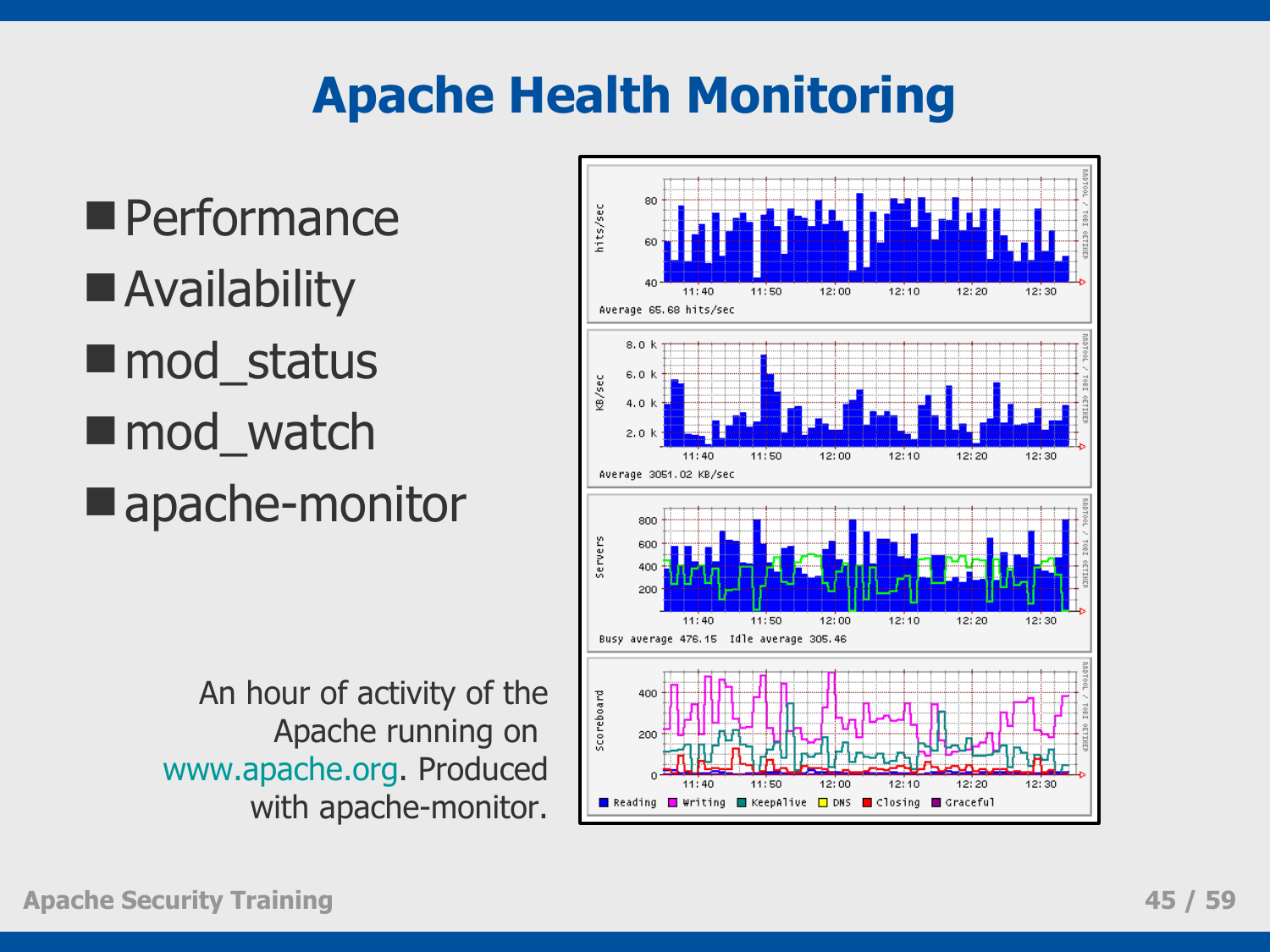# **Event Monitoring**

- **Funnel all events into log files**
- Do not rely on ad-hoc notification
- Have automated scripts inspect the logs on regular basis
	- Artificial Ignorance
- Real-time monitoring is very cool, but difficult to get right.
	- **Swatch**
	- **SEC** (Simple Event Correlator)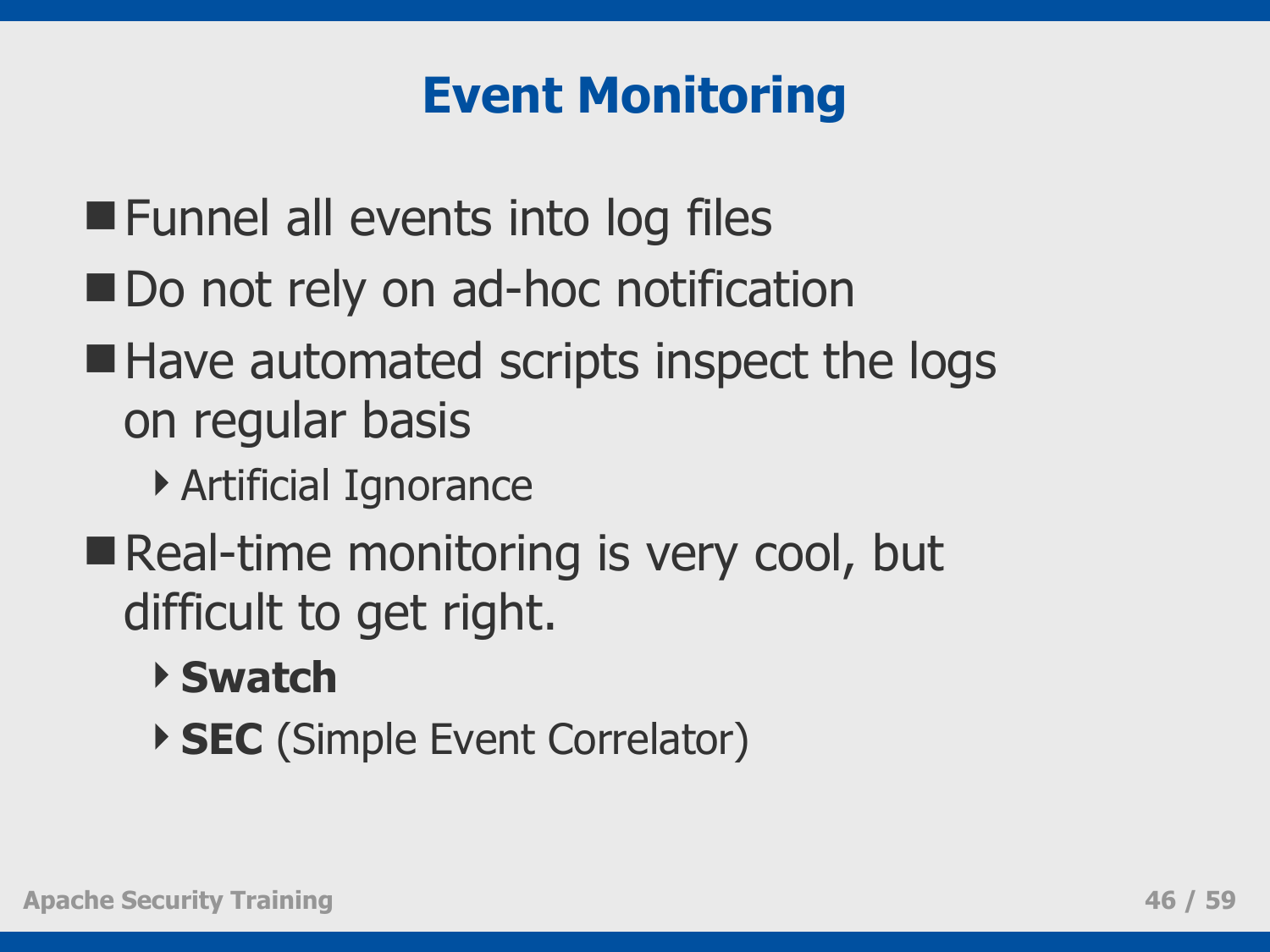# **6. Infrastructure**

- **Network security**
- **Host security**
- **Isolation strategies**
- **Use of reverse proxies**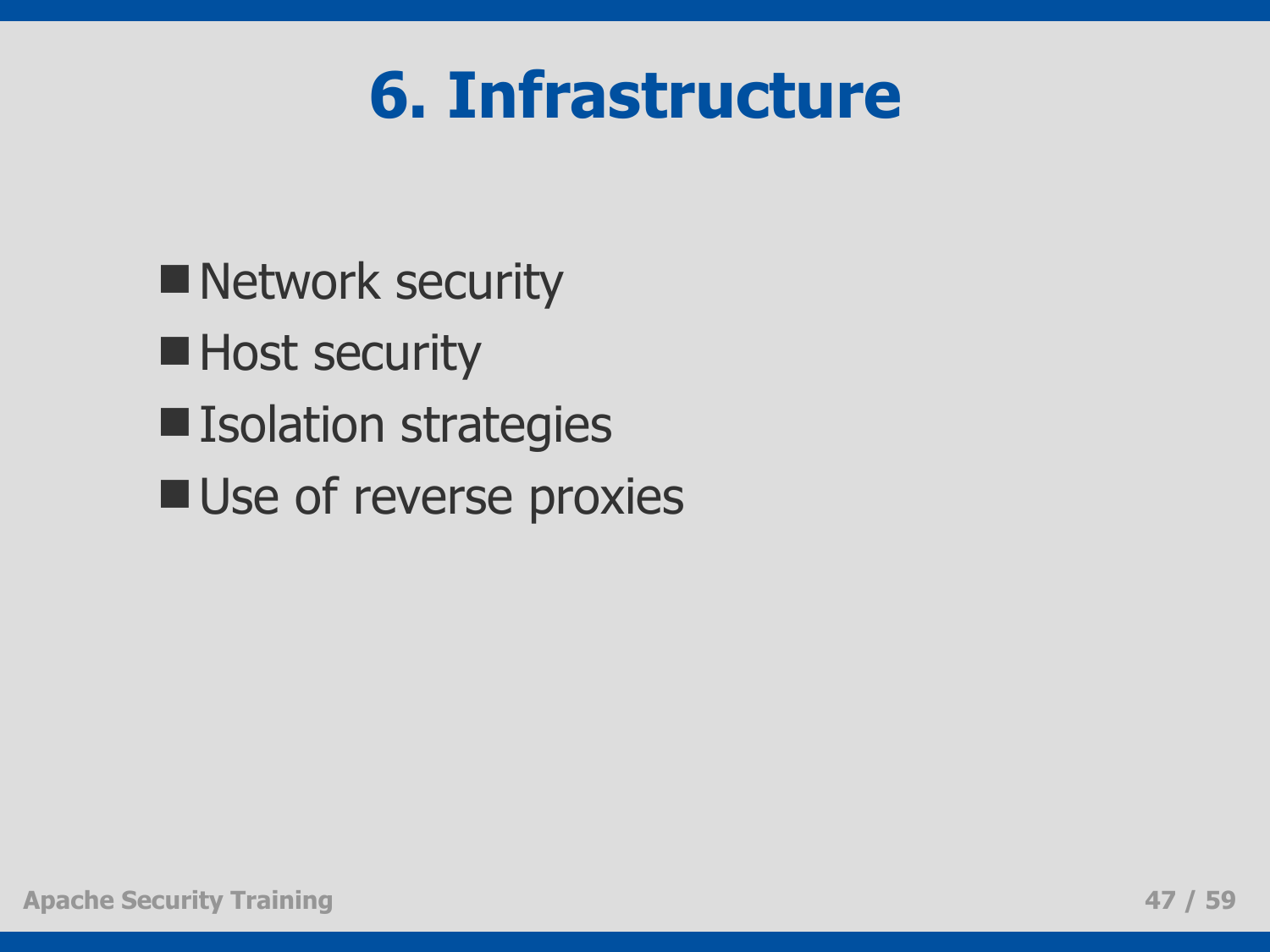### **Isolation strategies**

#### **Techniques:**

- Run as separate user (**suEXEC**, **FastCGI**)
- Filesystem isolation (**permissions**, **chroot**)
- Virtual servers
- ▶ Physical servers
- Apache from operating system
- Applications from Apache
- Application modules from each other
- **Use separate (restricted) database** accounts, or separate database engines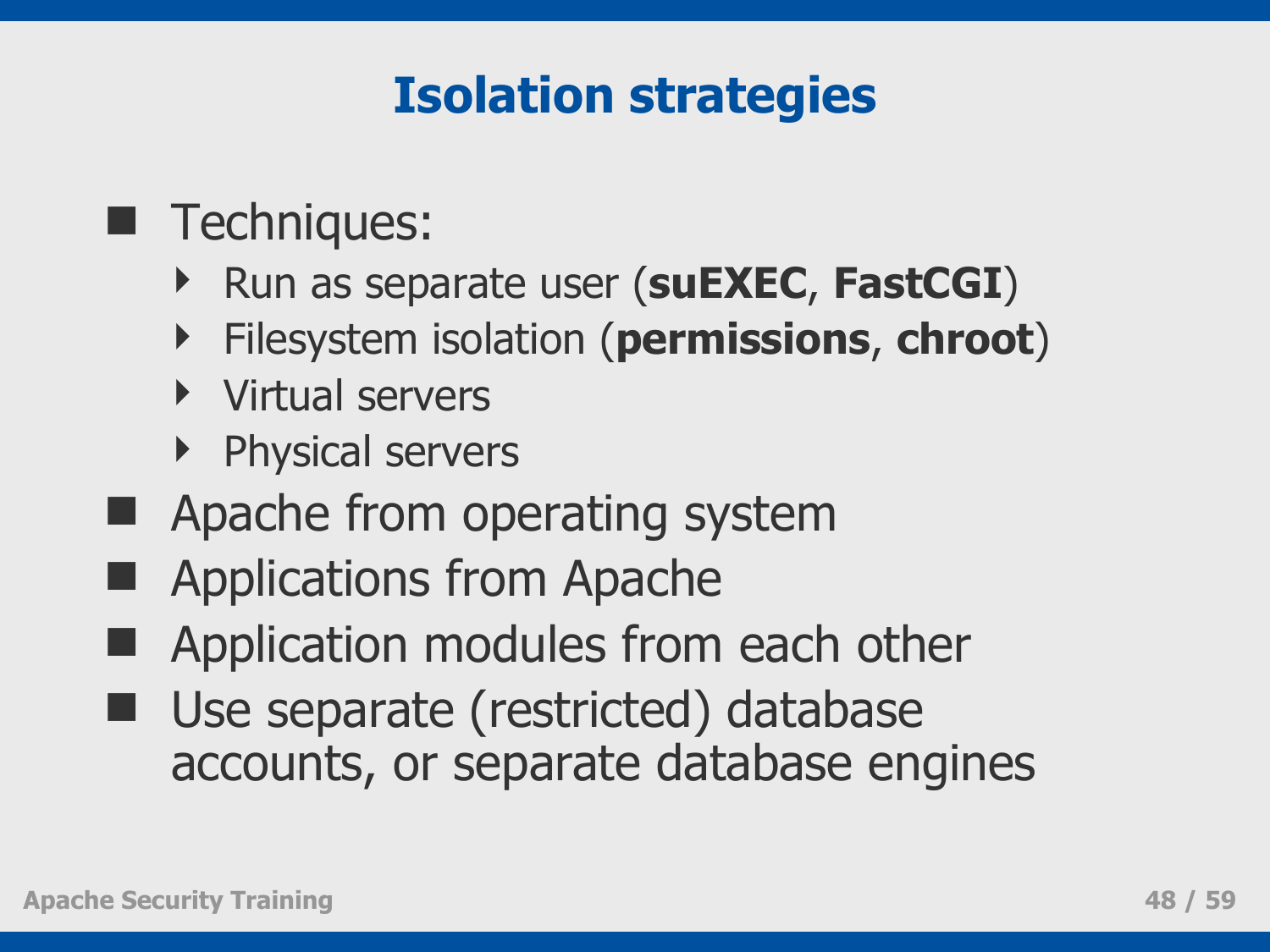# **Host Security**

#### **Timely patching**

- Restricted user access
- Minimal services
- **Host-based firewall**
- **Kernel hardening** (grsecurity, SELinux)
- **Event monitoring**
- Process monitoring
- Integrity validation

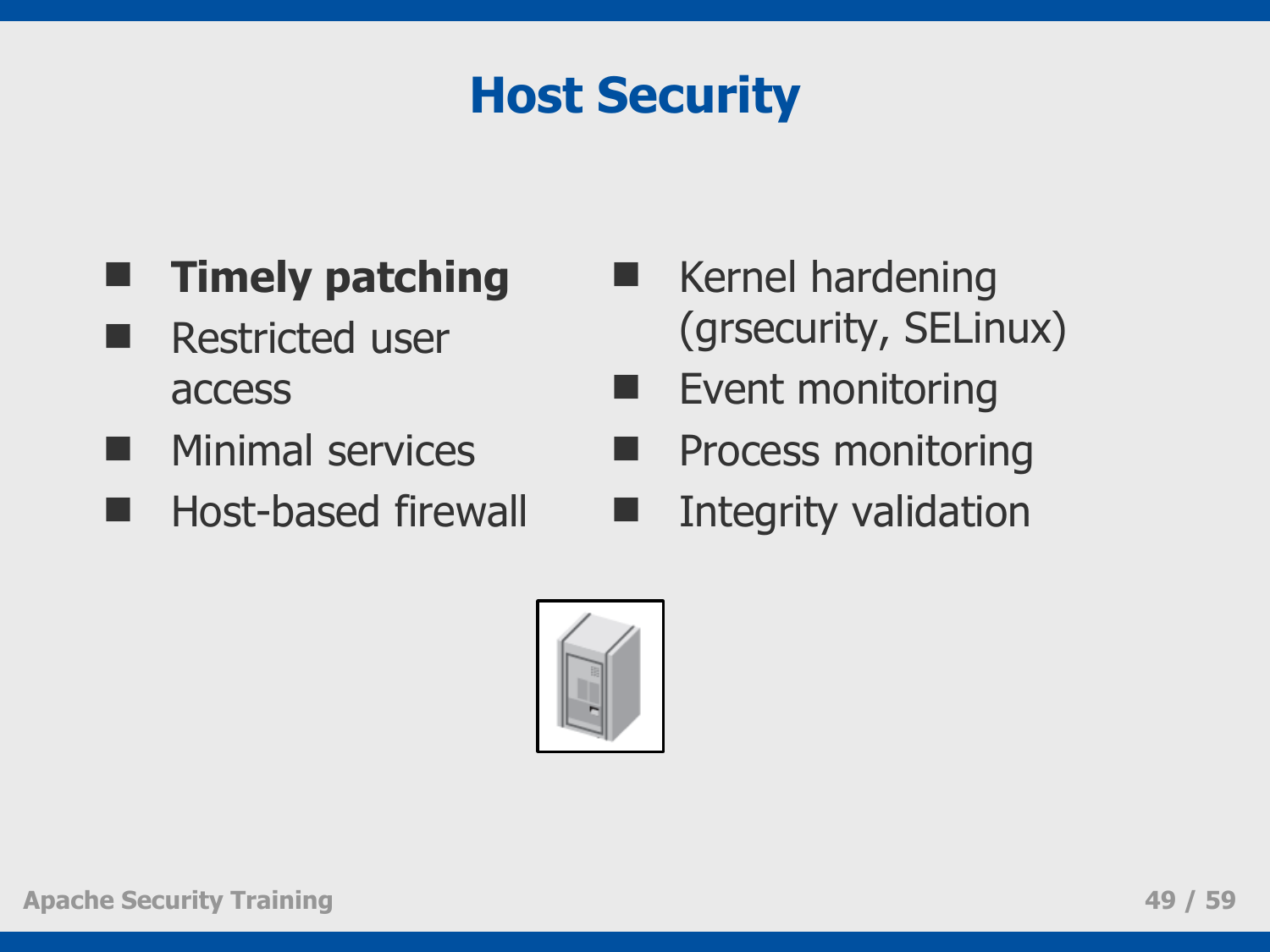# **Network Security**

- **Network firewall**
- Demilitarised zones
- Centralized logging
- Network monitoring
- **Intrusion detection**
- Web intrusion detection
- **Independent security** assessment

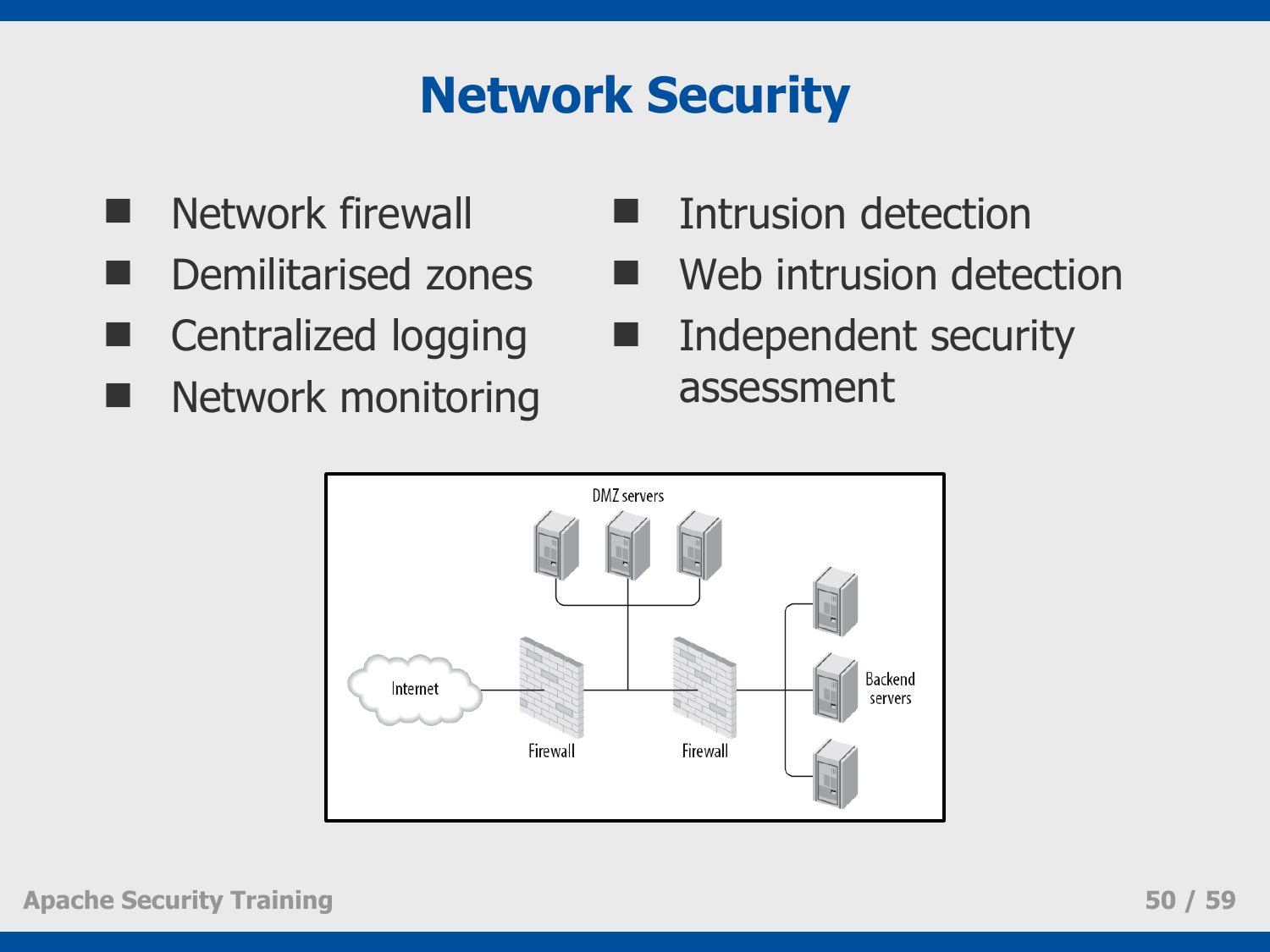### **Use of Reverse Proxies**

- **Reverse proxy patterns** 
	- 1. Front door
	- 2. Integration reverse proxy
	- 3. Protection reverse proxy
	- 4. Performance reverse proxy
	- 5. Choke reverse proxy
	- 6. High availability reverse proxy
- Logical patterns, orthogonal to each other
	- Many patterns often used in a single physical reverse proxy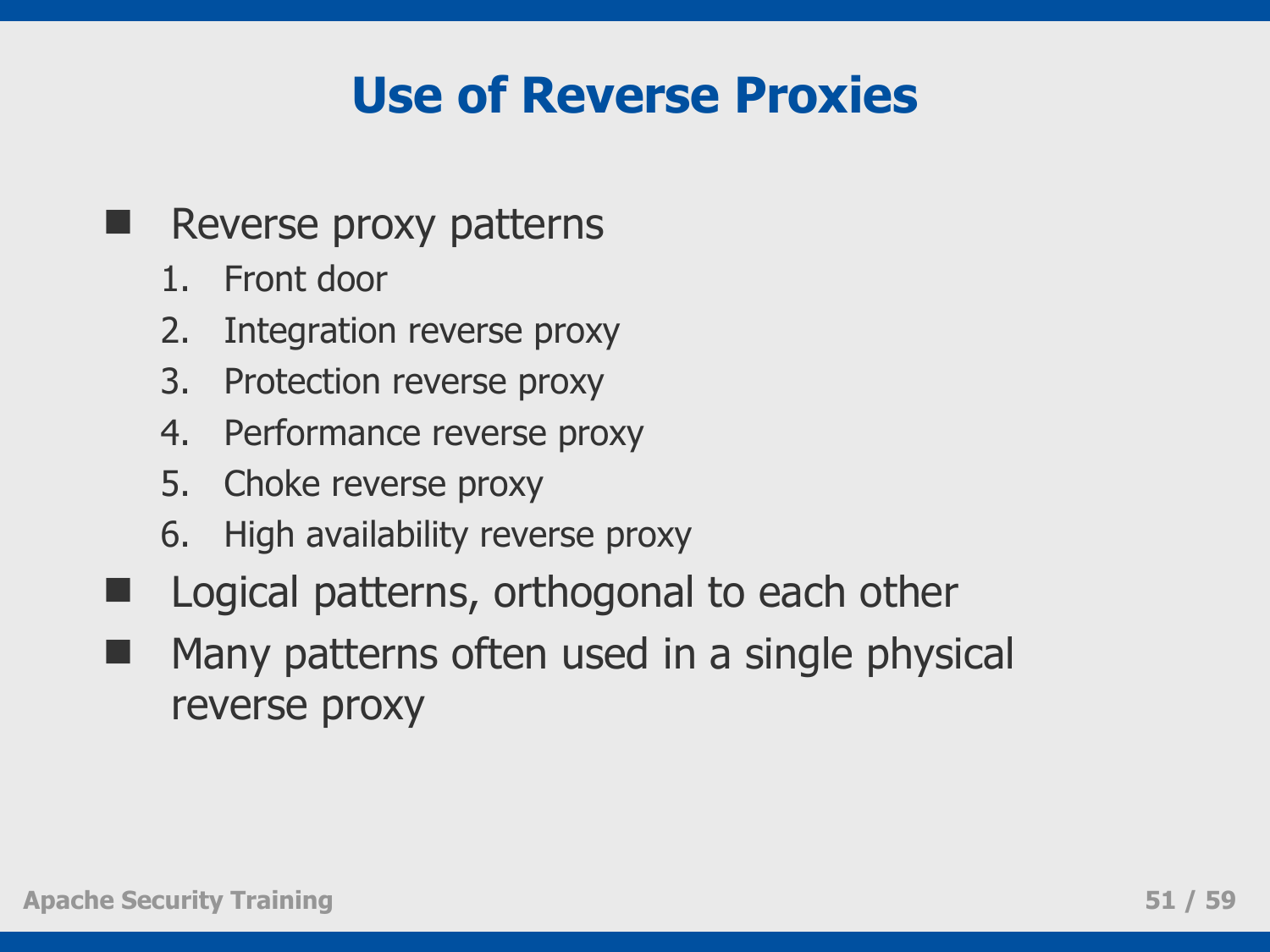#### **Apache Reverse Proxy**

- Construct a reverse proxy using the following modules:
	- mod\_proxy, mod\_proxy\_http
	- **M** mod headers
	- ▶ mod\_rewrite
	- mod\_proxy\_html (third-party module)
	- ▶ mod deflate
	- mod\_cache, mod\_disk\_cache, mod\_mem\_cache
	- ▶ mod\_ssl
	- ▶ mod\_security

Basic configuration is very simple:

ProxyRequests Off

ProxyPass / http://internal.example.com

ProxyPassReverse / http://internal.example.com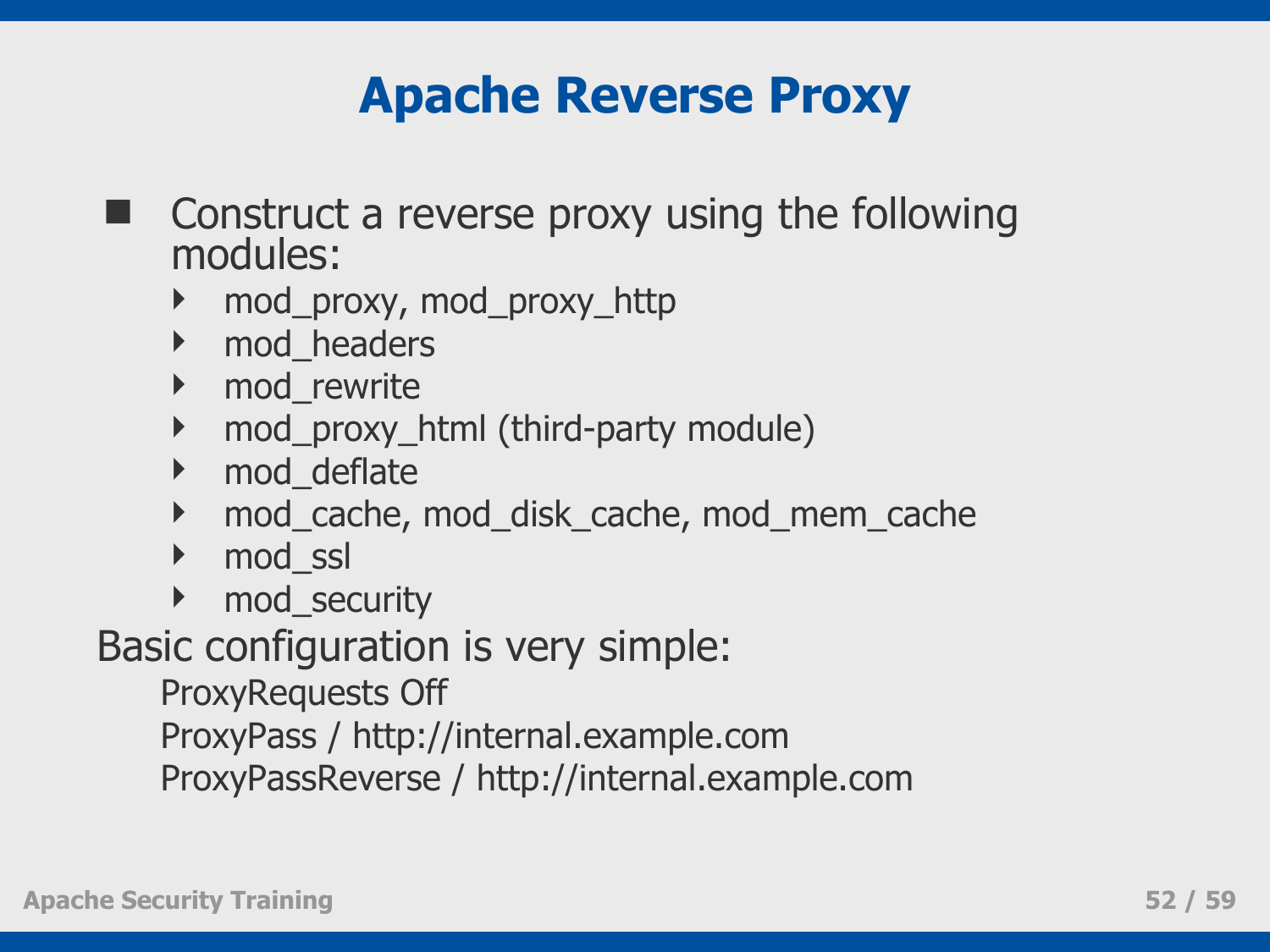# **Front Door (1/6)**

- **Make all HTTP traffic go through the proxy**
- Centralisation makes access control, logging, and monitoring easier

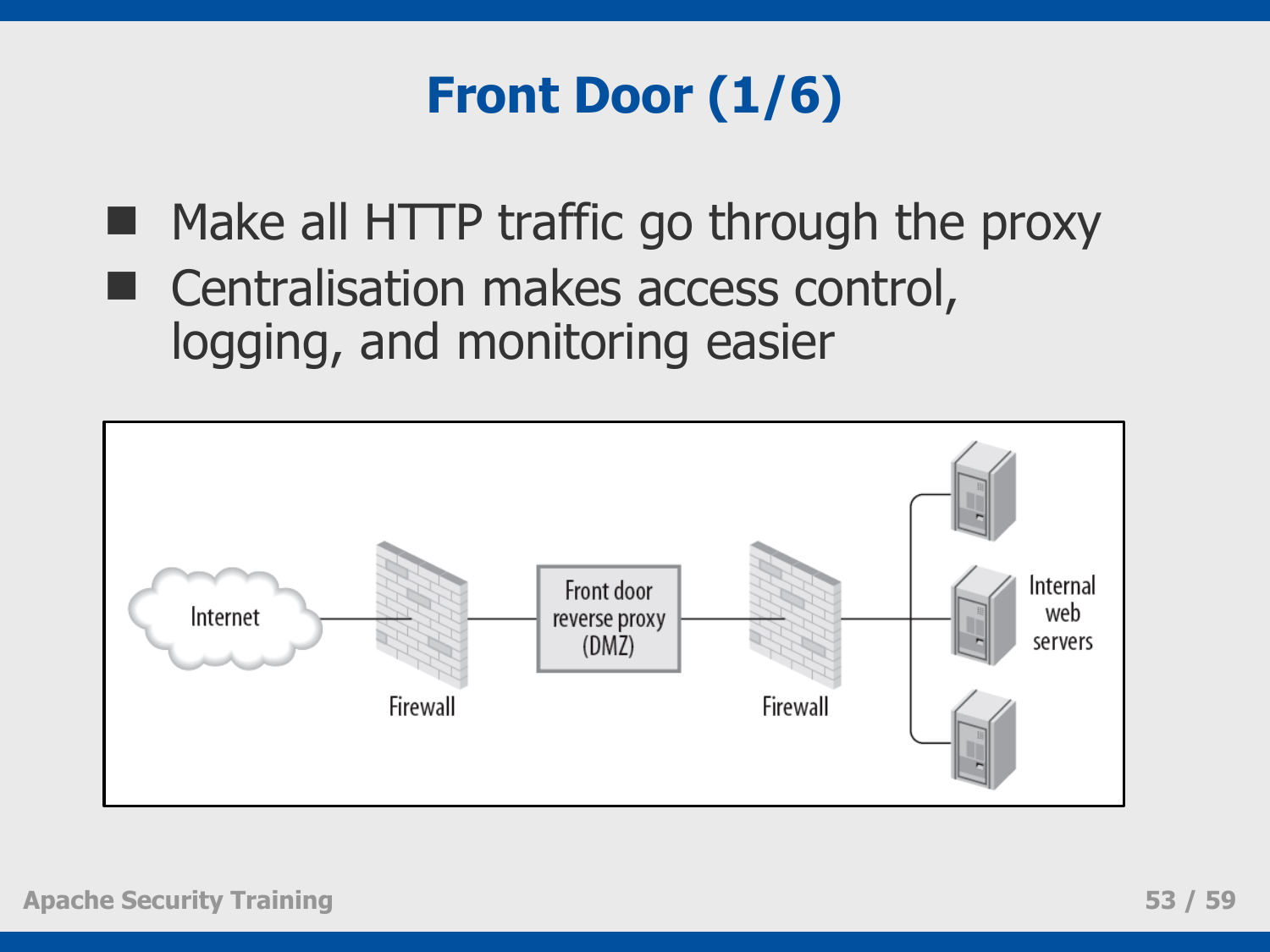# **Integration Reverse Proxy (2/6)**

- Combine multiple web servers into one
- Hide the internals
- Decouple interface from implementation

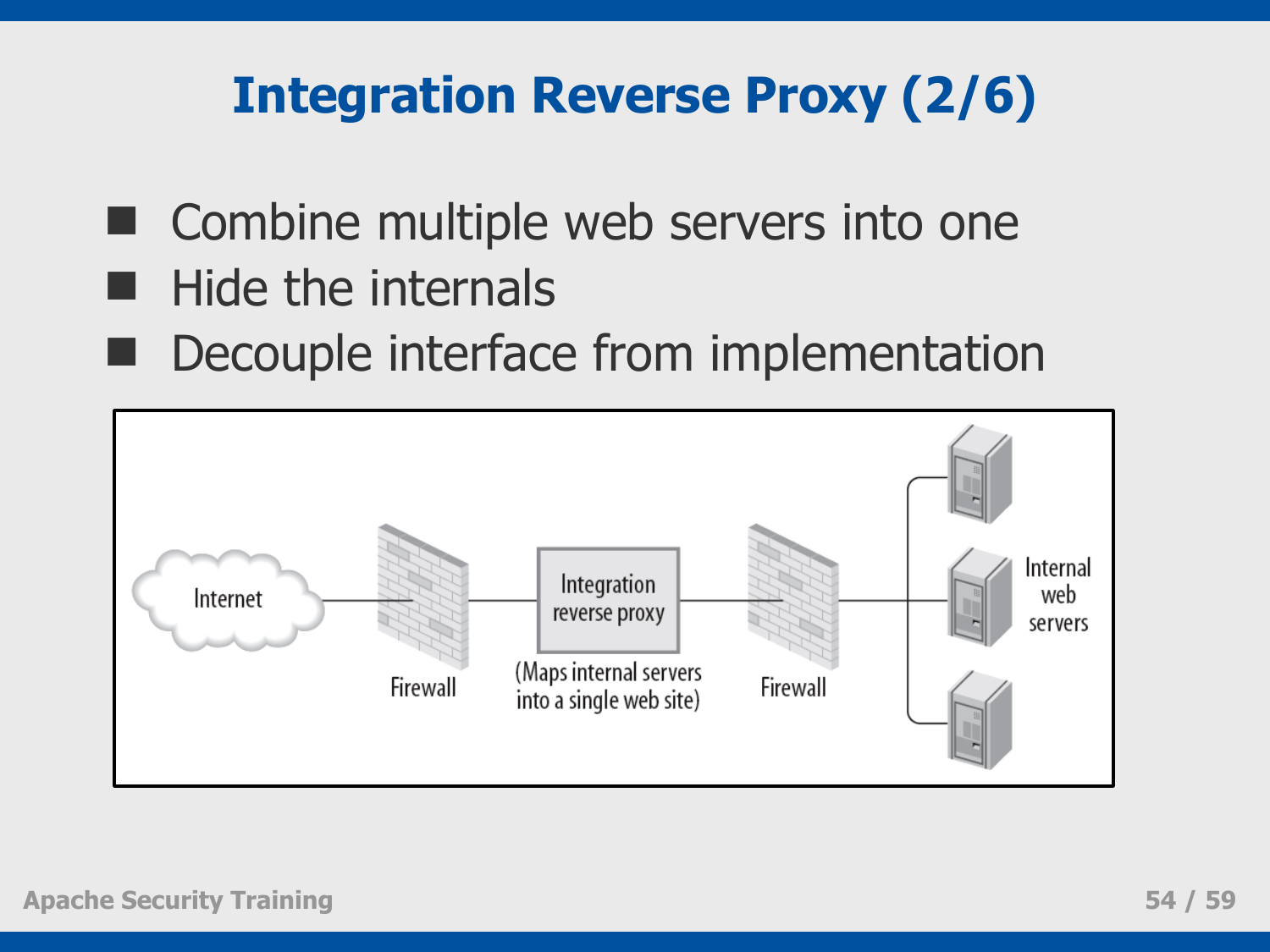### **Protection Reverse Proxy (3/6)**

- Observes traffic in and out
- Blocks invalid requests and attacks
- Prevents information disclosure

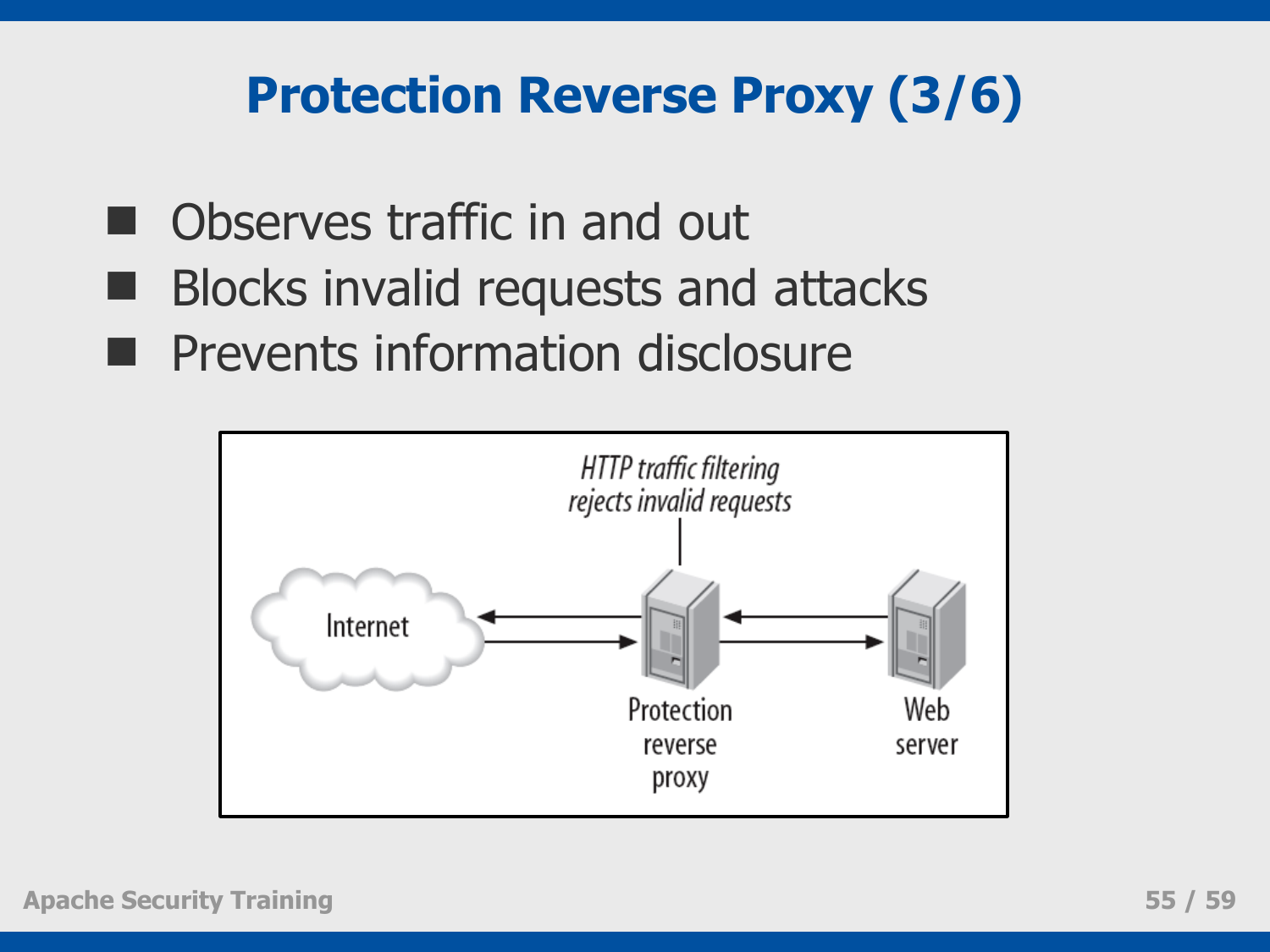# **Performance Reverse Proxy (4/6)**

- $\blacksquare$  Transparent caching
- **Transparent response compression**
- SSL termination

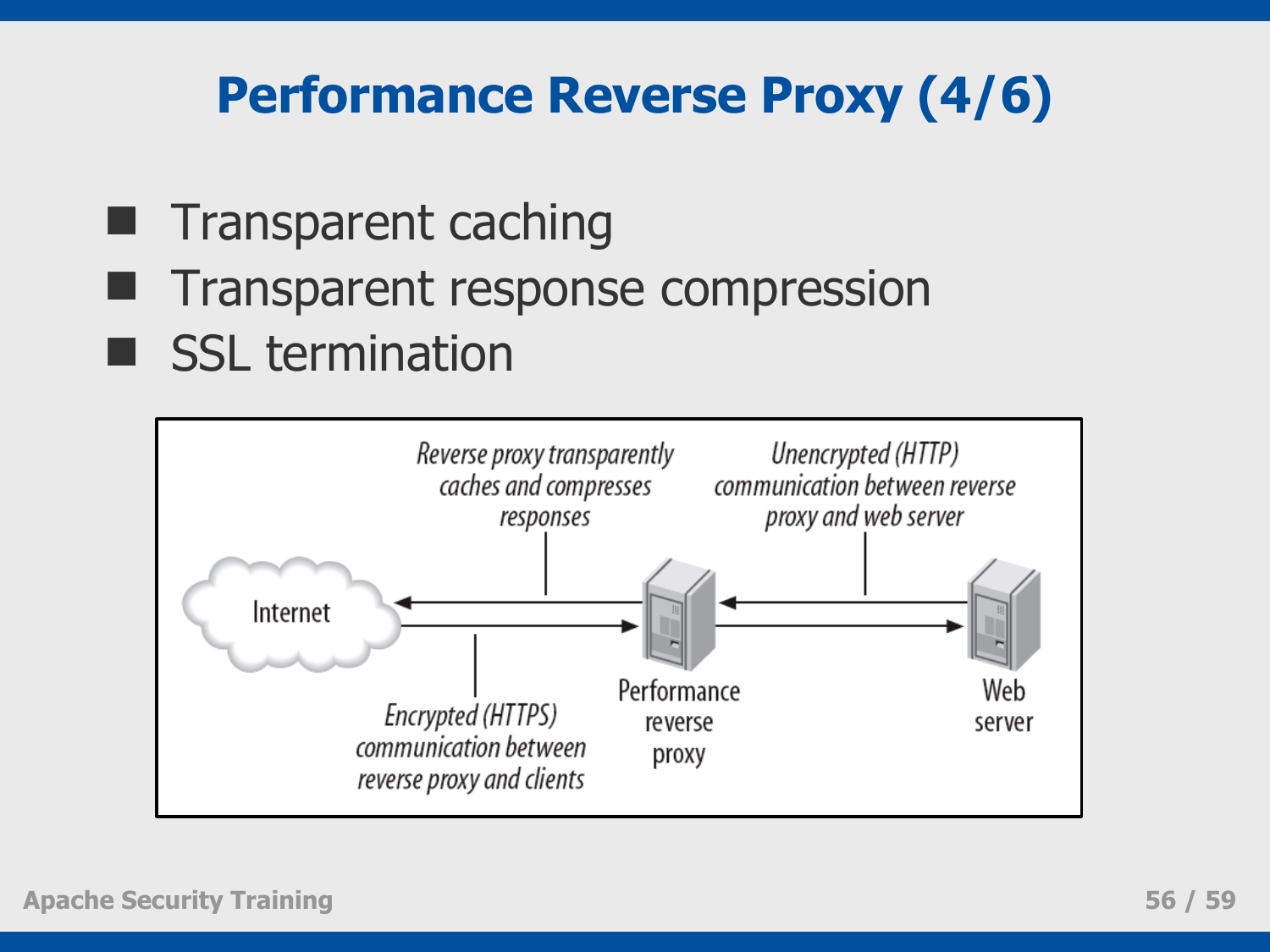# **Choke Reverse Proxy (5/6)**

- **HTTP** is increasingly used for Remote Procedure Calling (RPC)
- **Make all internal HTTP traffic go** through the proxy
- Centralisation makes access control, logging, and monitoring easier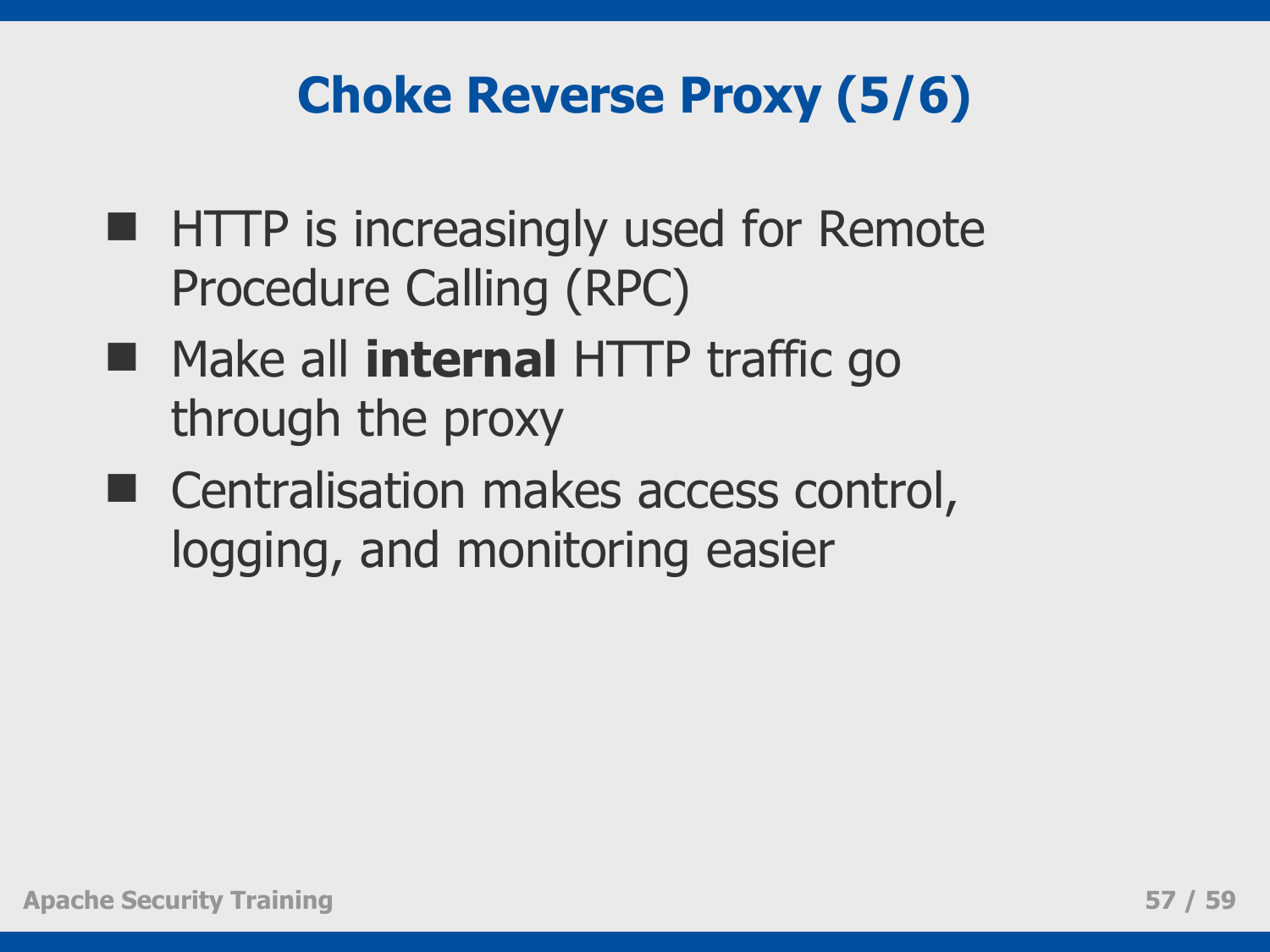# **High Availability Reverse Proxy (6/6)**

 Load balancing Fault tolerance **Scalability**